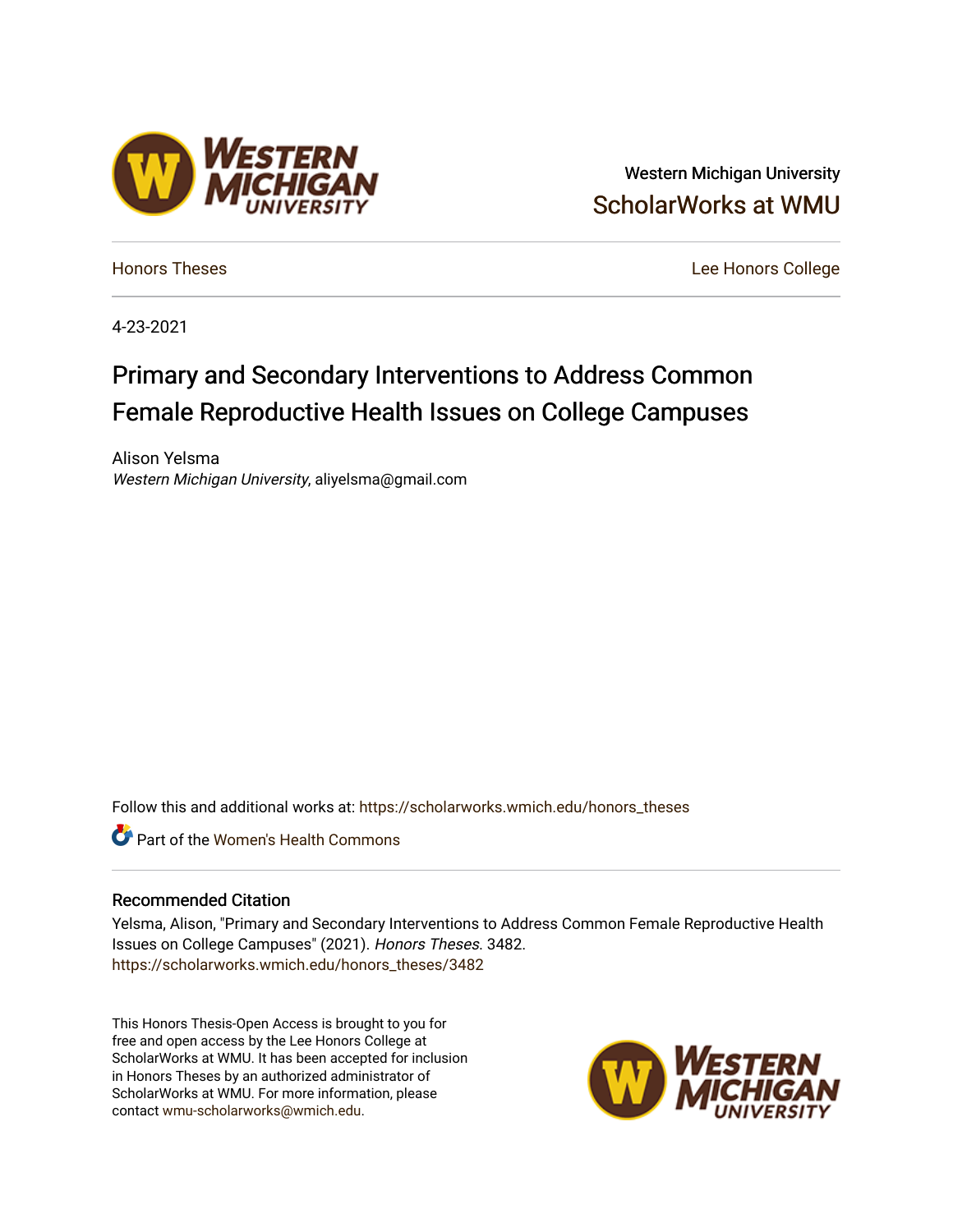### **Primary and Secondary Interventions to Address Common Female Reproductive Health Issues on College Campuses**

By

Alison Yelsma

**A Capstone submitted to Dr. Amos O. Aduroja In Partial Fulfillment of the requirements of PH 4920**

**College of Health & Human Services School of Interdisciplinary Health Programs Public Health Program**

> **Western Michigan University Kalamazoo, Michigan April 2021**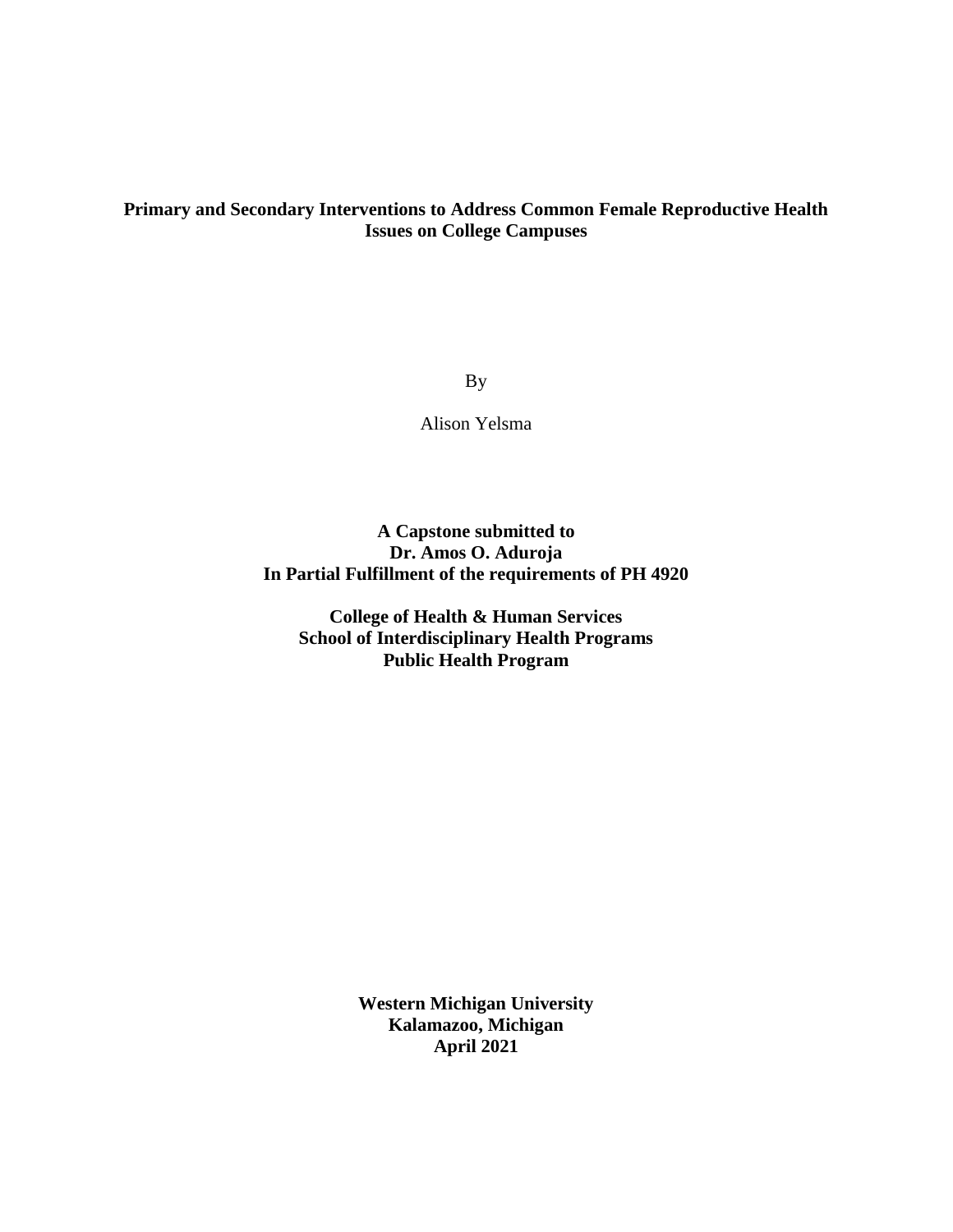### **Table of Contents**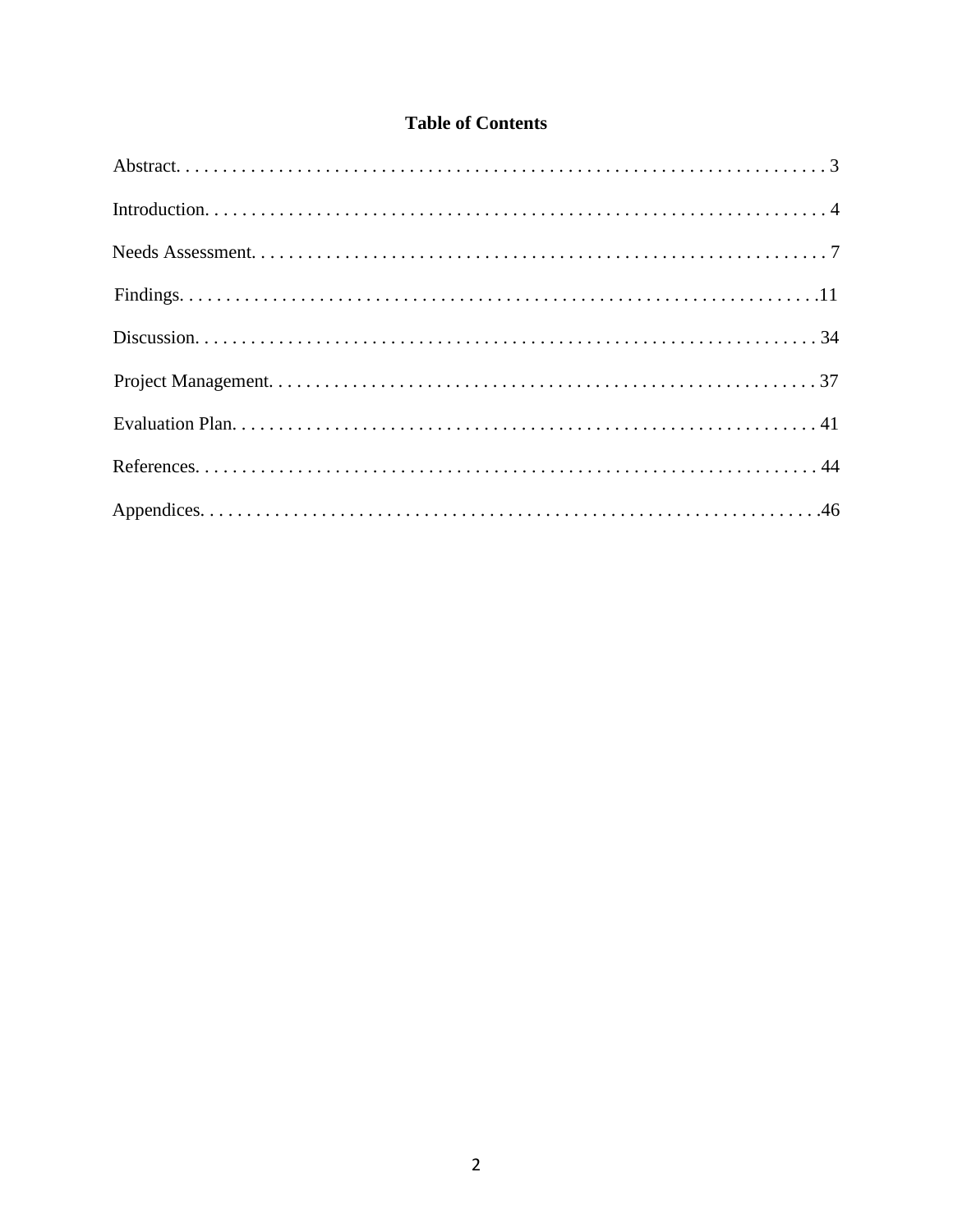### **Abstract**

My public health capstone/honors thesis was about primary and secondary interventions for college students on the topic of, and surrounding, common female reproductive health issues. I requested current female college students to complete a questionnaire with questions that addressed their knowledge, attitudes and practices in this area. Responses from process and content questions were used to develop suggested peer support and educational sessions for college campuses surrounding endometriosis and polycystic ovarian syndrome (PCOS).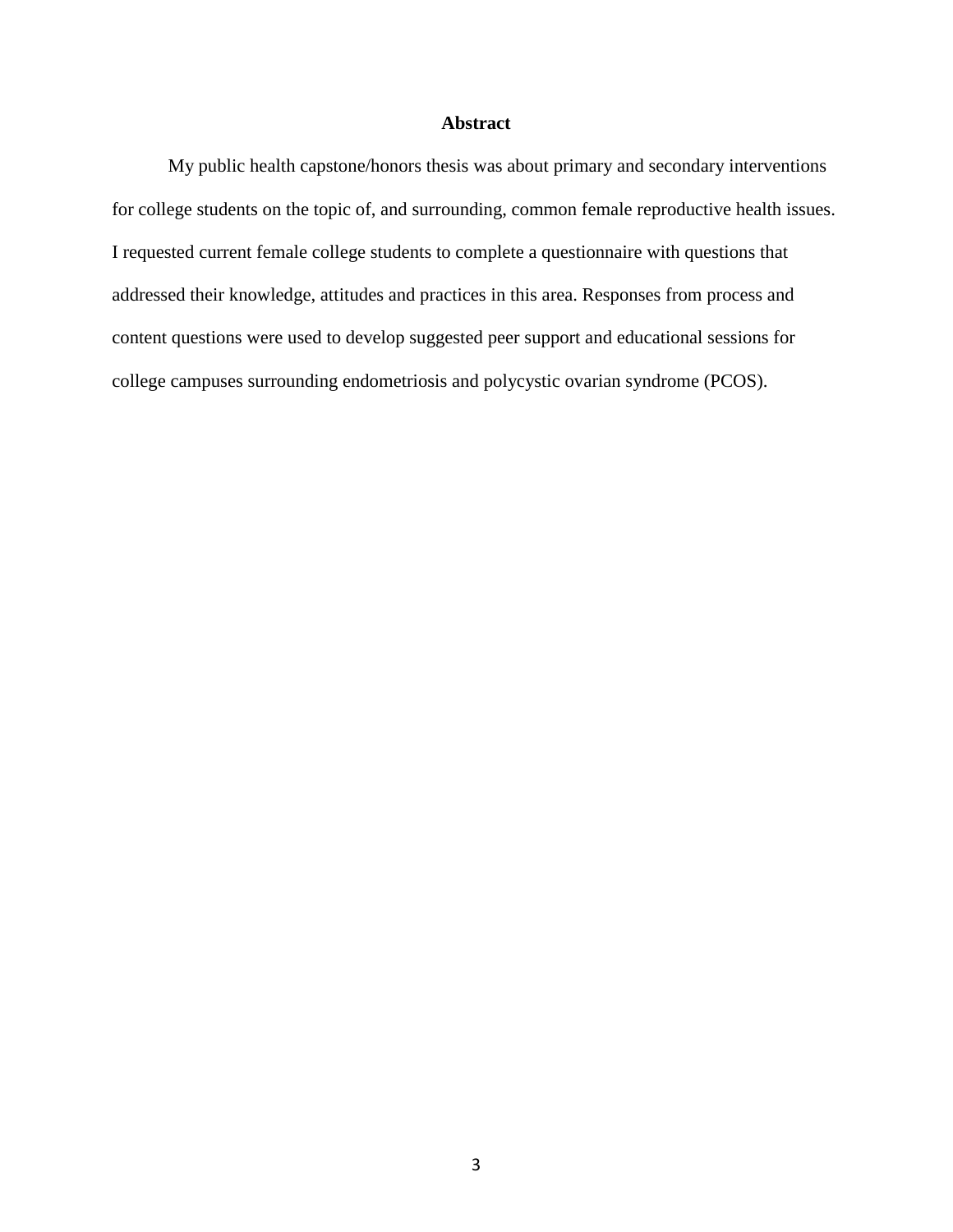#### **Introduction**

#### **Overview:**

#### **Topic Background**

The topic of interest was to develop primary and secondary interventions for college students with female reproductive health issues. Currently, there are a lot of efforts towards preventing unwanted pregnancies and sexually transmitted infections (STIs) on college campuses. There is a lack of initiatives, specifically addressing education and support, to help college students with endometriosis, polycystic ovarian syndrome (PCOS), and other similar female reproductive health conditions. Endometriosis is a common reproductive health issue where tissue that lines the uterus also grows outside of the uterus, in the pelvic region and sometimes can spread further. ("Endometriosis", 2020). The prevalence rate of endometriosis among reproductive-aged women in the United States is 11% ("Endometriosis", 2019). PCOS is a complex hormone disorder that is characterized by access androgens, irregular periods, and polycystic ovaries ("Polycystic", 2020). Hirsutism and acne are also typical in PCOS phenotypes. About 10% of women aged 15 to 44 years old in the United States are diagnosed with PCOS. ("Polycystic," 2019). Endometriosis and PCOS are the two most common female reproductive health conditions, while others include uterine fibroids, pelvic inflammatory disease and cancers of the female reproductive organs.

#### **Personal Interest**

The personal interest of this capstone is because I have PCOS and personally understand how difficult it is to learn about the condition and find support at college. I have many friends and peers with PCOS and/or endometriosis that also do not know what lifestyle changes (nutrition, exercise routines, stress management, sleep hygiene, etc.) that they can make to better

4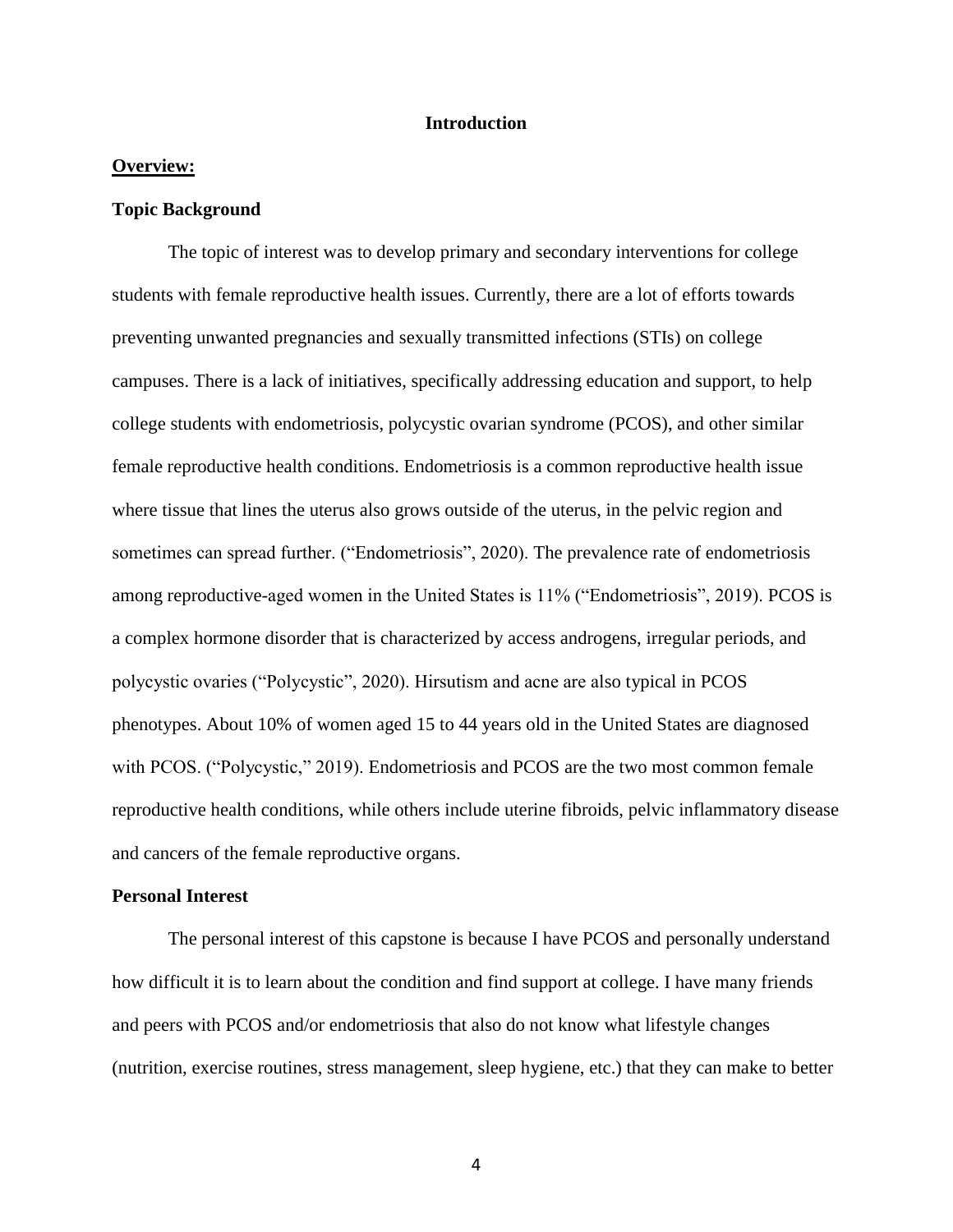manage their symptoms or where to get support as well. I have heard countless stories of a person receiving a diagnosis with little explanation and just the suggestion to manage weight and stress. Since PCOS and endometriosis are so common, it is important for college campus health centers to have programs that offer education, support, and other resources to help students with these health conditions.

#### **PICOTS Model**

The PICOTS model breaks down the essential variables in this capstone for the proposed program. The population would be college students with endometriosis and/or PCOS. The primary interventions would be educational lessons to reach students that have the disease(s) in their family and want to try to prevent themselves from developing the health conditions, as PCOS has a genetic component ("Polycystic", 2020). These educational modules could also be accessible for students that want to have a better understanding of either condition to support a friend or family member. The secondary interventions would be support groups for students that are recently diagnosed and/or living with one or both of these conditions. The interventions for these groups are suggested to have peer educators and be tailored to the local community by sharing what resources already exist. For comparison, the participants would be tested after they participate in the program to compare their education level of the female reproductive health issues, as well as their self-disclosed levels of support and their quality of life. Pre- and post-tests are the suggested method of evaluation to be done at the start and end of the academic year. The first main outcome for these interventions is for participants in this program to receive education on female reproductive health conditions - for a better understanding of their diagnosis and to increase their health literacy. The second outcome is to increase feelings of support. The time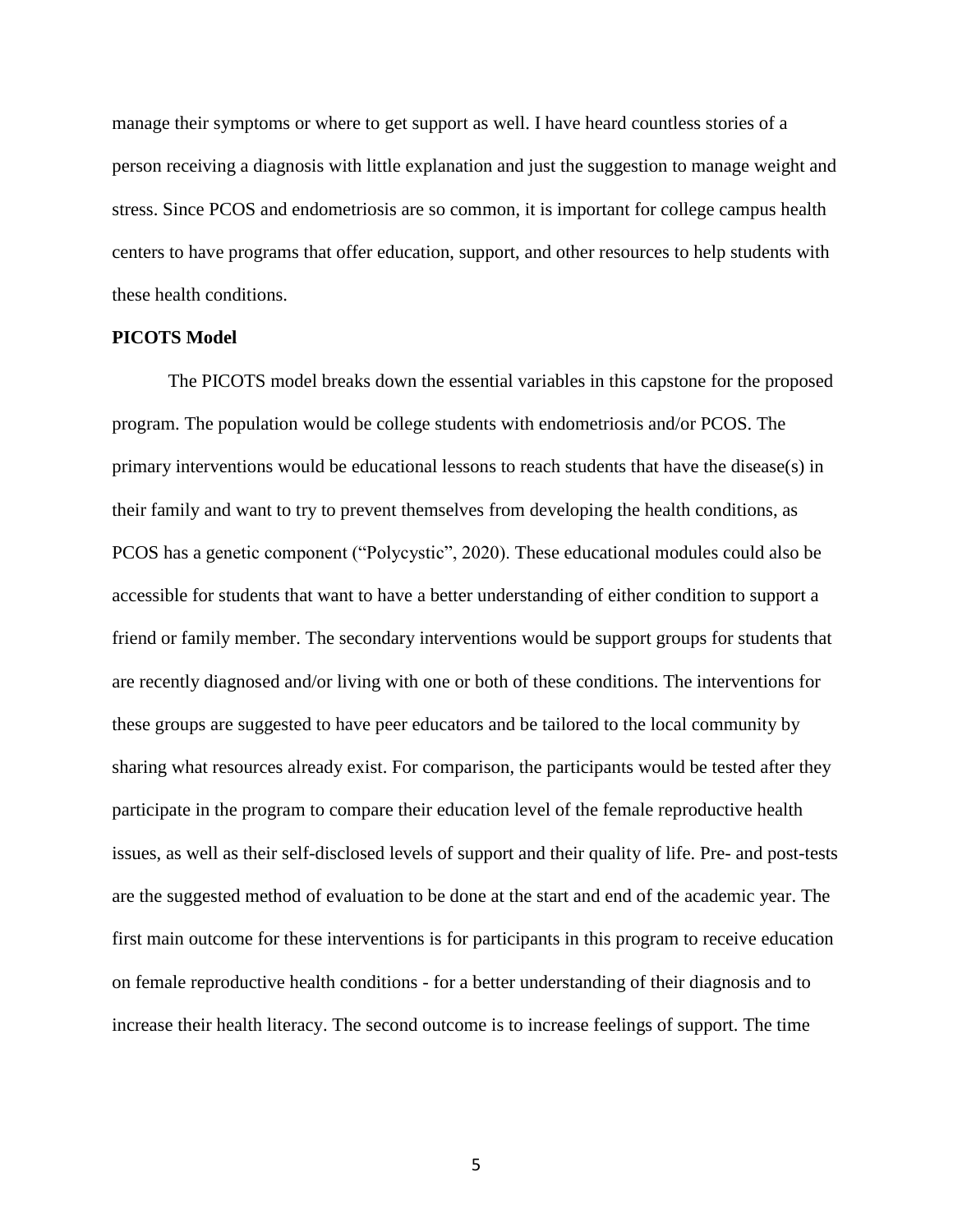would be one academic year, so nine months in total. The setting for the program would be the campus health center.

#### **Literature Search:**

Through extensive search, I was unable to find a college campus peer education program focused on just female reproductive issues. One reason is that most United States high school sexual health education programs are not comprehensive so many universities are offering programs to "fill the gap" by educating students on topics related to sexual and reproductive health (Wong, 2019). Countless programs exist for sexual health topics such as pregnancy prevention, HIV/AIDS prevention, sexually transmitted infection (STI) prevention, safe sex practices, healthy relationships, etc. This program could use the success of similar programs. A popular method is the use of peer educators. Peer educators are beneficial because they rely on the social cognitive theory (SCT) by addressing attitudes, knowledge of behaviors, and selfefficacy (Wong, 2019).

A peer education program that addresses the education and support needs of college students with female reproductive health issues is needed due to the high prevalence of the population that has endometriosis and PCOS. Endometriosis is a gynecologic disease that is estimated to effect 10% of females of reproductive age. (Gallagher, 2018). While PCOS affects up to 18%, nearly one in five, of reproductive-aged females (Gibson-Helm, 2017).

An issue surrounding college peer education programs on sexual and reproductive health is that the same barriers would exist that college students already face when accessing reproductive health services including "service access", "service entry," "quality of service" and "social ramifications" (Bersamin, 2016). A way to combat these barriers is to individually reach students through the use of free smartphone apps and text messages. (Bersamin, 2016).

6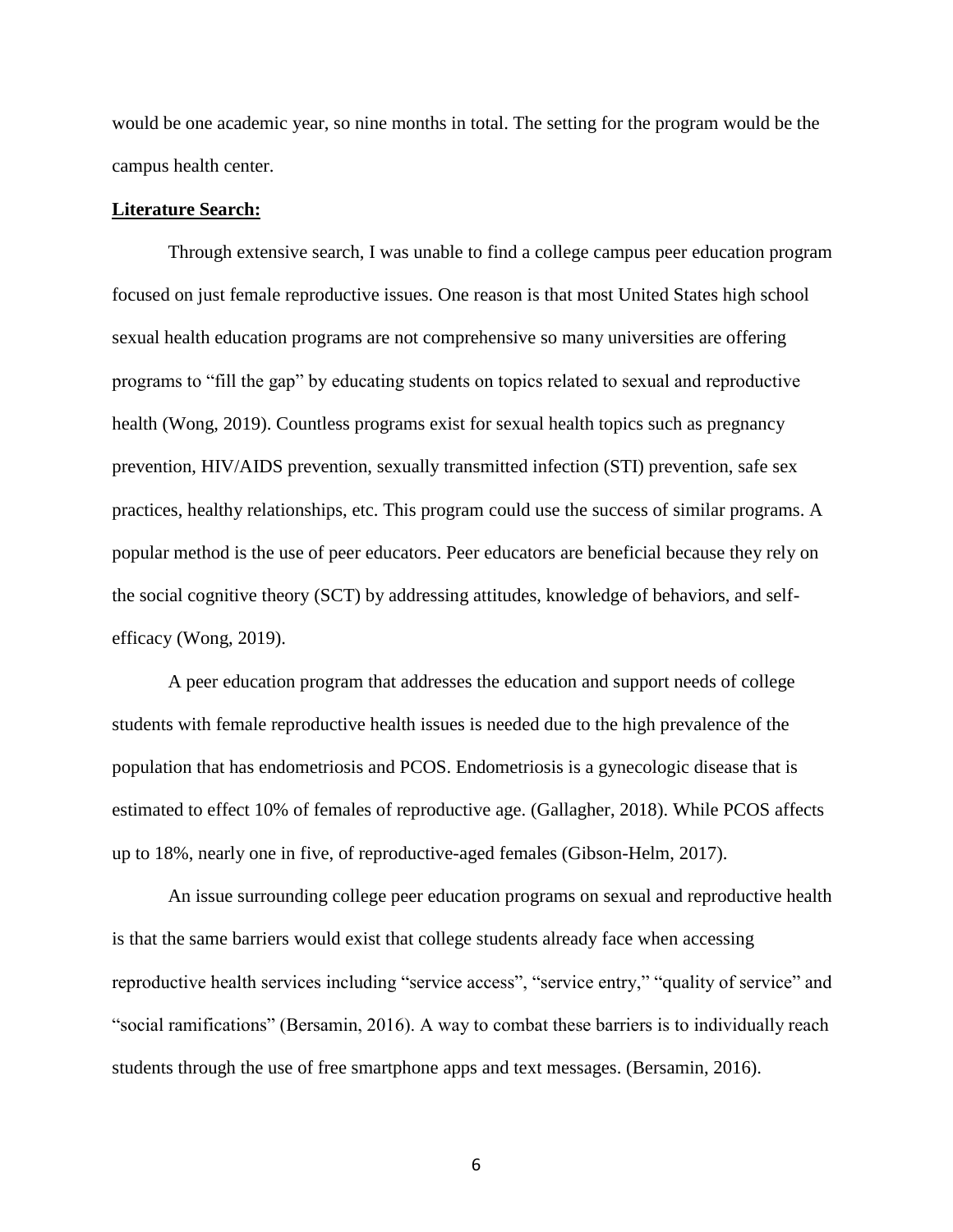The need for a program that educates and supports college students with female reproductive health issues is that adolescents and young adults with these conditions have decreased quality of life. Patients under 25 years old that have endometriosis were more likely than their peers to self-report severe pelvic pain, avoidance of exercise during flow, an earlier age of menarche (the first period), "trouble engaging in social activities", as well as higher rates of anxiety and depression disorders that required medication or therapy (Gallagher, 2018). Similar results were found in a meta-analysis of the quality of life in adolescents and young adults with PCOS. Those with PCOS had higher body mass indexes (BMI), more anxiety and depression, and decreased self-confidence and self-esteem, as skin and hair problems play a significant role in one's body image. A specifically concerning category that individuals with PCOS scored lower than peers on related to "loss of femininity, loss of sexuality and infertility". (Kaczmarek, 2016). A program that addresses the gaps in education and support for university students with female reproductive issues, such as endometriosis and PCOS, would assumedly lead to better qualities of life.

A limited literature search was conducted due to the scarce information and research done on this topic.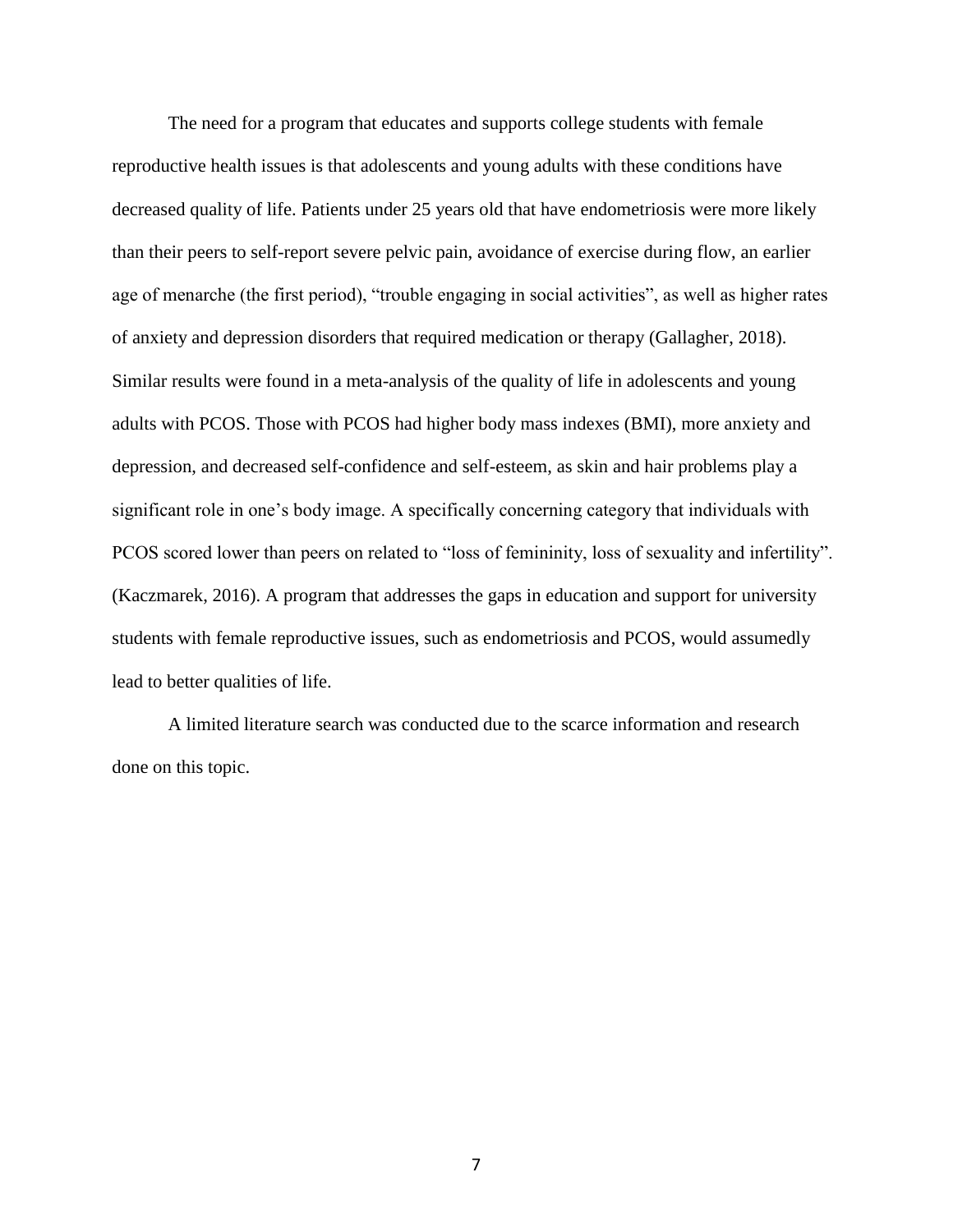#### **Needs Assessment**

#### **Quantitative Method:**

The needs assessment conducted in this project utilized the quantitative method. The knowledge, attitudes and practices (KAP) theory was used to develop a questionnaire to measure the extent of the problem among female students in the College of Health and Human Services at Western Michigan University. The questionnaire was approved by WMU's HSIRB board before distribution. Six questions addressed knowledge, 12 were on attitudes and 2 questions asked about practices. Three questions were transformed into one variable that was labeled overall health status. Additionally, there were 5 demographic questions and 17 questions related to the process and content of the program. The survey took place online through Survey Monkey. A descriptive analysis was conducted in SPSS software version 27 to code, manage and analyze the resulting data.

#### **Limitations:**

This survey was only distributed to female students in the College of Health and Human Services and therefore cannot be used for looking at the problem at the university level. Not all of the participants had PCOS or endometriosis. There was not a question that asked if the participant had any close female relatives that have either of the diseases. A question about overall health status was not asked either. Furthermore, a convenient sample was used.

#### **Ethics:**

#### **Subject Recruitment**

Students participated in the questionnaire by clicking the Survey Monkey link. I reached out to professors by email. All of the professors received the same email, seen in Appendix A. The goal was to have at least 30 students participate, with a maximum of 100 students. Students

8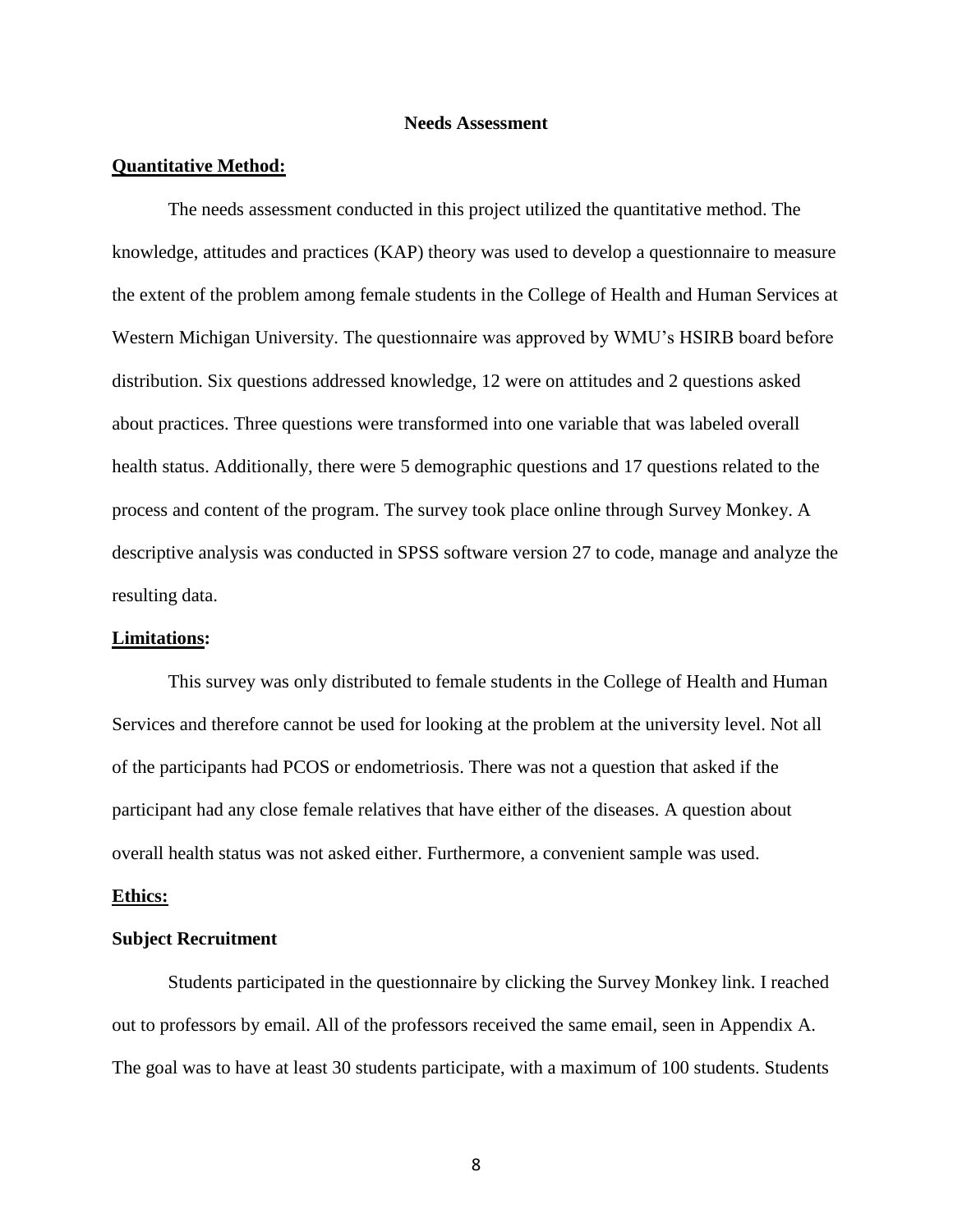with or without the health conditions (endometriosis and PCOS) could have participated so there was no inclusion/exclusion criteria. All questions were optional for the participants, so they chose to answer each one.

#### **Informed Consent Process**

Students were sent a consent form, which is Appendix B, along with the link to the Survey Monkey questionnaire. The purpose and description sections in the questionnaire were also listed before the first question. The entries from each participant were collected anonymously online to protect confidentiality. Other than taking up approximately 15 to 20 minutes of each participant's time there were no other known risks from this research. There were no direct benefits to the participants of this study identified. The assessment helped in the development of peer support sessions and educational sessions for college students on the topics of, and surrounding, female reproductive health issues. Those interventions may be important in helping college students that have endometriosis or polycystic ovarian syndrome (PCOS).

#### **Methods of Data Collection**

The questions asked is listed in Appendix C.

#### **Instrumentation**

The questionnaire was distributed using the Survey Monkey link.

#### **Location of Data Collection**

The questionnaire was accessed online through a Survey Monkey link that was emailed to a few professors at the College of Health and Human Services at Western Michigan University to forward to their students. The email template is attached as Appendix B. To guarantee confidentiality of the student participants, names and any other identifying factor was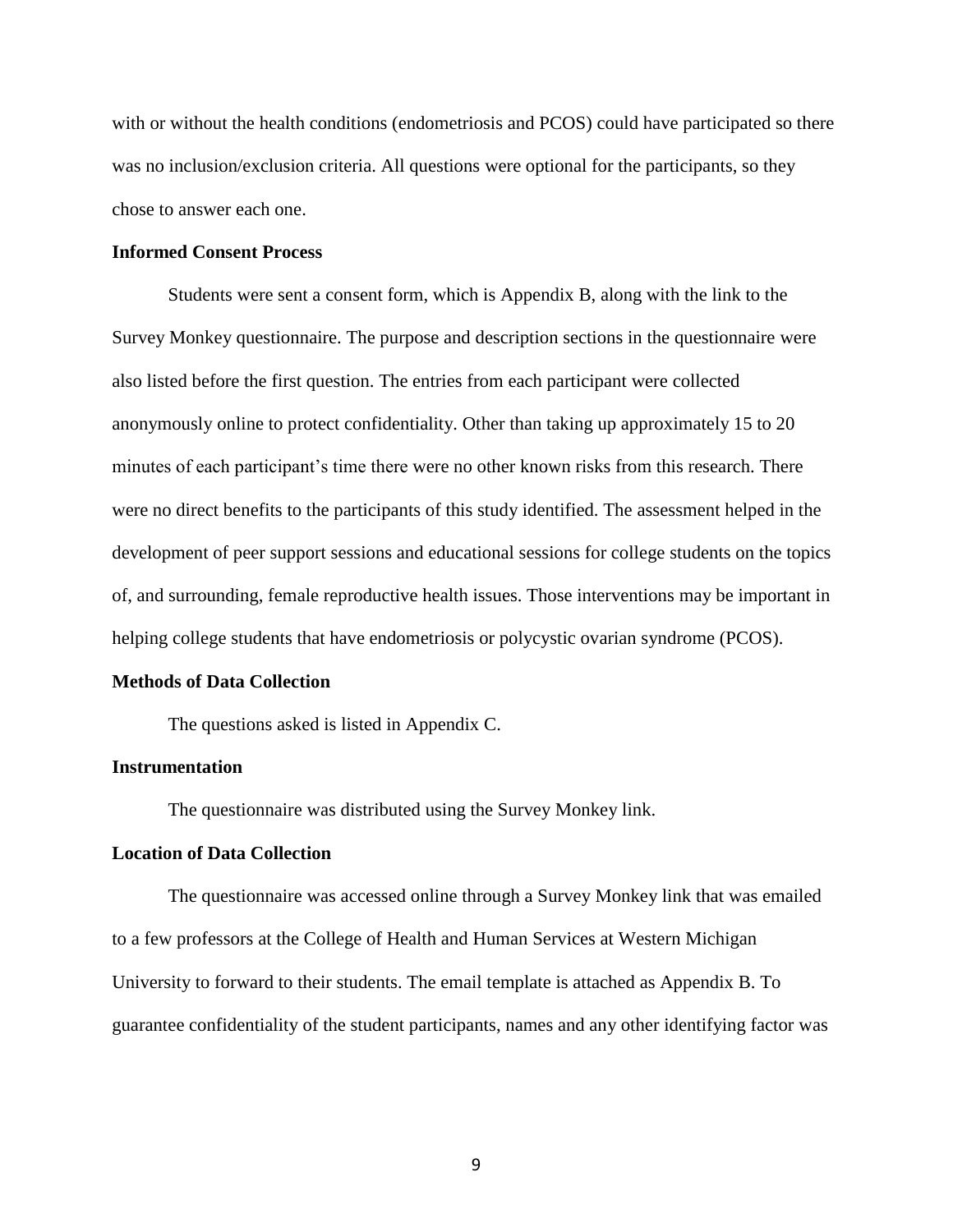not collected. After the data was entered, the questionnaire was deleted. All of the information gathered was only used in this study and not used by or distributed for other studies.

### **Duration of the Study**

Student participants were able to finish the questionnaire in 5 to 20 minutes. The questionnaire link was shared during December  $2<sup>nd</sup> - 18<sup>th</sup>$ , 2020.

### **Validity:**

The validity of the instrument (questionnaire) was the use of instructor feedback.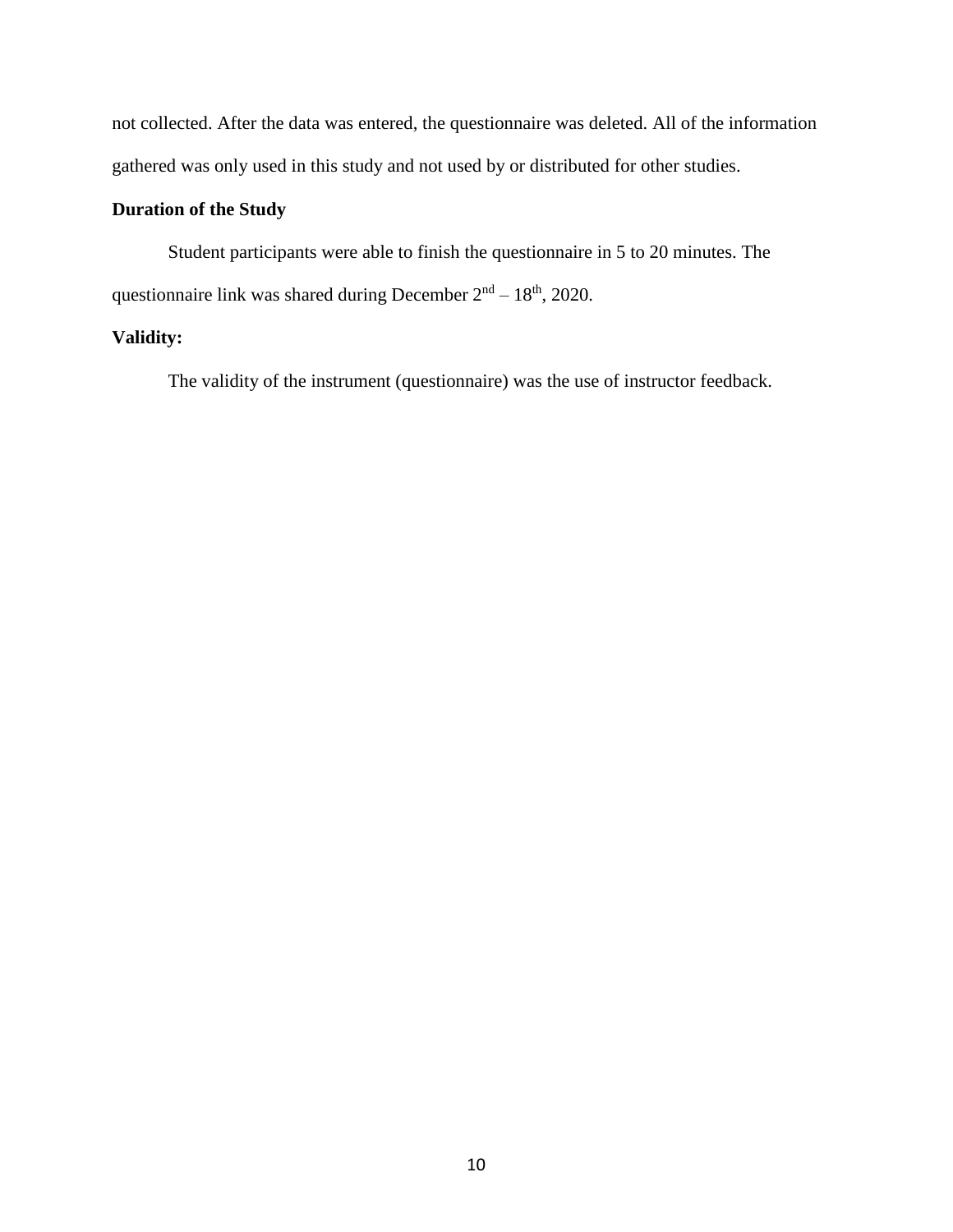#### **Findings**

SPSS version 27 was used for data management and data analysis. The findings section is a summary of the survey results. Collectively, the knowledge, practice and attitude objects of interest (independent variables) are assumed to be predictors of the participants overall health (dependent variable).

#### **Demographics**

All 67 survey participants were female students at Western Michigan University. On a side note, 12 male students took the survey and their responses from the dataset were removed.

### **Table 1: Age of Participants**

|                    | N  | Minimum | Maximum | Mean  | Std.<br>Deviation |
|--------------------|----|---------|---------|-------|-------------------|
| Age                | 67 | 18      | 45      | 22.51 | 5.514             |
| Valid N (listwise) | 67 |         |         |       |                   |

# **Descriptive Statistics**

The participants ages ranged from 18 to 45 years old as of their last birthdays. The average age was 22.5 years old.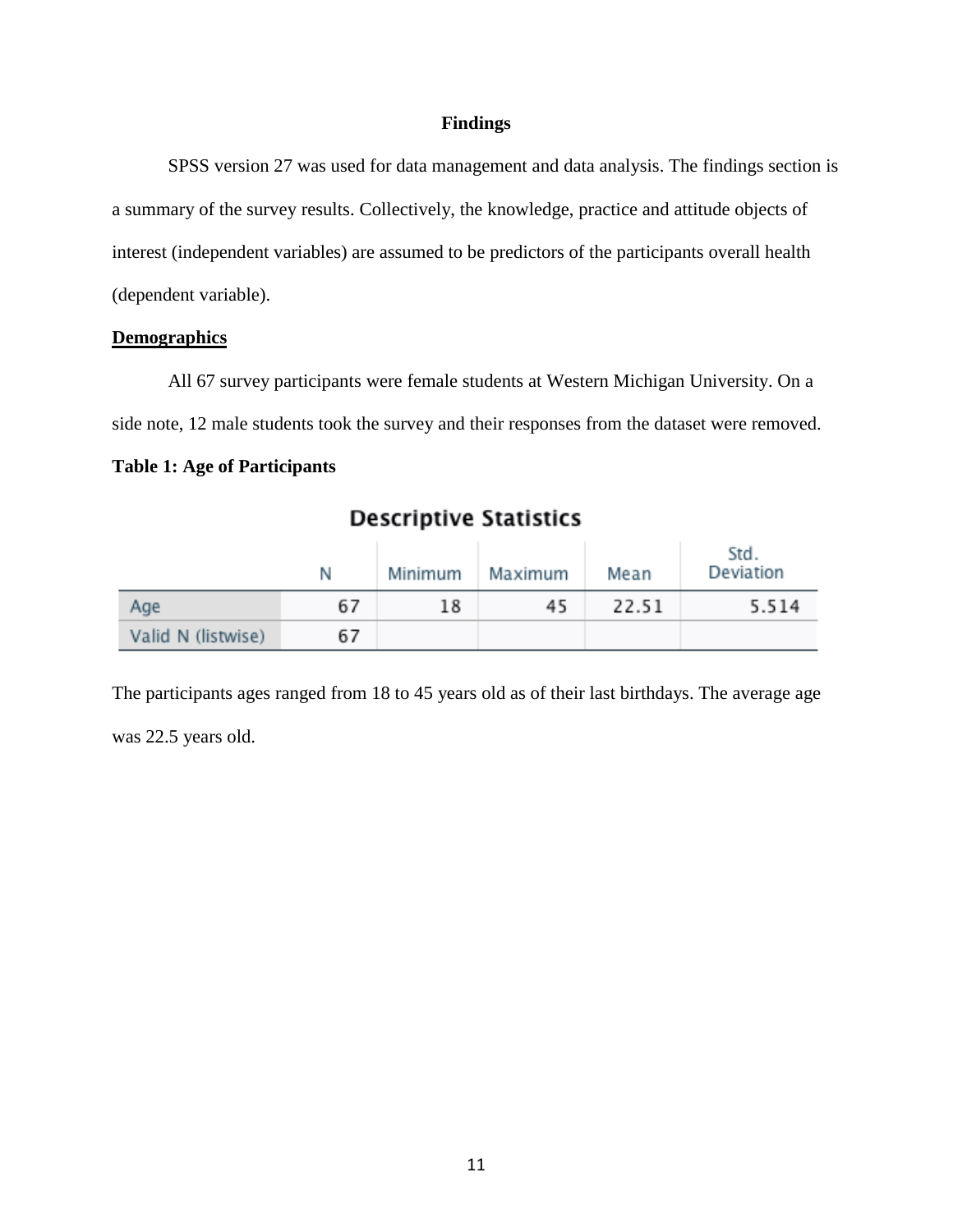### **Chart 1: Academic Level of Participants**



The academic levels of each participant was their current year in college. There were 4 (6%) freshmen, 32 (47.8%) sophomores, 13 (19.4%) juniors, 5 (7.5%) seniors and 4 (6%) super seniors. Super seniors were students that were in their fifth year of undergraduate schooling. Additionally, there were 9 (13.4%) graduate students.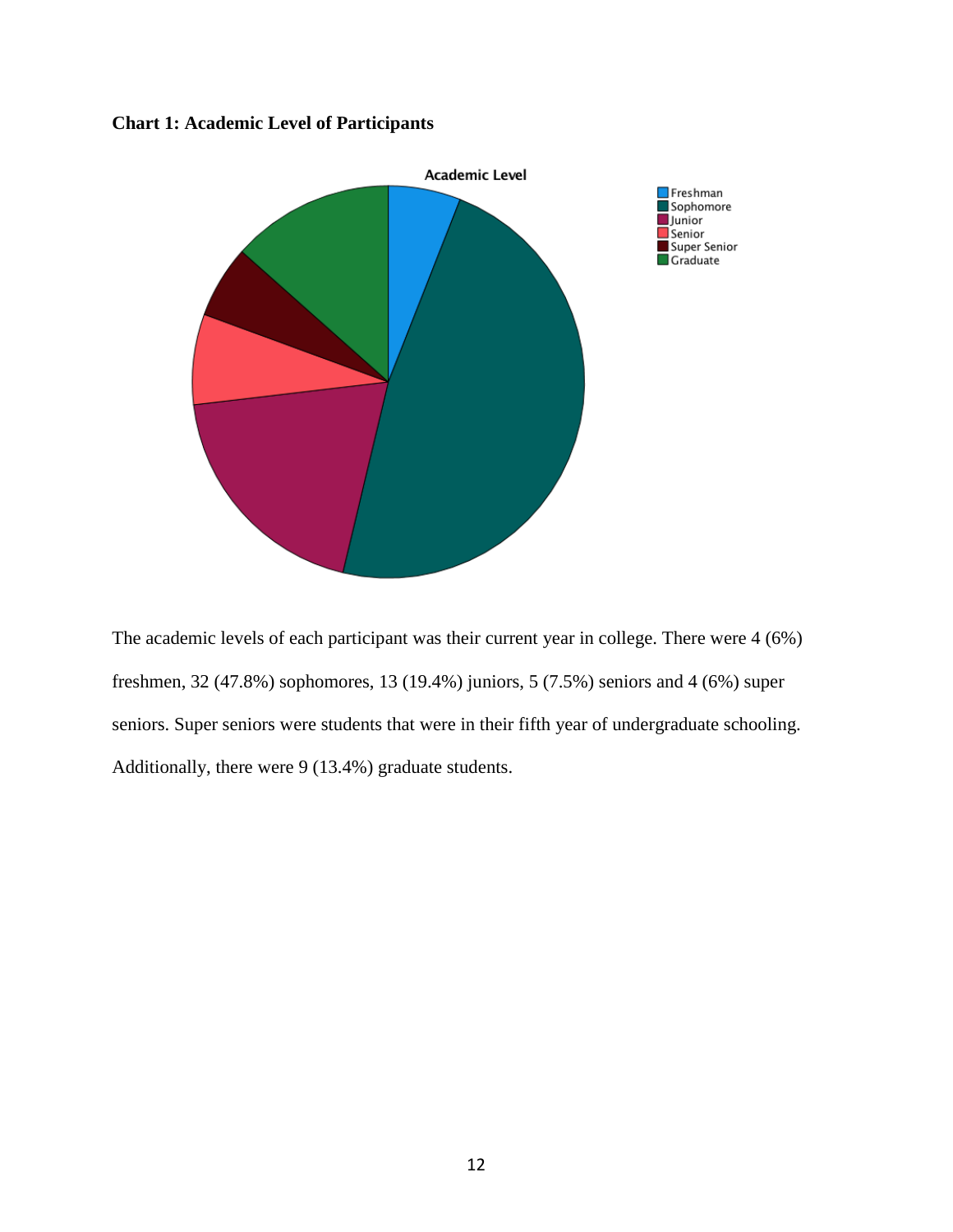### **Chart 2: Race and Ethnicity of Participants**



The majority, 48 (71.67%), of participants were white and not of Hispanic or Latinx ethnicity. Five participants (7.5%) identified as Black or African American, 4 (6%) Asian, and 10 (14.9%) had two or more racial backgrounds.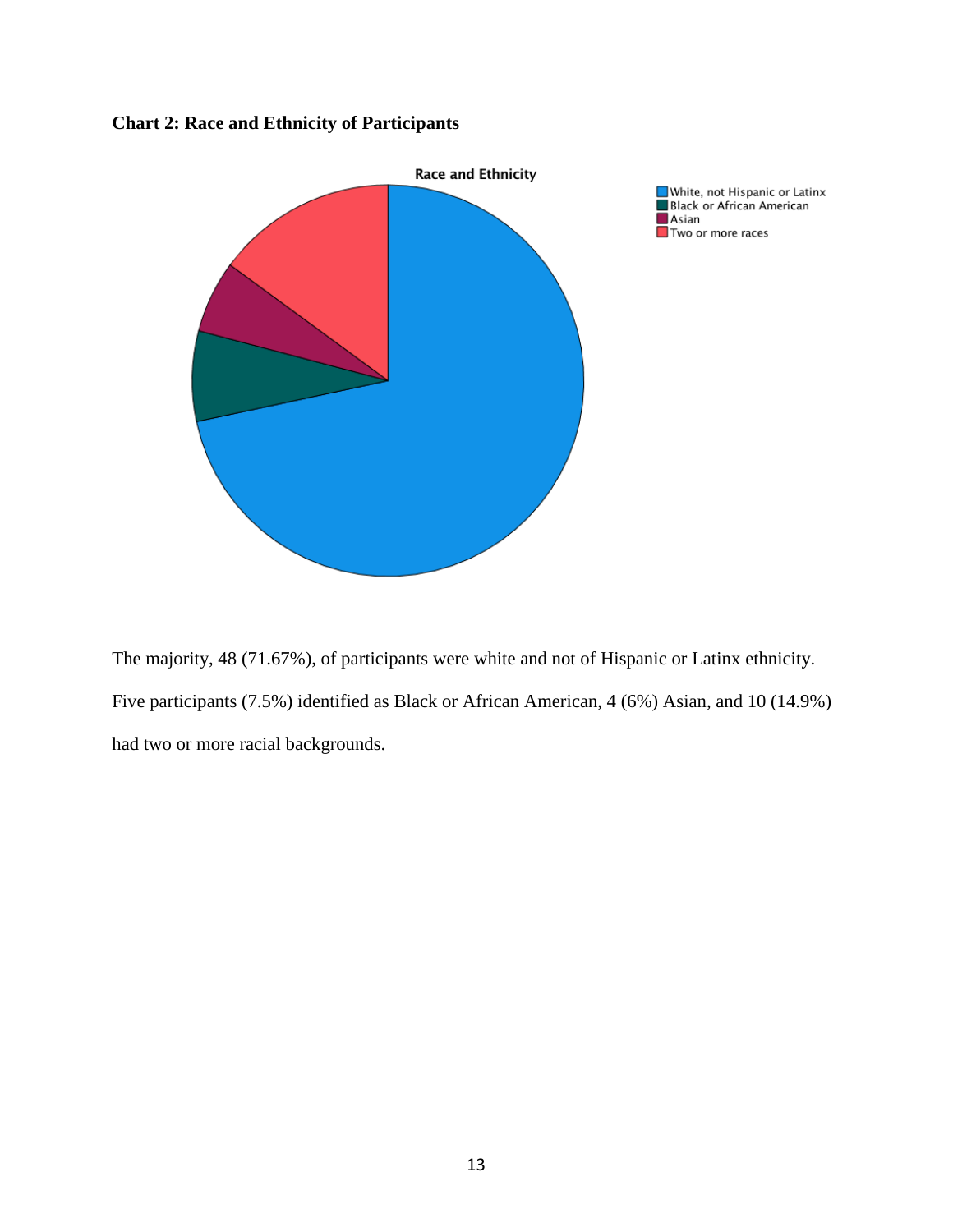### **Chart 3: Living Situation of Participants**



A majority of the participants, 45 (67.2%) lived off-campus and in/around Kalamazoo, Michigan. Seventeen (25.4%) participants lived off-campus and away from Kalamazoo,

Michigan. Five (7.5%) participants lived on-campus.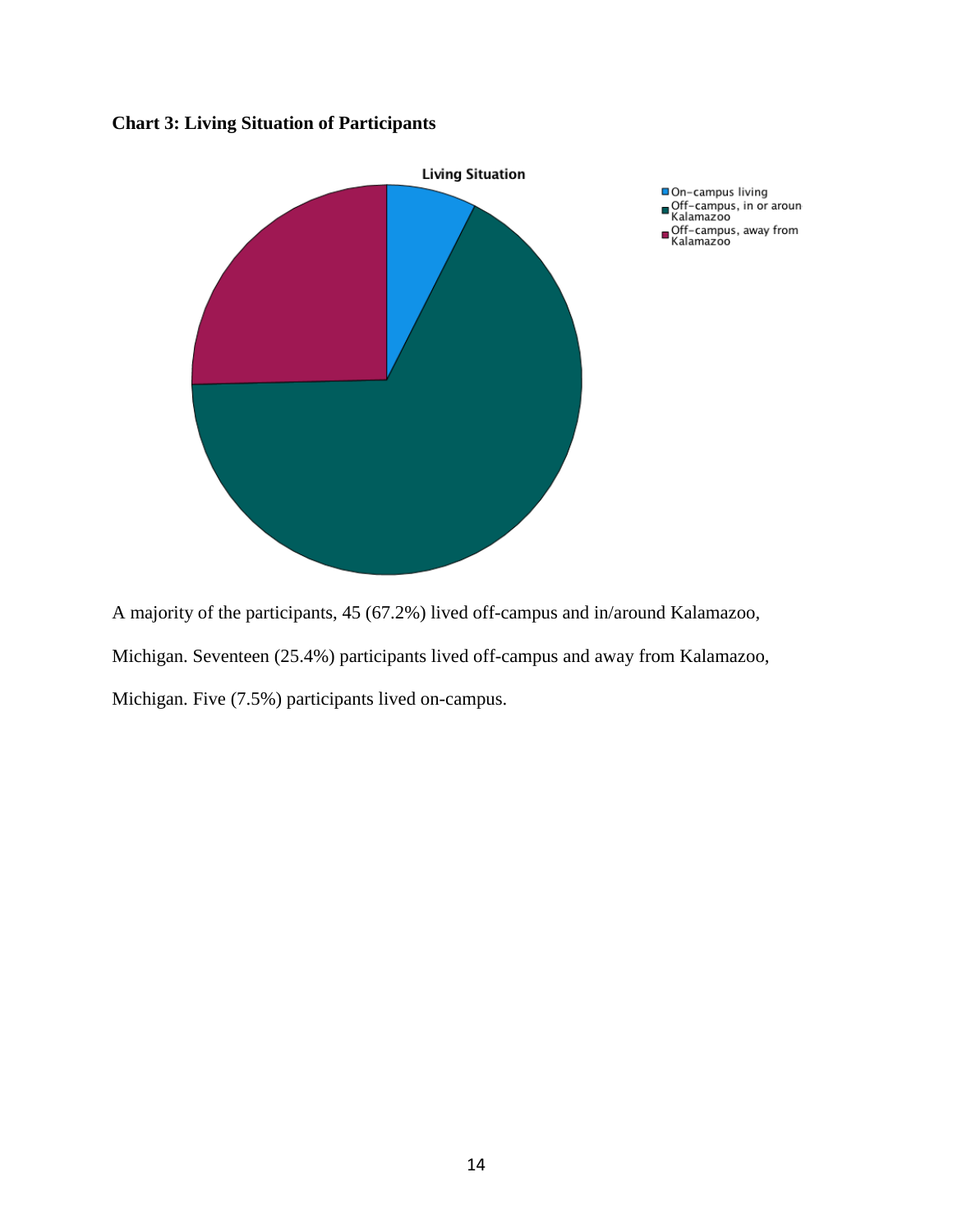



Have you been diagnosed with endometriosis?

Three (4.5%) of the participants had been diagnosed with endometriosis. The participants in the "Suspected" category, 3 (4.5%), were not officially diagnosed although their gynecologist or primary care physician suspected them to have endometriosis. Participants, 3 (4.5%), in the "No, but has symptoms" category were not officially diagnosed with the health condition although they were experiencing symptoms meaning they may have the condition. Fifty-eight (86.6%) participants did not have endometriosis.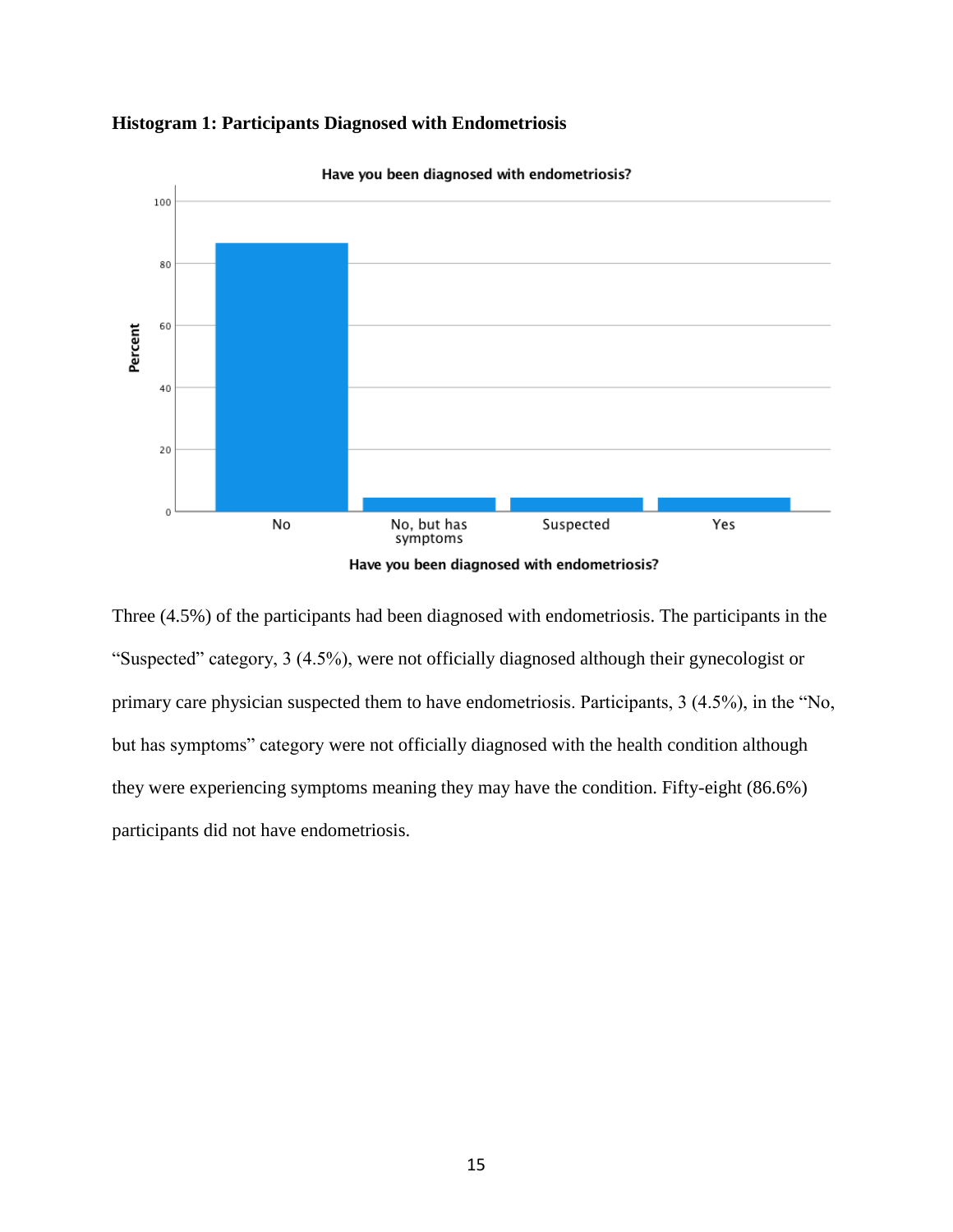

**Histogram 2: Participants with Close Friends with Endometriosis**

Six (9%) participants had at least one close friend on campus that was living with endometriosis.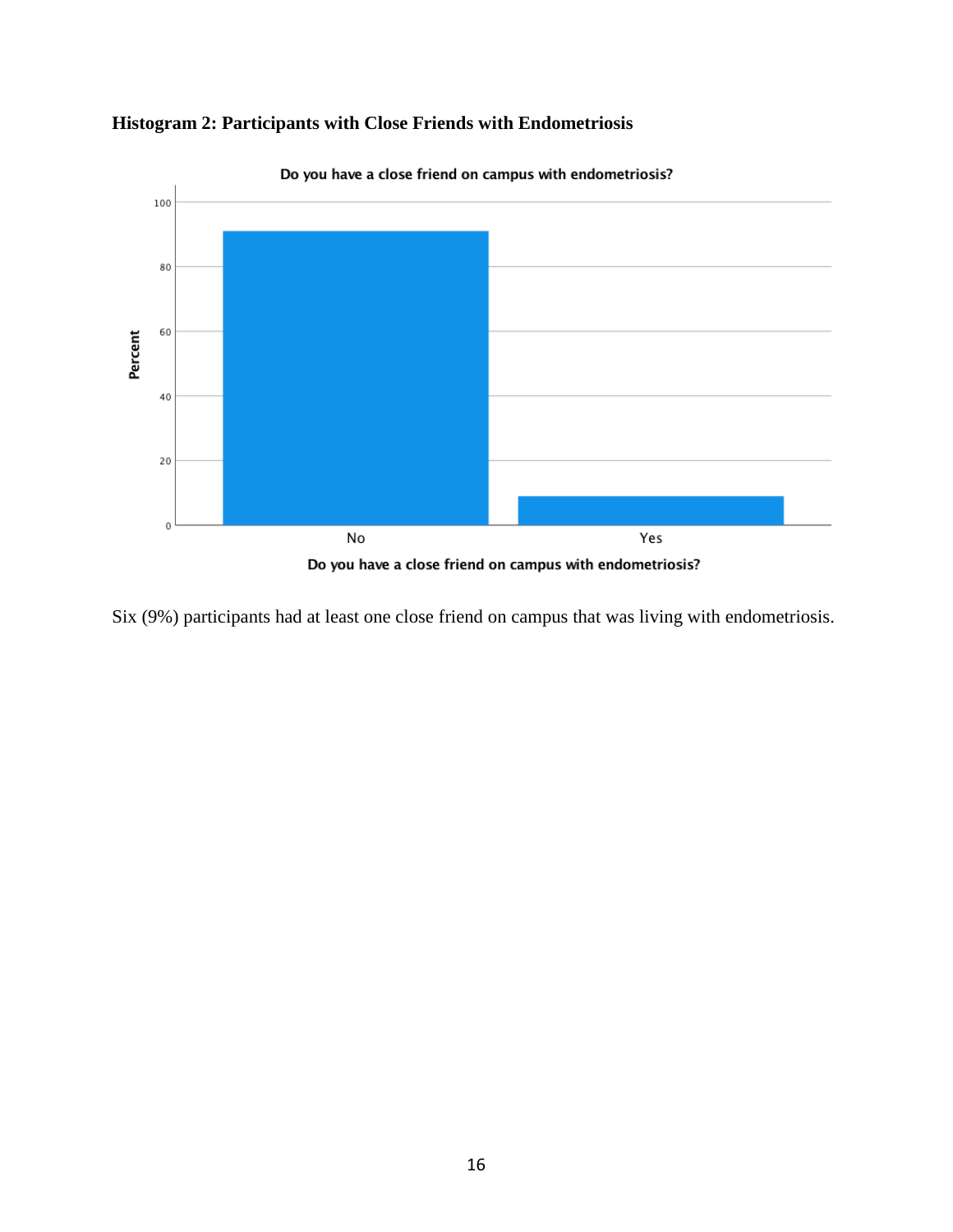### **Histogram 3: Participants Diagnosed with PCOS**



Six (9%) of participants had been diagnosed with polycystic ovarian syndrome (PCOS). One participant (1.5%) was suspected to have PCOS. There were 2 (3%) participants that fell into the "No, but has symptoms" category. Fifty-eight (86.6%) of participants did not have PCOS.

# Have you been diagnosed with PCOS?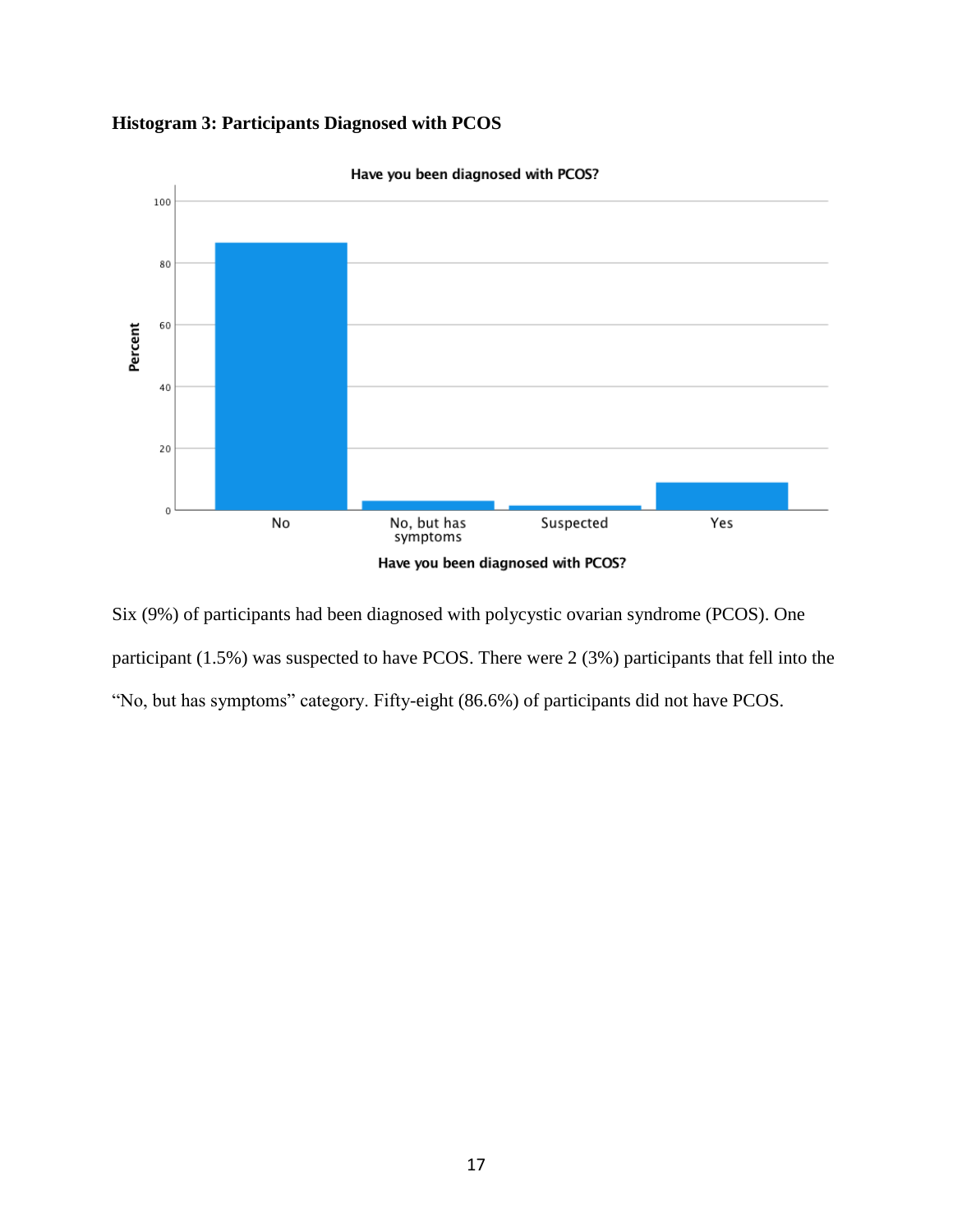



Do you have a close friend on campus with PCOS?

Seven (10.4%) participants had at least one close friend on campus that was living with PCOS.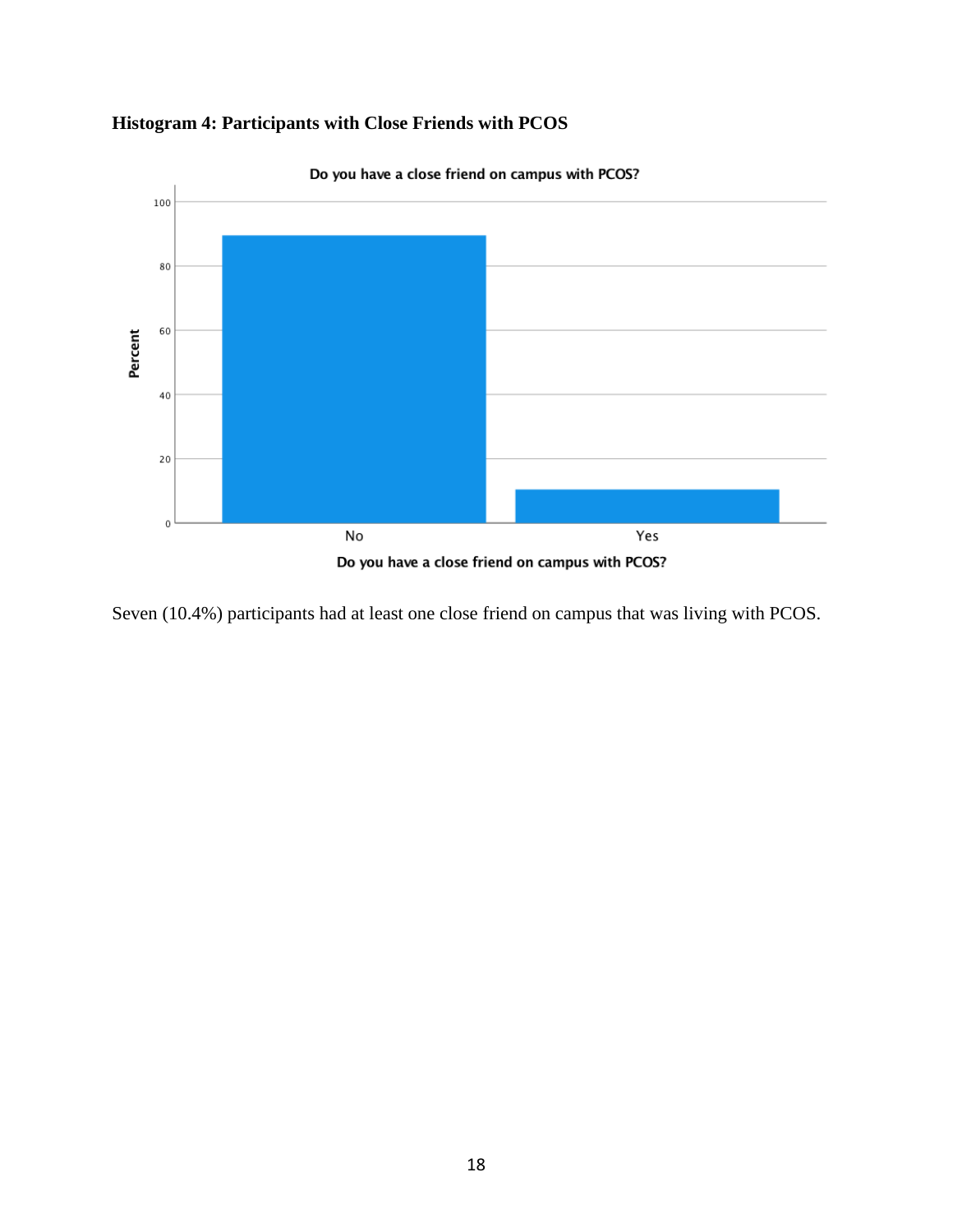**Histogram 5: Average Knowledge Scores**



The x-axis was the participant's total knowledge scores, listed as percentages. The y-axis was the number (frequency) of participants that received a certain total knowledge score. Participants were asked to self-report their level of understanding on the following areas: familiarity with related anatomy, knowledge of endometriosis and PCOS, understanding of various treatment options, awareness of possible lifestyle changes, finding current research, and explaining endometriosis and PCOS to someone who had never heard of them. The average score from all of the knowledge questions was used. The scoring system: Excellent (4), Good (3), Average (2), and Poor (1). To create a percentage score:  $4(100\%)$ ,  $3(75\%)$ ,  $2(50\%)$  and  $1(0\%)$ . The average knowledge scored was depicted in a percentage with 100% as the highest score possible. The minimum and maximum knowledge scores were 25% and 100%, respectively with a mean score of 54.4%.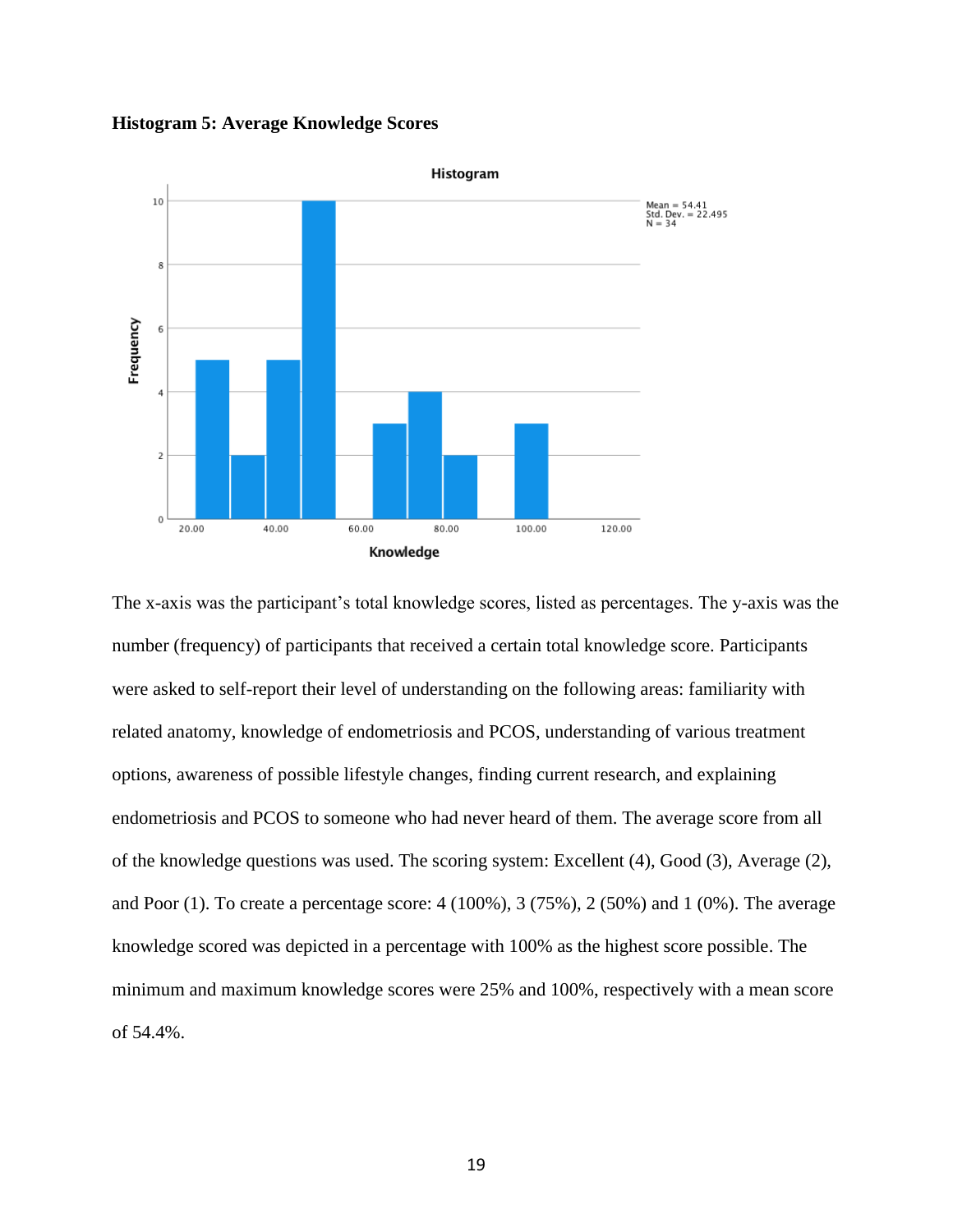|                             | Correlations               |                   |                       |                         |                         |                         |                        |                       |
|-----------------------------|----------------------------|-------------------|-----------------------|-------------------------|-------------------------|-------------------------|------------------------|-----------------------|
|                             |                            | Overall<br>Health | Understand<br>anatomy | Understand<br>knowledge | Understand<br>treatment | Understand<br>lifestyle | Understand<br>research | Understand<br>explain |
| <b>Overall Health</b>       | <b>Pearson Correlation</b> | 1                 | .145                  | .183                    | .279                    | .178                    | .224                   | .186                  |
|                             | Sig. (2-tailed)            |                   | .405                  | .292                    | .105                    | .305                    | .196                   | .291                  |
|                             | N                          | 67                | 35                    | 35                      | 35                      | 35                      | 35                     | 34                    |
| Understand anatomy          | <b>Pearson Correlation</b> | .145              | 1                     | $.822***$               | $.677**$                | $.698**$                | .645                   | $.790**$              |
|                             | Sig. (2-tailed)            | .405              |                       | < .001                  | < .001                  | < .001                  | < .001                 | < .001                |
|                             | N                          | 35                | 35                    | 35                      | 35                      | 35                      | 35                     | 34                    |
| Understand knowledge        | <b>Pearson Correlation</b> | .183              | $.822***$             | 1                       | $.863**$                | $.724***$               | $.728***$              | $.890***$             |
|                             | Sig. (2-tailed)            | .292              | < .001                |                         | < .001                  | < .001                  | < .001                 | < .001                |
|                             | N                          | 35                | 35                    | 35                      | 35                      | 35                      | 35                     | 34                    |
| <b>Understand treatment</b> | <b>Pearson Correlation</b> | .279              | $.677***$             | $.863**$                | 1                       | $.814***$               | $.836**$               | $.875***$             |
|                             | Sig. (2-tailed)            | .105              | < .001                | < .001                  |                         | < .001                  | < .001                 | < .001                |
|                             | N                          | 35                | 35                    | 35                      | 35                      | 35                      | 35                     | 34                    |
| Understand lifestyle        | <b>Pearson Correlation</b> | .178              | $.698**$              | $.724$ <sup>**</sup>    | $.814***$               | 1                       | $.824***$              | $.732***$             |
|                             | Sig. (2-tailed)            | .305              | < .001                | < .001                  | < .001                  |                         | < .001                 | < .001                |
|                             | N                          | 35                | 35                    | 35                      | 35                      | 35                      | 35                     | 34                    |
| Understand research         | <b>Pearson Correlation</b> | .224              | $.645$ **             | $.728***$               | $.836**$                | $.824$ **               | 1                      | $.682**$              |
|                             | Sig. (2-tailed)            | .196              | < .001                | < .001                  | < .001                  | < .001                  |                        | < .001                |
|                             | N                          | 35                | 35                    | 35                      | 35                      | 35                      | 35                     | 34                    |
| Understand explain          | <b>Pearson Correlation</b> | .186              | $.790**$              | $.890**$                | $.875***$               | $.732***$               | $.682**$               | 1                     |
|                             | Sig. (2-tailed)            | .291              | < .001                | < .001                  | < .001                  | < .001                  | < .001                 |                       |
|                             | N                          | 34                | 34                    | 34                      | 34                      | 34                      | 34                     | 34                    |

#### **Table 2: Relationship between Knowledge and Overall Health**

\*\*. Correlation is significant at the 0.01 level (2-tailed).

None of the knowledge questions (listed on the left most column in Table 2) had strong correlations with the overall health measure. For the purpose of designing a program, the two highest correlations were chosen. The highest was understanding possible treatment options in relationship to overall health status,  $r = 0.279$ ,  $n = 35$ ,  $p = 0.105$ . The second highest was understanding how to find current research in relationship to overall health status,  $r = 0.224$ ,  $n =$  $35, p = 0.196.$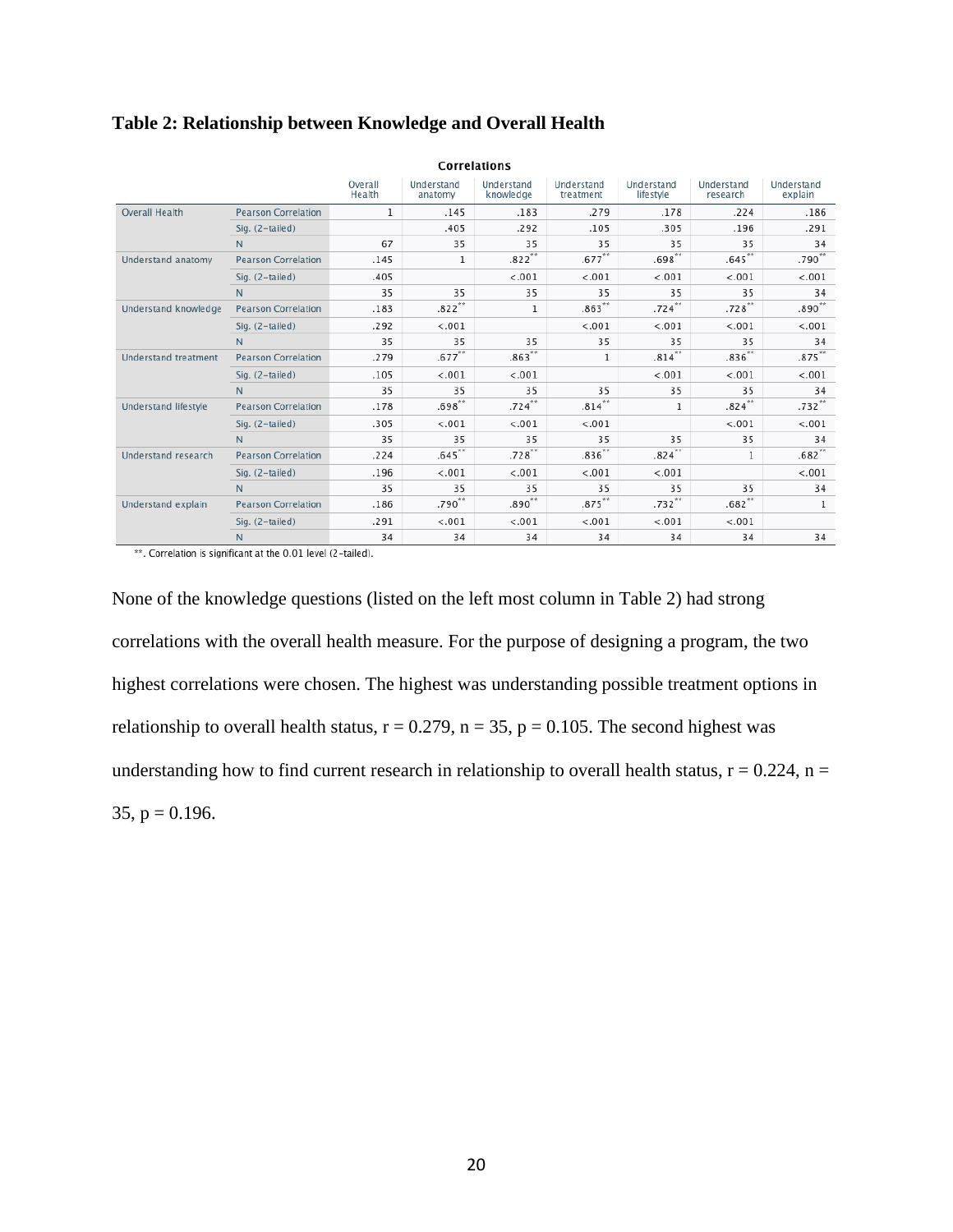**Histogram 6: Average Attitude Scores**



The x-axis was the average total attitude score. The y-axis was the number (frequency) of participants that received that score. Likert scales were used in the survey for the attitude-related questions. Participants were asked to self-report their feelings (anxiety, easement, embarrassment, comfort, and shame) on talking about reproductive health issues with their friends, current or future partner and family. The attitude score was an average of the answers to 15 questions. The scoring was as follows: Rarely (1), Sometimes (2), Often (3) and Always (4). The anxious, embarrassed and shame were reversed scored: Rarely (4), Sometimes (3), Often (2), and Always (1). This way a high attitude score is ideal. The total scores were then converted to a portion out of 1.0. The minimum attitude was 0.32 and the maximum was 1.0. The average was 0.78.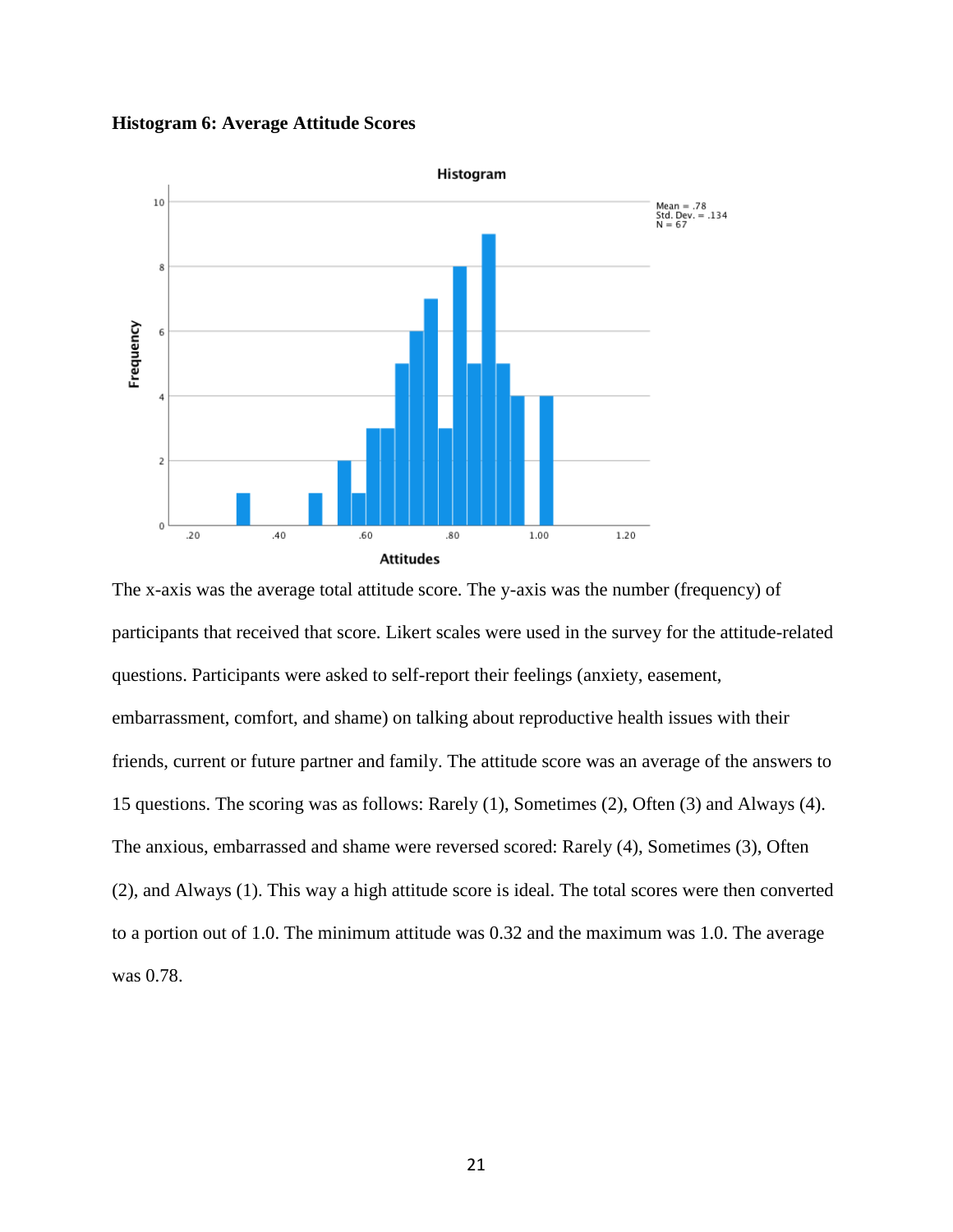| Correlations          |                            |                   |                    |                   |                        |                        |                  |  |
|-----------------------|----------------------------|-------------------|--------------------|-------------------|------------------------|------------------------|------------------|--|
|                       |                            | Overall<br>Health | Friends<br>anxious | Friends easy      | Friends<br>embarrassed | Friends<br>comfortable | Friends<br>shame |  |
| <b>Overall Health</b> | <b>Pearson Correlation</b> | 1                 | .068               | $.435***$         | $.244$ <sup>*</sup>    | $.494***$              | .148             |  |
|                       | Sig. (2-tailed)            |                   | .587               | < .001            | .047                   | < .001                 | .233             |  |
|                       | N.                         | 67                | 67                 | 67                | 67                     | 67                     | 67               |  |
| Friends anxious       | <b>Pearson Correlation</b> | .068              | 1                  | $.420**$          | $.561**$               | $.296*$                | $.467**$         |  |
|                       | Sig. (2-tailed)            | .587              |                    | < .001            | < .001                 | .015                   | < .001           |  |
|                       | N                          | 67                | 67                 | 67                | 67                     | 67                     | 67               |  |
| Friends easy          | <b>Pearson Correlation</b> | $.435***$         | $.420***$          | 1                 | $.478***$              | $.677***$              | $.276*$          |  |
|                       | Sig. (2-tailed)            | $-.001$           | < .001             |                   | < .001                 | < .001                 | .024             |  |
|                       | N                          | 67                | 67                 | 67                | 67                     | 67                     | 67               |  |
| Friends embarrassed   | <b>Pearson Correlation</b> | .244              | $.561**$           | $.478***$         | 1                      | $.466$ **              | $.584$ **        |  |
|                       | Sig. (2-tailed)            | .047              | < .001             | < .001            |                        | < .001                 | < .001           |  |
|                       | N                          | 67                | 67                 | 67                | 67                     | 67                     | 67               |  |
| Friends comfortable   | <b>Pearson Correlation</b> | $.494***$         | .296 <sup>°</sup>  | $.677***$         | $.466$ **              | 1                      | $.285*$          |  |
|                       | Sig. (2-tailed)            | < .001            | .015               | < .001            | < .001                 |                        | .020             |  |
|                       | N                          | 67                | 67                 | 67                | 67                     | 67                     | 67               |  |
| Friends shame         | <b>Pearson Correlation</b> | .148              | $.467***$          | .276 <sup>°</sup> | $.584***$              | .285                   | 1                |  |
|                       | Sig. (2-tailed)            | .233              | < .001             | .024              | < .001                 | .020                   |                  |  |
|                       | N                          | 67                | 67                 | 67                | 67                     | 67                     | 67               |  |

#### **Table 3: Relationship between Attitudes between Friends and Overall Health**

\*\*. Correlation is significant at the 0.01 level (2-tailed).

\*. Correlation is significant at the 0.05 level (2-tailed).

A relationship between self-reported feelings by the participant on how they felt (on two emotions) when talking about reproductive health issues with their friends and their overall health status was statistically significant at the 99% confidence level. The correlation between feelings of ease and overall health status was  $r = 0.435$ ,  $n = 67$ ,  $p < 0.001$ . The correlation between feelings of comfort and overall health status was  $r = 0.494$ ,  $n = 67$ ,  $p < 0.001$ .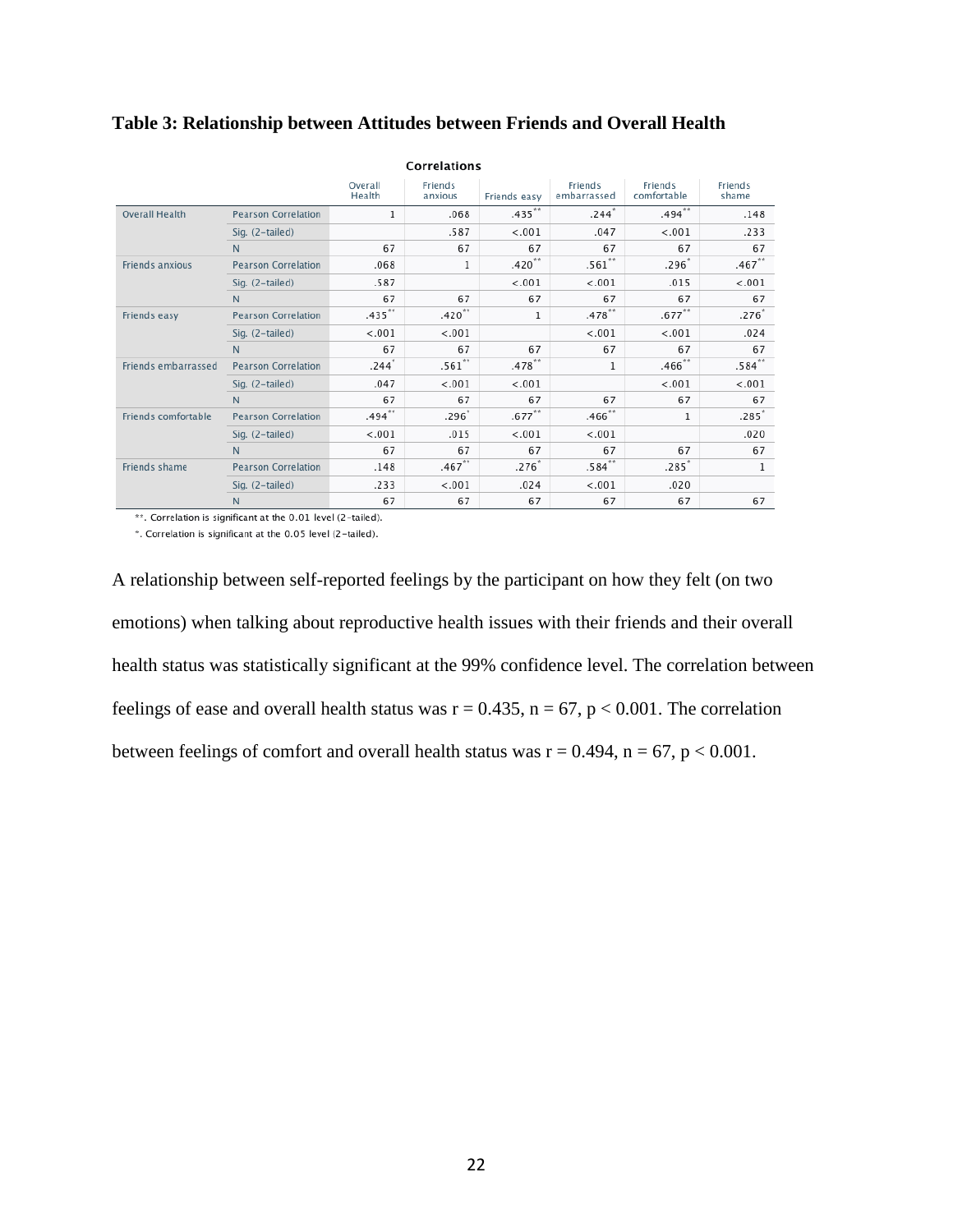| Correlations          |                            |                   |                      |                      |                        |                        |                  |  |
|-----------------------|----------------------------|-------------------|----------------------|----------------------|------------------------|------------------------|------------------|--|
|                       |                            | Overall<br>Health | Partner<br>anxious   | Partner easy         | Partner<br>embarrassed | Partner<br>comfortable | Partner<br>shame |  |
| <b>Overall Health</b> | <b>Pearson Correlation</b> | $\mathbf{1}$      | .187                 | $.346***$            | .176                   | $.356**$               | $.387***$        |  |
|                       | Sig. (2-tailed)            |                   | .130                 | .004                 | .155                   | .003                   | .001             |  |
|                       | N                          | 67                | 67                   | 67                   | 67                     | 67                     | 67               |  |
| Partner anxious       | <b>Pearson Correlation</b> | .187              | $\mathbf{1}$         | $.392**$             | $.479***$              | $.372***$              | $.532***$        |  |
|                       | Sig. (2-tailed)            | .130              |                      | .001                 | < .001                 | .002                   | $-.001$          |  |
|                       | N                          | 67                | 67                   | 67                   | 67                     | 67                     | 67               |  |
| Partner easy          | <b>Pearson Correlation</b> | $.346**$          | $.392***$            | 1                    | $.474***$              | $.803**$               | $.402***$        |  |
|                       | Sig. (2-tailed)            | .004              | .001                 |                      | < .001                 | < .001                 | < .001           |  |
|                       | N                          | 67                | 67                   | 67                   | 67                     | 67                     | 67               |  |
| Partner embarrassed   | <b>Pearson Correlation</b> | .176              | $.479$ <sup>**</sup> | $.474$ <sup>**</sup> | 1                      | $.628***$              | $.539**$         |  |
|                       | Sig. (2-tailed)            | .155              | < .001               | < .001               |                        | < .001                 | < .001           |  |
|                       | N                          | 67                | 67                   | 67                   | 67                     | 67                     | 67               |  |
| Partner comfortable   | <b>Pearson Correlation</b> | $.356**$          | $.372***$            | $.803**$             | $.628**$               | 1                      | $.316***$        |  |
|                       | Sig. (2-tailed)            | .003              | .002                 | < .001               | $-.001$                |                        | .009             |  |
|                       | N                          | 67                | 67                   | 67                   | 67                     | 67                     | 67               |  |
| Partner shame         | <b>Pearson Correlation</b> | $.387**$          | $.532**$             | $.402**$             | $.539**$               | $.316**$               | 1                |  |
|                       | Sig. (2-tailed)            | .001              | < .001               | < .001               | < .001                 | .009                   |                  |  |
|                       | N                          | 67                | 67                   | 67                   | 67                     | 67                     | 67               |  |

#### **Table 4: Relationship between Attitudes between Partners and Overall Health**

\*\*. Correlation is significant at the 0.01 level (2-tailed).

A relationship between self-reported feelings by the participant on how they felt (on three emotions) when talking about reproductive health issues with their current/future partner and their overall health status was statistically significant at the 99% confidence level. The correlation between feelings of ease and overall health status was  $r = 0.346$ ,  $n = 67$ ,  $p = 0.004$ . The correlation between feelings of comfort and overall health status was  $r = 0.356$ ,  $n = 67$ ,  $p =$ 0.003. The correlation between feelings of shame and overall health status was  $r = 0.387$ ,  $n = 67$ ,  $p = 0.001$ .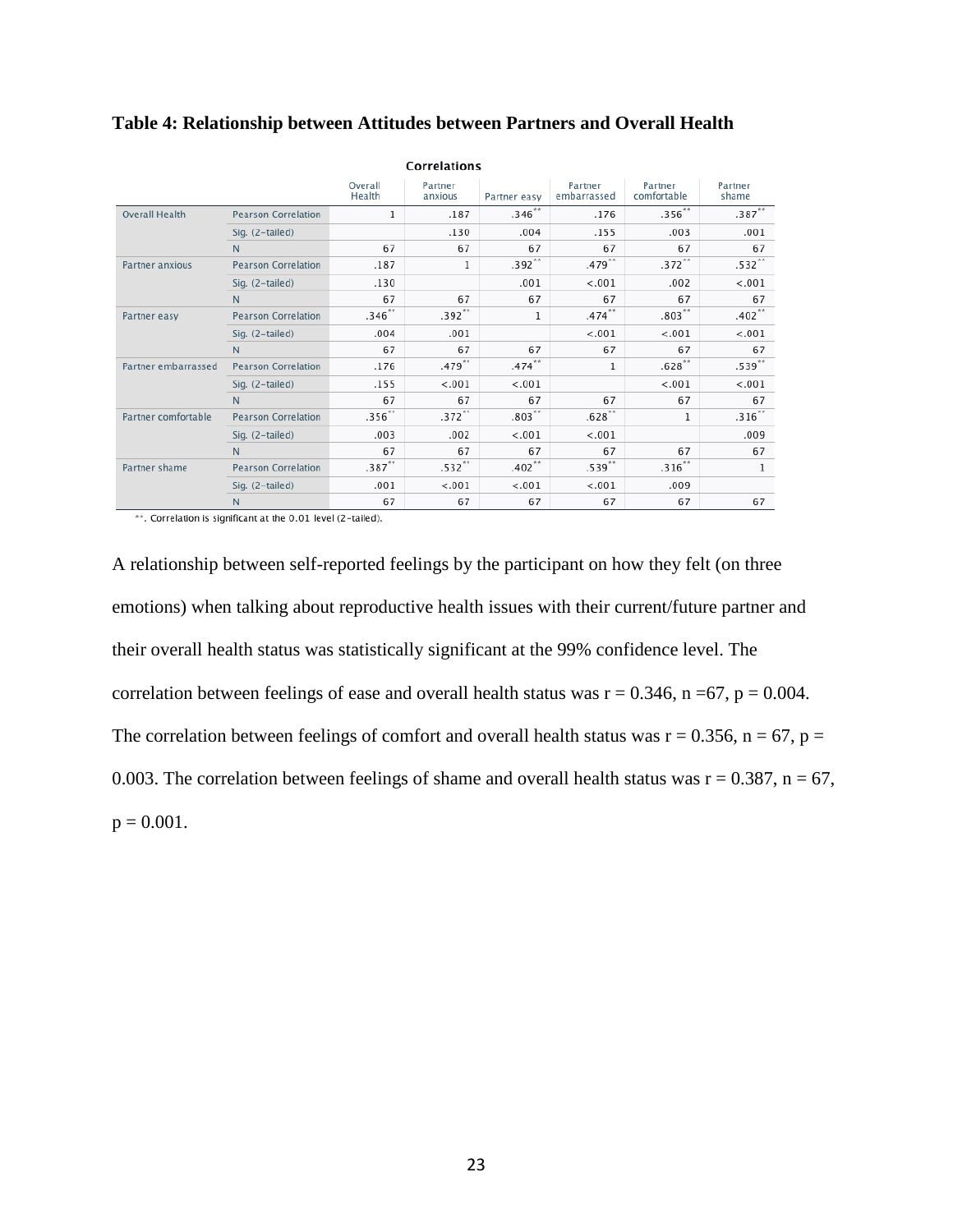| Correlations          |                            |                   |                      |             |                      |                       |                 |
|-----------------------|----------------------------|-------------------|----------------------|-------------|----------------------|-----------------------|-----------------|
|                       |                            | Overall<br>Health | Family<br>anxious    | Family easy | Famiv<br>embarrassed | Family<br>comfortable | Family<br>shame |
| <b>Overall Health</b> | <b>Pearson Correlation</b> | 1                 | $.305*$              | $.560**$    | $.394$ **            | $.577***$             | $.377***$       |
|                       | Sig. (2-tailed)            |                   | .012                 | < .001      | < .001               | < .001                | .002            |
|                       | N                          | 67                | 67                   | 67          | 67                   | 67                    | 67              |
| Family anxious        | <b>Pearson Correlation</b> | $.305*$           | 1                    | .454        | $.640**$             | $.411$ <sup>**</sup>  | $.538***$       |
|                       | Sig. (2-tailed)            | .012              |                      | < .001      | < .001               | < .001                | < .001          |
|                       | N                          | 67                | 67                   | 67          | 67                   | 67                    | 67              |
| Family easy           | <b>Pearson Correlation</b> | $.560**$          | $.454***$            | 1           | $.477***$            | $.821***$             | $.408***$       |
|                       | Sig. (2-tailed)            | < .001            | < .001               |             | < .001               | < .001                | < .001          |
|                       | N                          | 67                | 67                   | 67          | 67                   | 67                    | 67              |
| Famiy embarrassed     | <b>Pearson Correlation</b> | $.394***$         | $.640**$             | $.477***$   | 1                    | $.438$ **             | $.764$ **       |
|                       | Sig. (2-tailed)            | < .001            | < .001               | < .001      |                      | < .001                | < .001          |
|                       | N                          | 67                | 67                   | 67          | 67                   | 67                    | 67              |
| Family comfortable    | <b>Pearson Correlation</b> | $.577***$         | $.411$ <sup>**</sup> | $.821***$   | $.438***$            | 1                     | $.318***$       |
|                       | Sig. (2-tailed)            | < .001            | < .001               | < .001      | < .001               |                       | .009            |
|                       | N                          | 67                | 67                   | 67          | 67                   | 67                    | 67              |
| Family shame          | <b>Pearson Correlation</b> | $.377***$         | $.538***$            | .408        | $.764$ **            | $.318***$             | 1               |
|                       | Sig. (2-tailed)            | .002              | < .001               | < .001      | < .001               | .009                  |                 |
|                       | N                          | 67                | 67                   | 67          | 67                   | 67                    | 67              |

#### **Table 5: Relationship between Attitudes between Family and Overall Health**

\*. Correlation is significant at the 0.05 level (2-tailed).

\*\*. Correlation is significant at the 0.01 level (2-tailed).

A relationship between self-reported feelings by the participant on how they felt (on four emotions) when talking about reproductive health issues with their family members and their overall health status was statistically significant at the 99% confidence level. The correlation between feelings of ease and overall health status was  $r = 0.560$ ,  $n = 67$ ,  $p < 0.001$ . The correlation between feelings of comfort and overall health status was  $r = 0.577$ ,  $n = 67$ ,  $p <$ 0.001. The correlation between feelings of shame and overall health status was  $r = 0.377$ ,  $n = 67$ ,  $p = 0.002$ .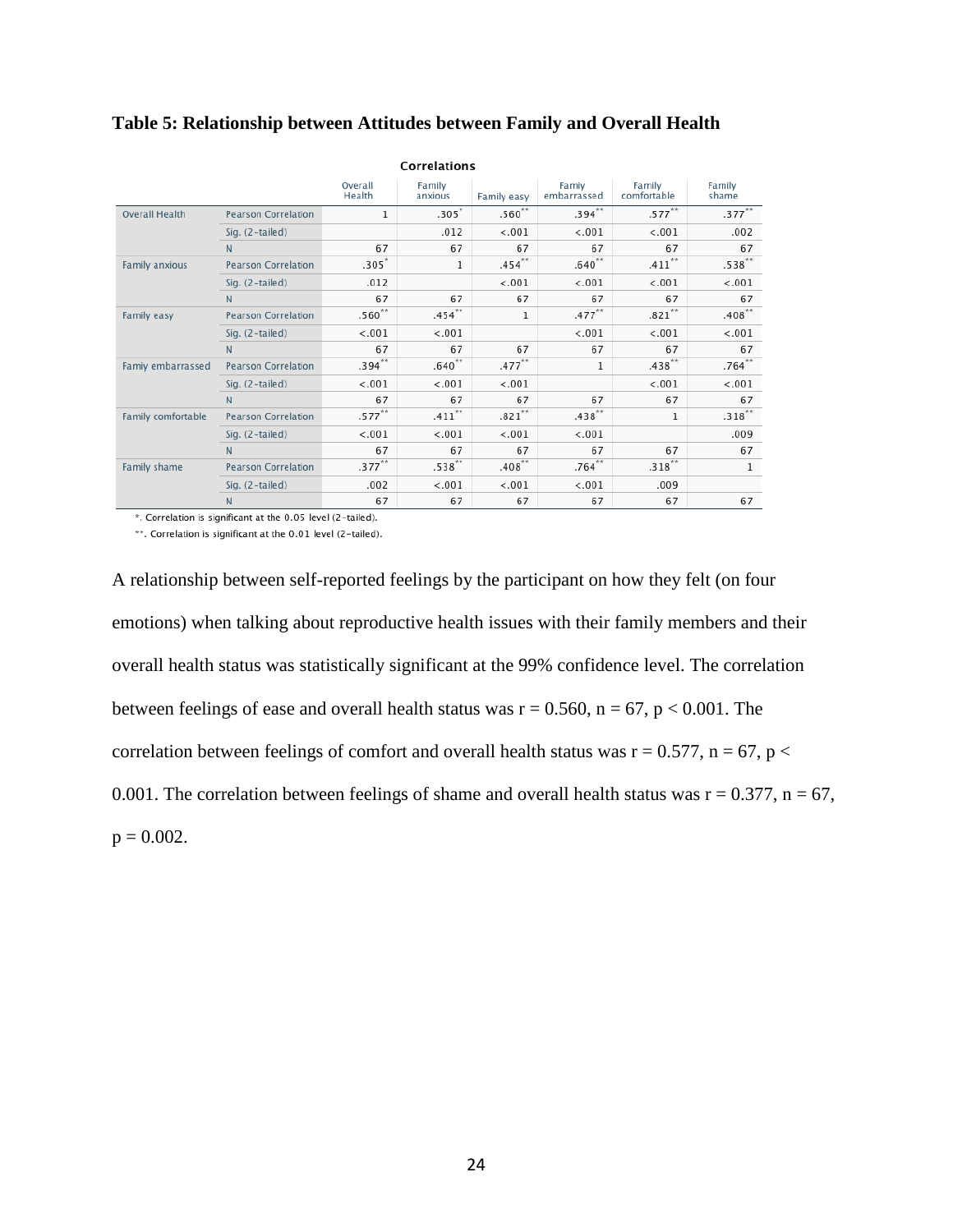**Histogram 7: Average Practice Scores**



The practice-related questions were the likelihood of the participant attending an educational workshop on the topics of endometriosis and PCOS. Likert scales were also used here for with the scoring: Strongly Likely (4), Likely (3), Unlikely (2) and Strongly Unlikely (1). The total scores were then converted to a portion out of 1.0. A higher mean score in practice meant and increase in the likelihood of attending workshops. The mean practice score was 0.62 with a minimum at 0.25 and a maximum of 1.0.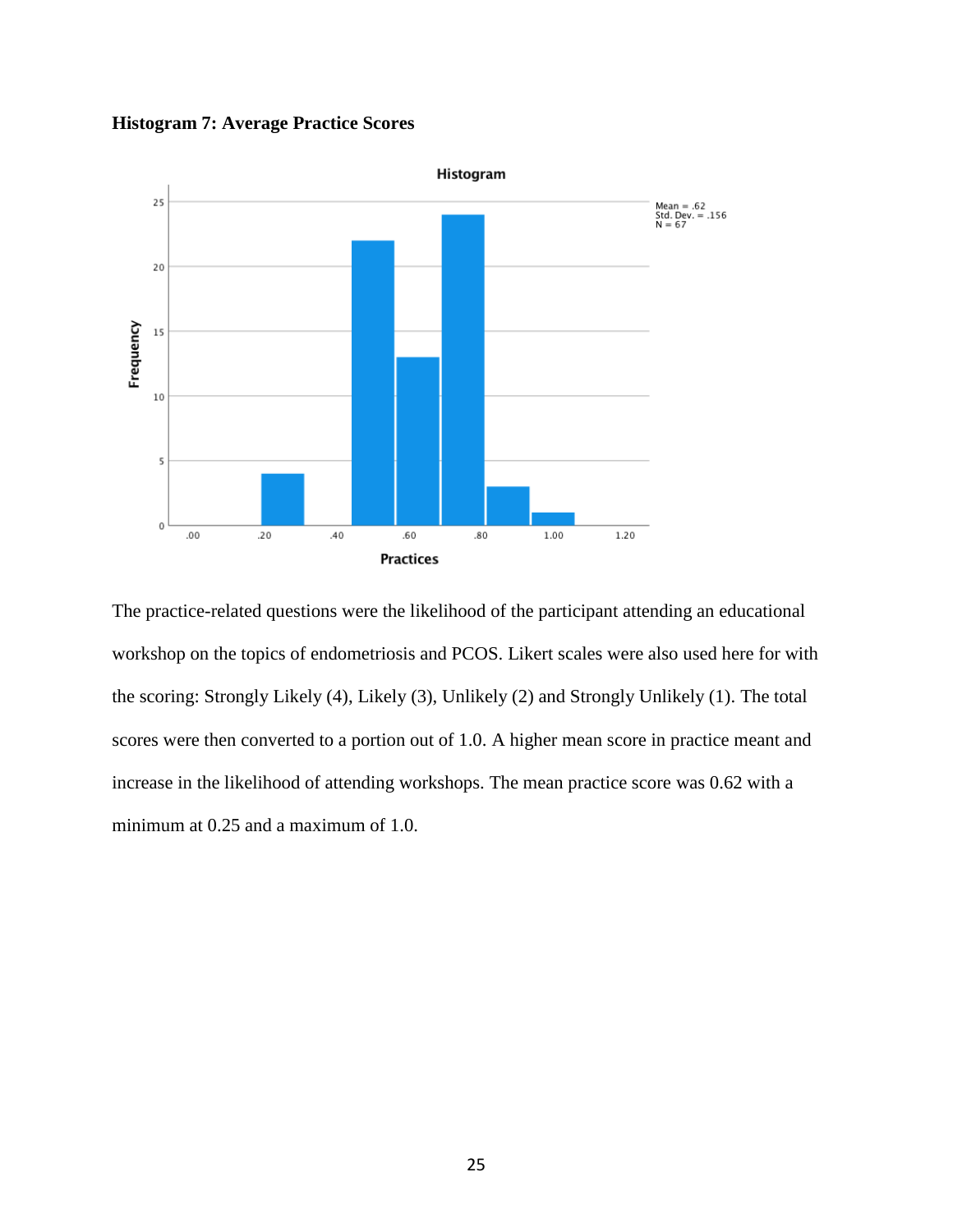### **Table 4: Relationship between Practices and Overall Health**

|                       |                            | Overall<br>Health | Workshop<br>endo | Workshop<br>PCOS |
|-----------------------|----------------------------|-------------------|------------------|------------------|
| <b>Overall Health</b> | <b>Pearson Correlation</b> | 1                 | .078             | .219             |
|                       | Sig. (2-tailed)            |                   | .531             | .074             |
|                       | N                          | 67                | 67               | 67               |
| Workshop endo         | <b>Pearson Correlation</b> | .078              | 1                | $.682**$         |
|                       | Sig. (2-tailed)            | .531              |                  | < .001           |
|                       | N                          | 67                | 67               | 67               |
| Workshop PCOS         | <b>Pearson Correlation</b> | .219              | $.682**$         |                  |
|                       | Sig. (2-tailed)            | .074              | < .001           |                  |
|                       | N                          | 67                | 67               | 67               |

# **Correlations**

\*\*. Correlation is significant at the 0.01 level (2-tailed).

The correlation between a likelihood of attending an educational workshop to learn more about endometriosis and PCOS was statistically significant at the 99% confidence level,  $r = 0.682$ ,  $n =$  $67$ ,  $p < 0.001$ . This meant that there was a strong interest in both topics among the participant group.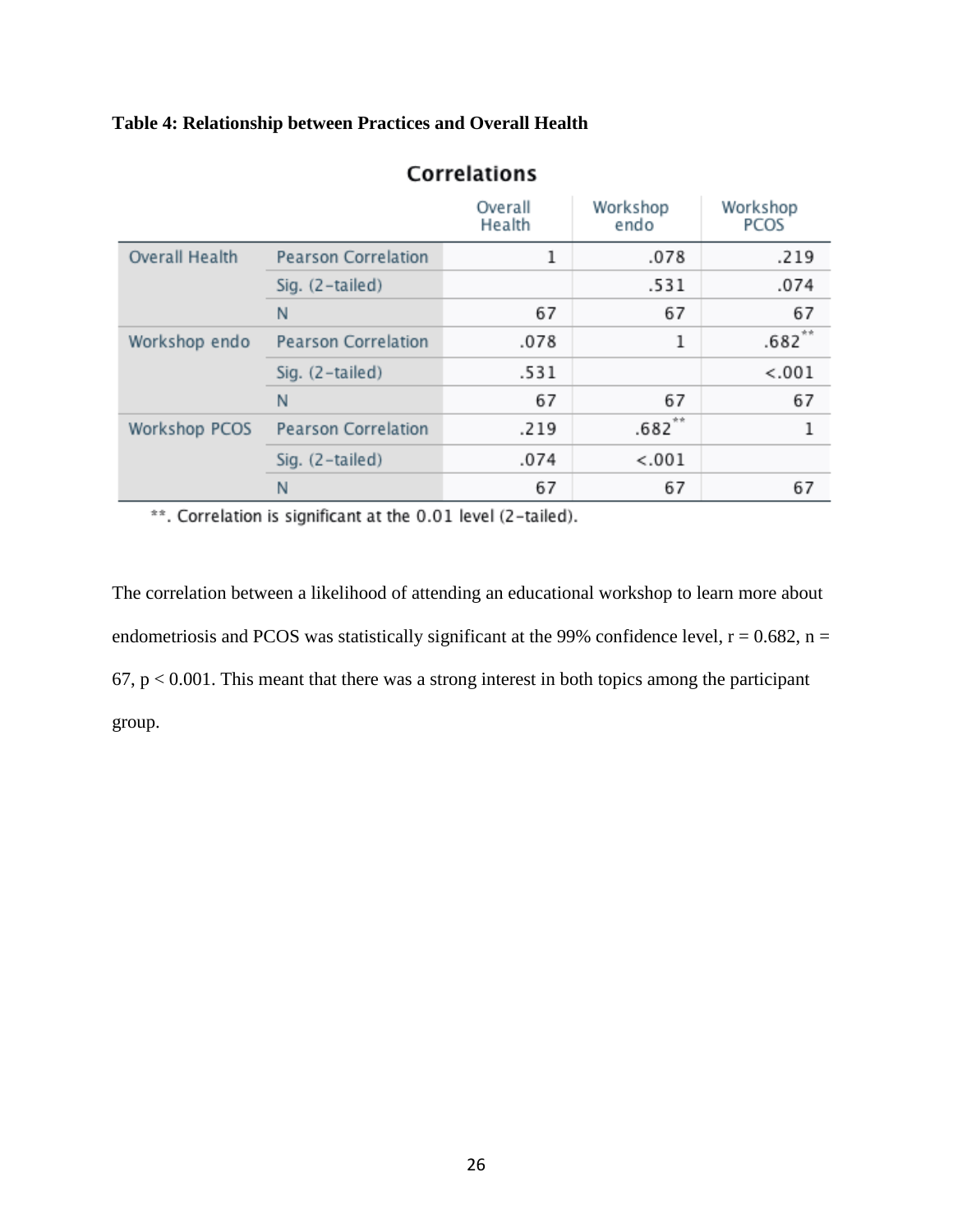

### **Chart 4: Self-Reported Overall Health Status of Participants**

The overall health status measure was the average feeling of support by each participant between their friends, current or future partner, and their family members. These scores were then translated into a portion out of 1.0. The closer to 1.0, the high their overall health status. The mean overall health score was 0.83. The minimum score was 0.42 and the maximum was 1.0.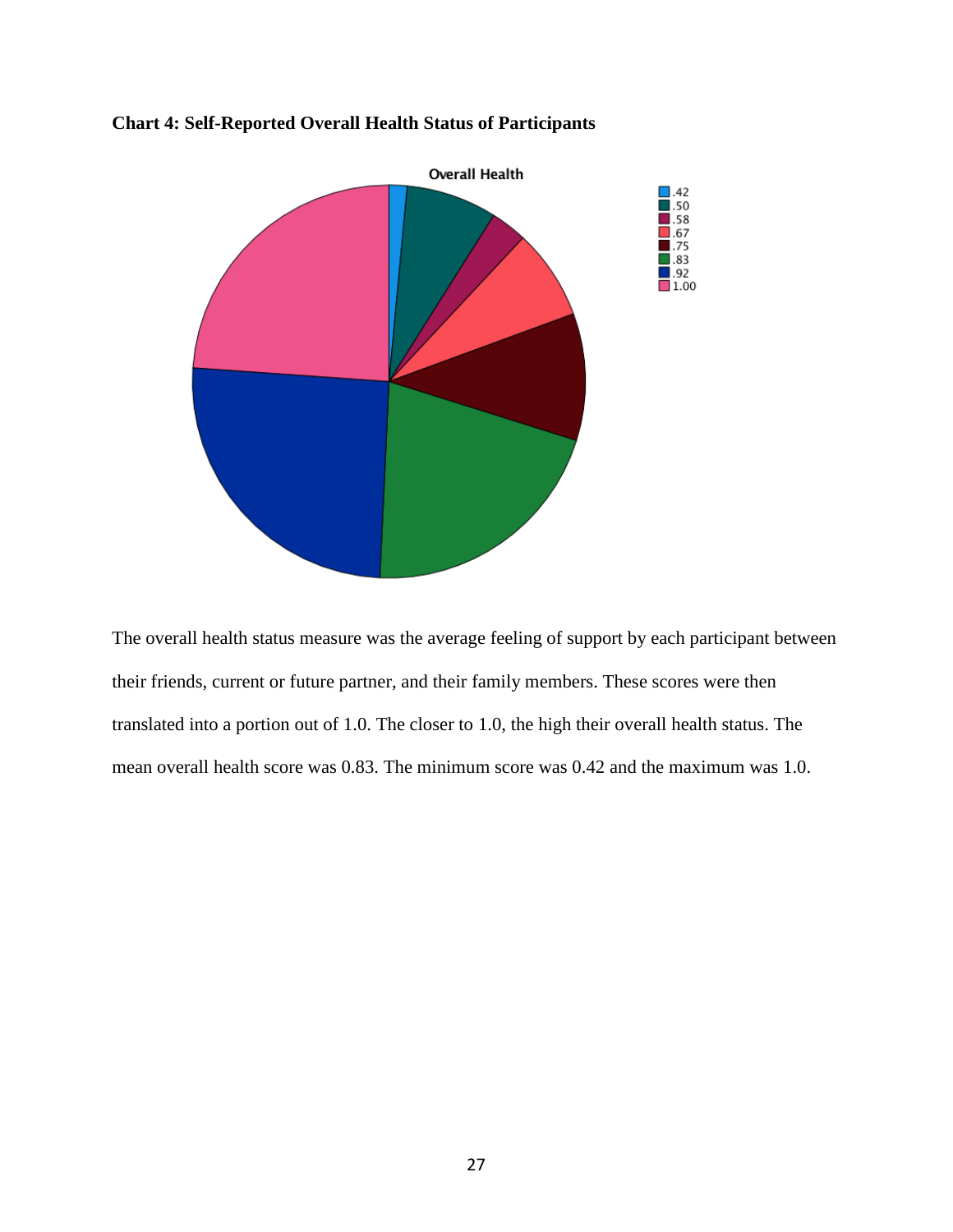

**Graph 1: ANOVA of Academic Level and Overall Health** 

The ANOVA showed an analysis of variance between the participant's academic level and their overall health status. The Seniors reported the lowest average overall health score at 0.63.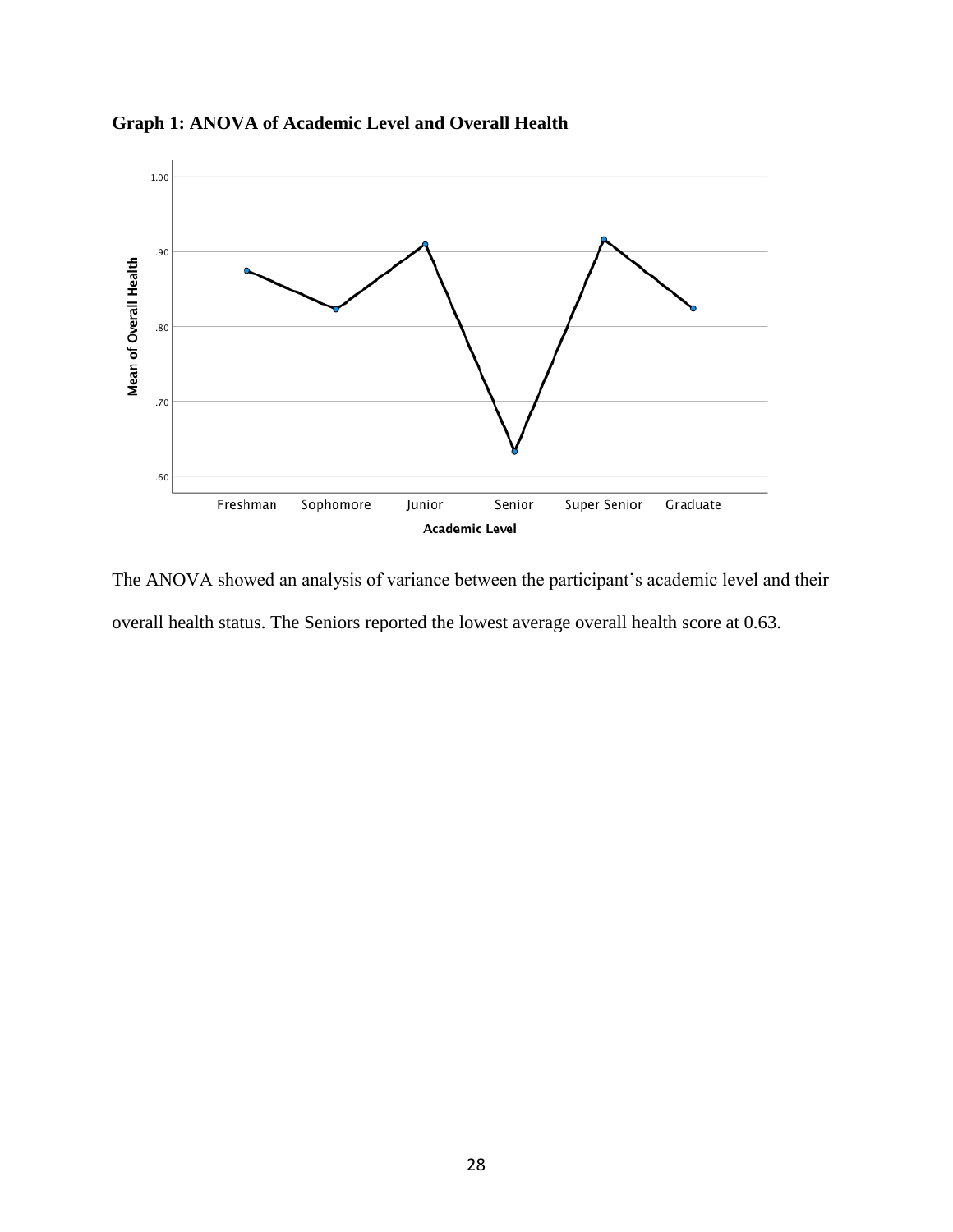

**Graph 2: ANOVA of Race/Ethnicity and Overall Health**

The ANOVA showed an analysis of variance between the participant's race and ethnicity with their overall health status. The white, not Hispanic or Latinx participants had a mean overall health status of 0.86 and the participants that were two or more races had a mean of 0.83. The Asian participants had the next lowest mean of overall health status at 0.77. The Black or African American participants had the lowest mean of overall health status at 0.85.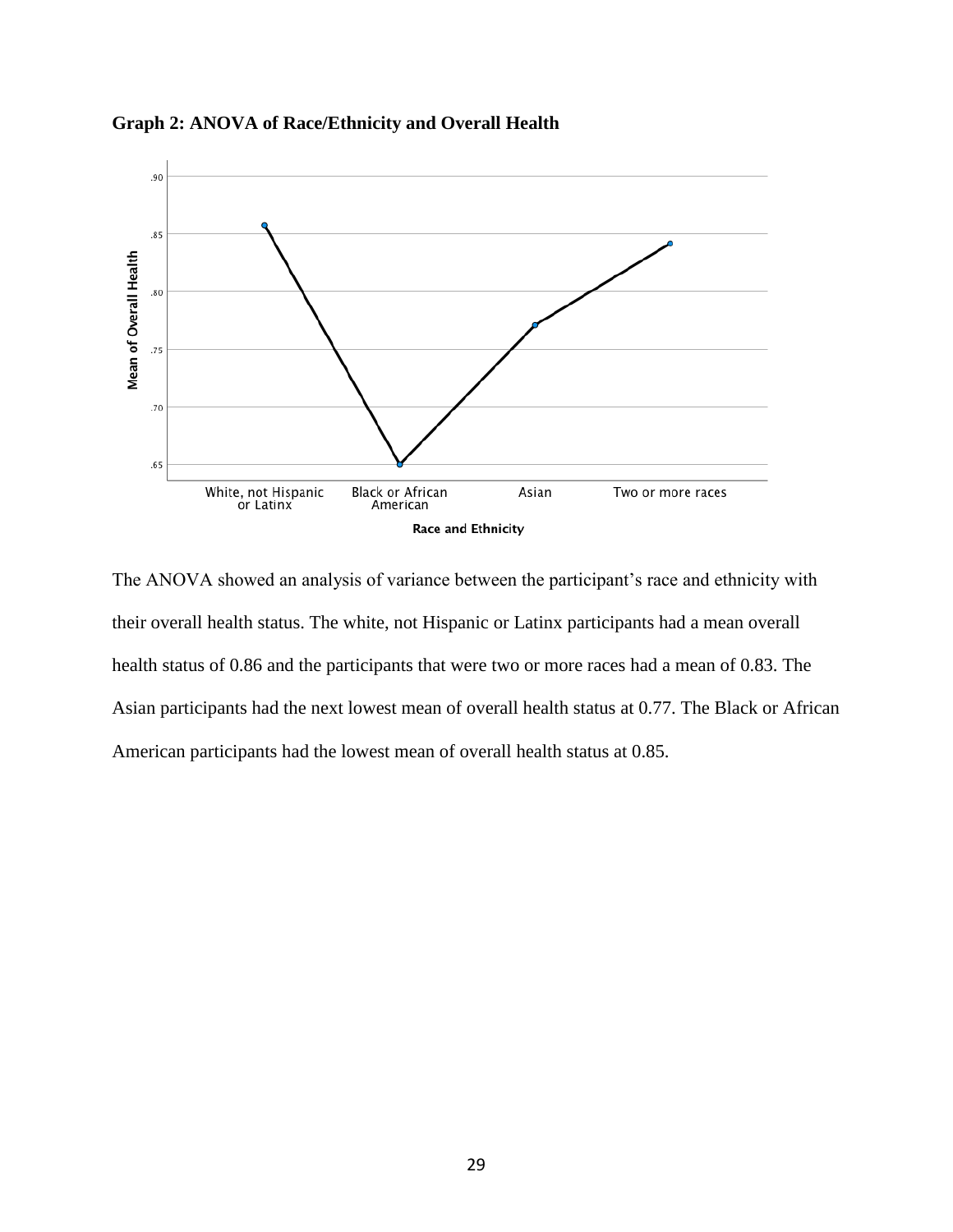



**Histogram 9: Preferred Time for Peer Support Sessions**

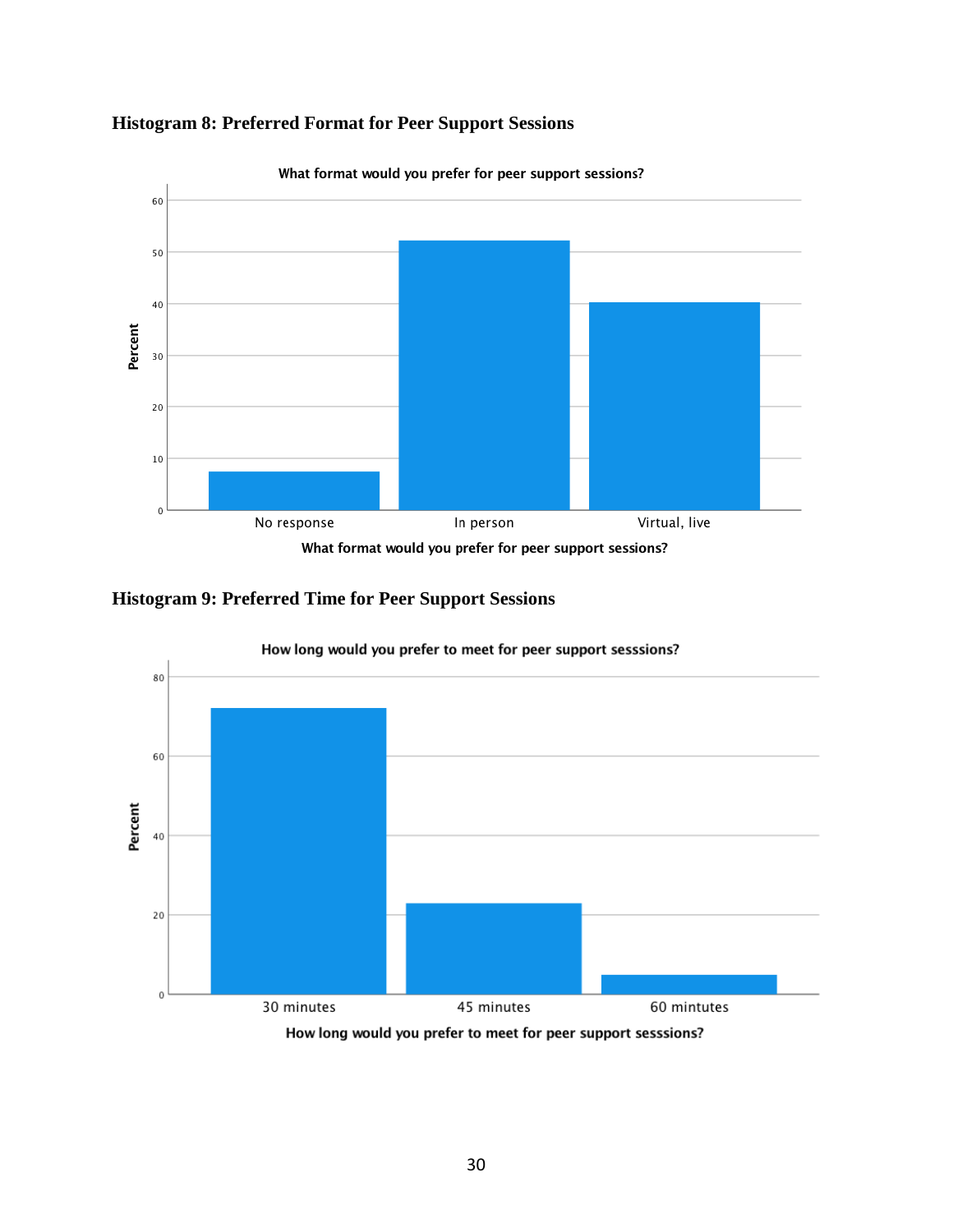

### **Histogram 10: Preferred Day for Peer Support Sessions**





What time of day would you prefer for peer support sessions?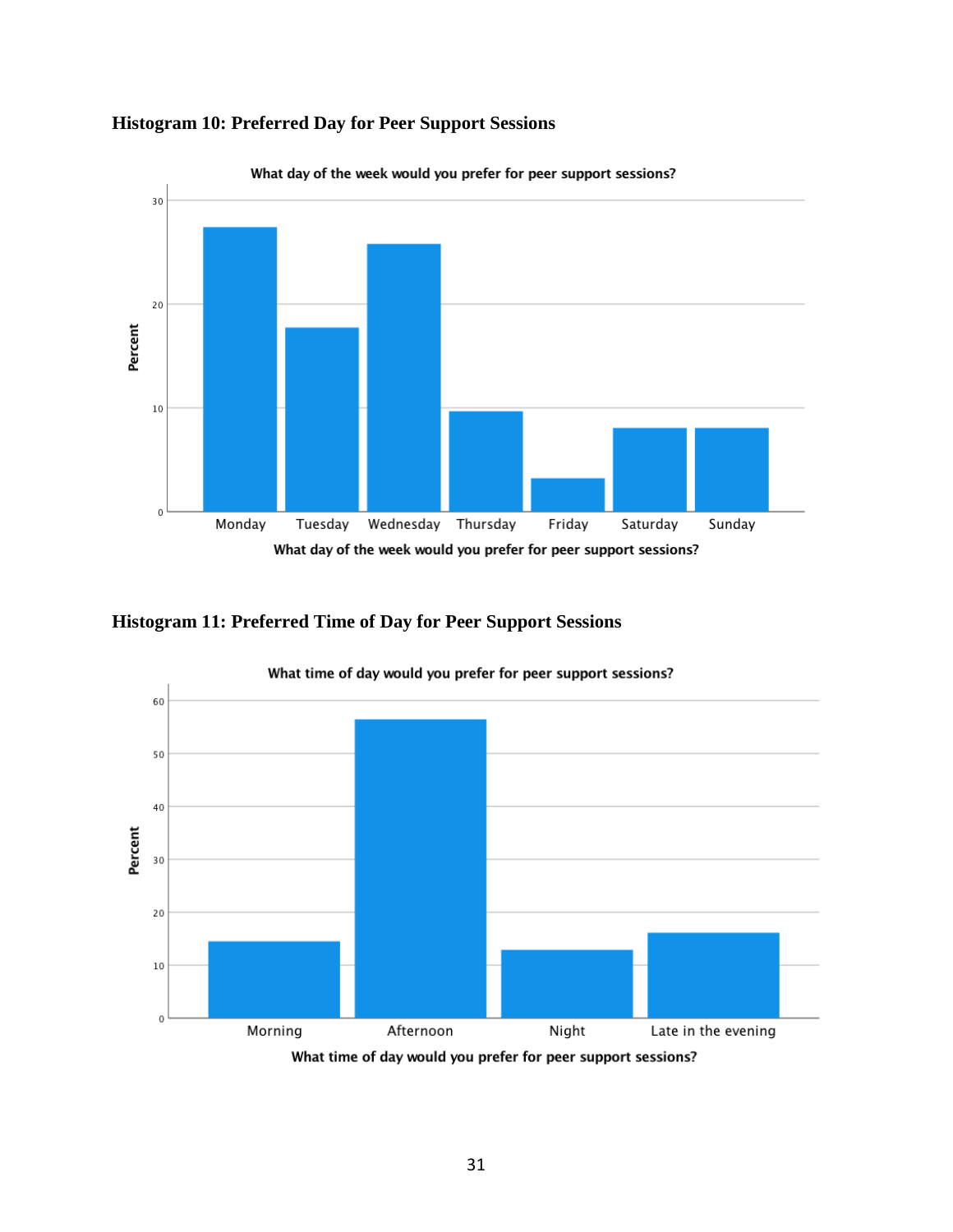

### **Histogram 12: Preferred Time between Peer Support Sessions**

How frequently would you like to meet for peer support sessions?

From Histograms 8-12, the most popular way to run peer support sessions would be in person, lasting 30 minutes, on Monday afternoons monthly.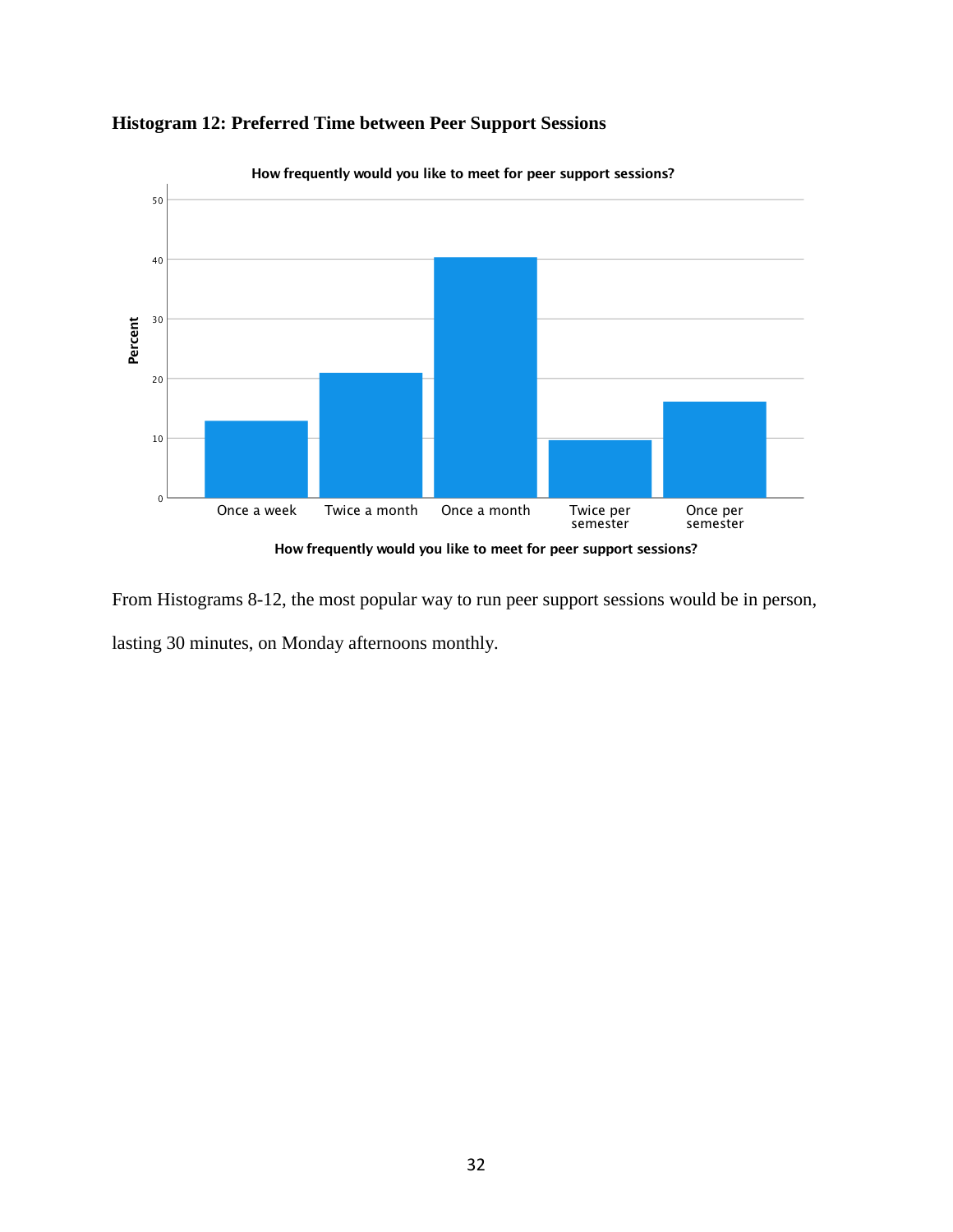

## **Histogram 13: Preferred Format for Educational Workshops**

A majority of students would prefer to work through educational lessons asynchronously. This method would include online sessions where students could learn at their own pace and on their own time.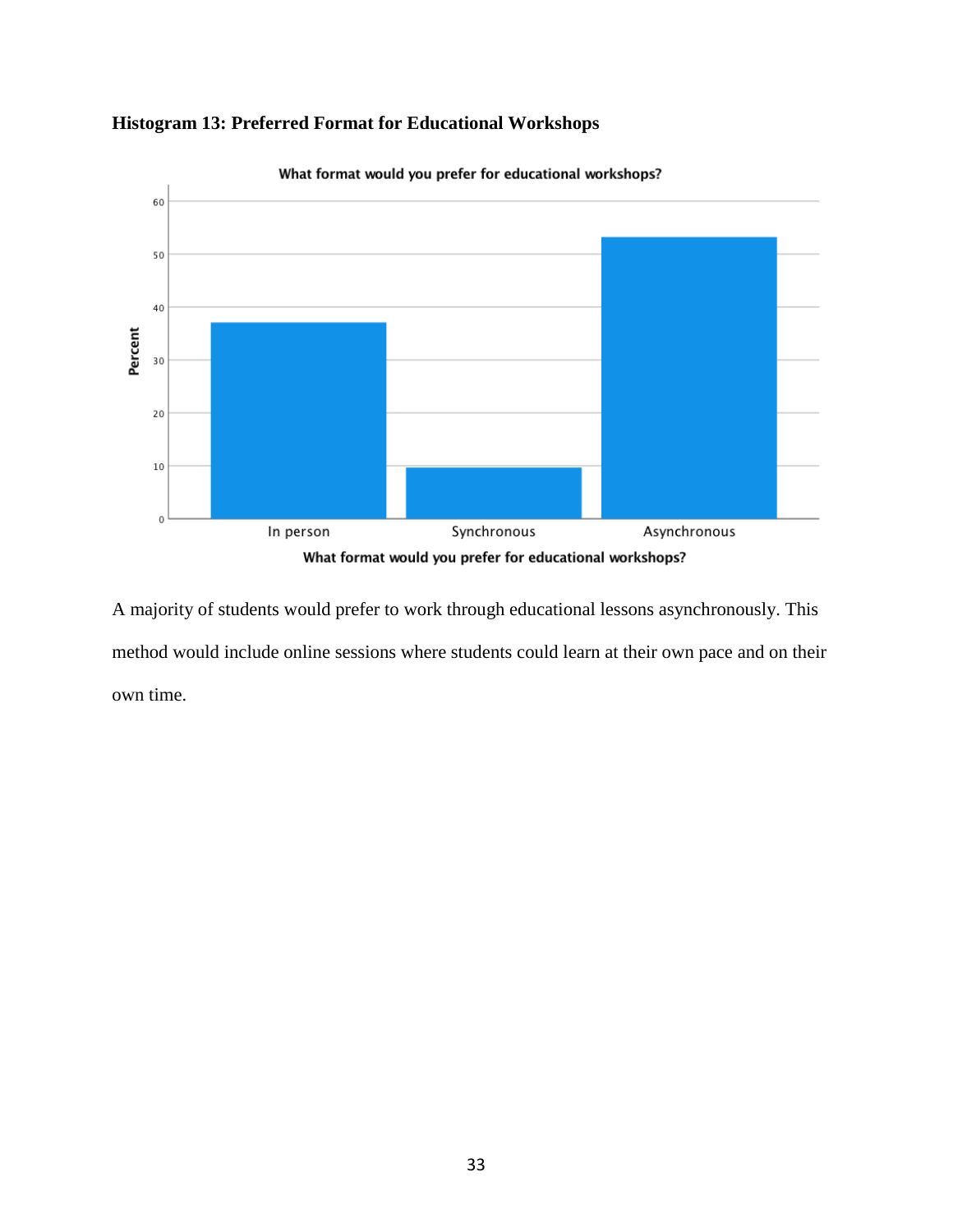#### **Discussion**

#### **Overall Health:**

The overall health factor was a mean from the scores on how supported the participants felt with their friends, current or future partner and family on the topic of reproductive health. The assumption is that a participant with higher self-reported feelings of support would have better overall health.

#### **Overall Health and Knowledge**

The significance level between the overall health factor and mean knowledge score was p  $= 0.176$ , meaning that there was not enough significance to be 95% confident that there is a positive relationship between these two variables. Furthermore, there is no significant correlation between any of the 6 questions used to measure the mean knowledge score and the overall health factor of the participant.

#### **Overall Health and Attitudes**

The significance level between the overall health factor and mean attitudes score was  $p <$ 0.001. Meaning that there was enough significance to be 99% confident that there is a positive relationship between these two variables. When comparing the 15 scores used to create the average attitude scores, many had significance levels  $p < 0.01$  in comparison with the overall health factor. For attitudes with friends, feelings of easement and comfort were all significant with 99% confidence. For attitudes towards partner, feelings of easement, comfort and shame (reverse scored) were all significant with 99% confidence. With family, feelings of ease, embarrassment (reversed scored), comfort and shame (reverse scored) were all significant with 99% confidence.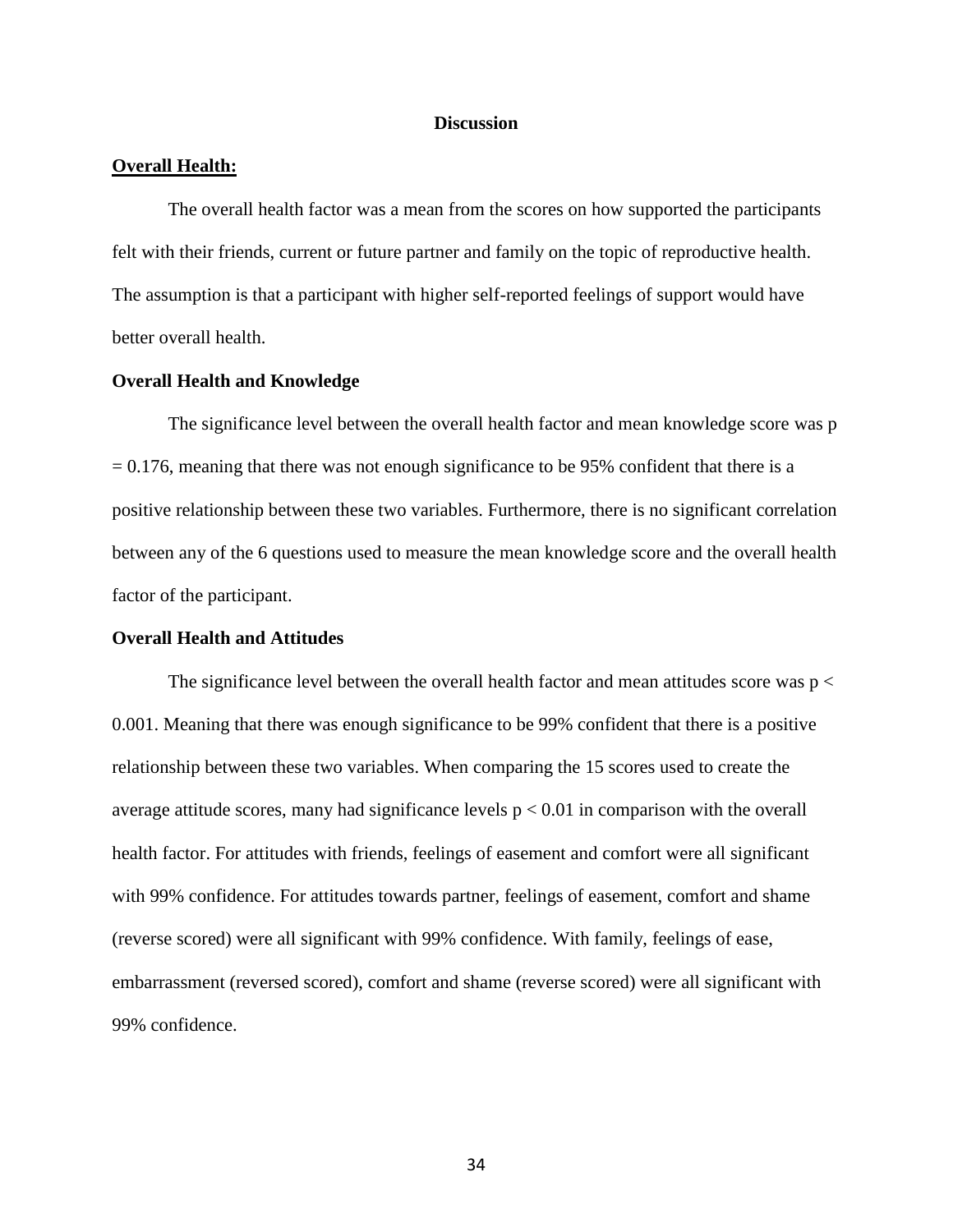#### **Overall Health and Practices**

The significance level between the overall health factor and mean attitudes score was  $p =$ 0.188, meaning that there was not enough significance to be 99% confident that there is a positive relationship between the two variables.

#### **Recommendations:**

The most popular choice of format for the peer support sessions was in person (face-toface), lasting a half hour (30 minutes) on Monday afternoons once a month. The most voted for choice of format for the educational sessions was asynchronous, in a distance learning setup. The second choice was in person (face-to-face), lasting a half hour (30 minutes) on Wednesday afternoons once a month.

The main emphasis for the project should be addressing attitudes (Table 3, 4 and 5), which were found to be statistically significant in correlation to overall health status. The attitudes with family members had more emotions that were statistically significant in correlation to overall compared to friends and current/future partners. The knowledge questions with higher predicted correlations to overall health include the topics of treatment and research (Table 2). Also, Appendix D contains additional comments (qualitative data) from participants.

A major suggestion is to focus the project on students with racial minority backgrounds, specifically those that identify as Black and Asian, as those were the racial and ethnic groups that had lower overall self-reported scores on overall health. The project should also have an emphasis towards increasing health literacy, such as teaching students where to find resources, and not be reliant on students simply memorizing information. There is a lot of research on endometriosis and PCOS, so it is crucial for students to stay up to date on current findings.

35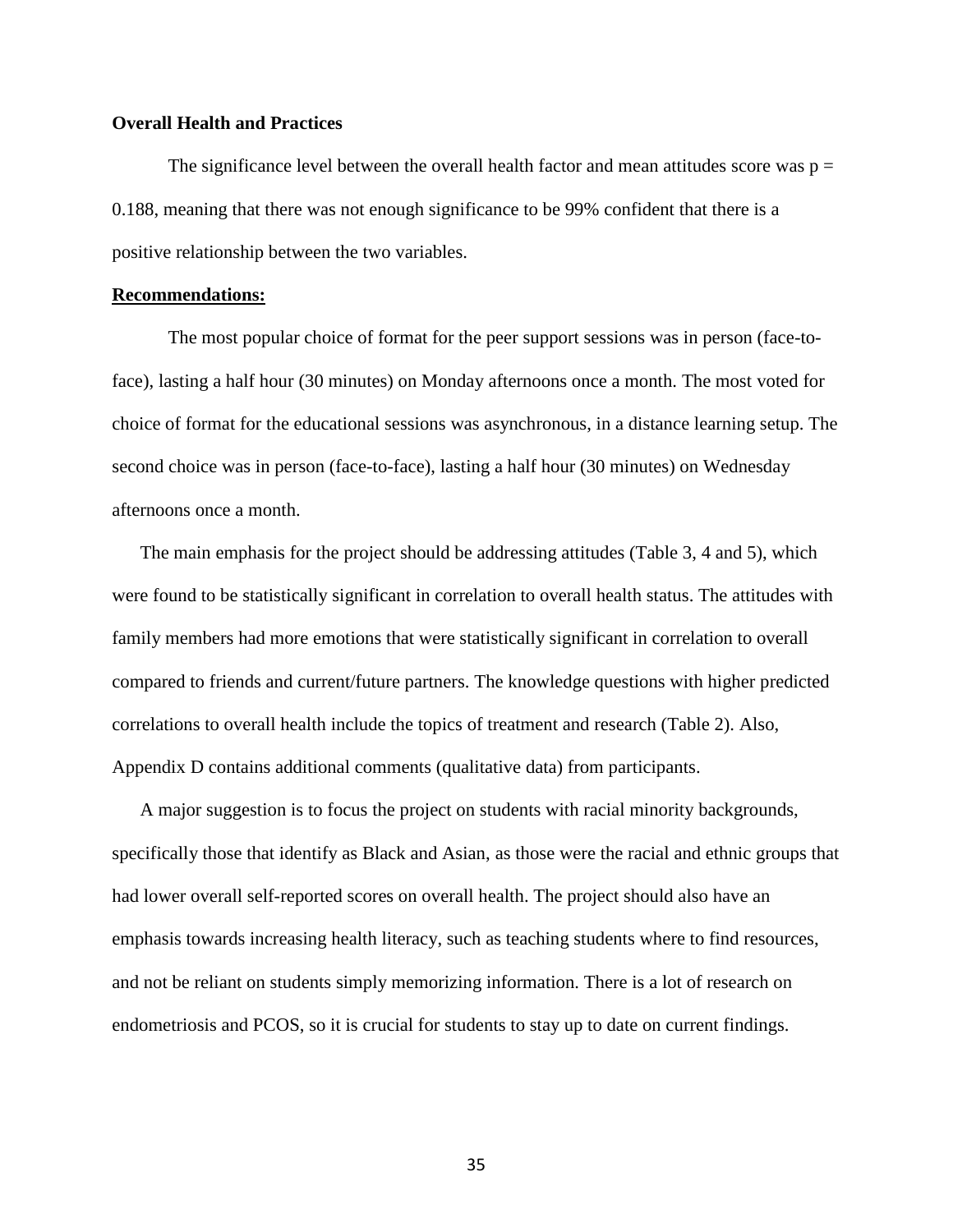Since this capstone only used a needs assessment and did not include implementing this program, the following project management and evaluation plan sections are also meant to be read as recommendations.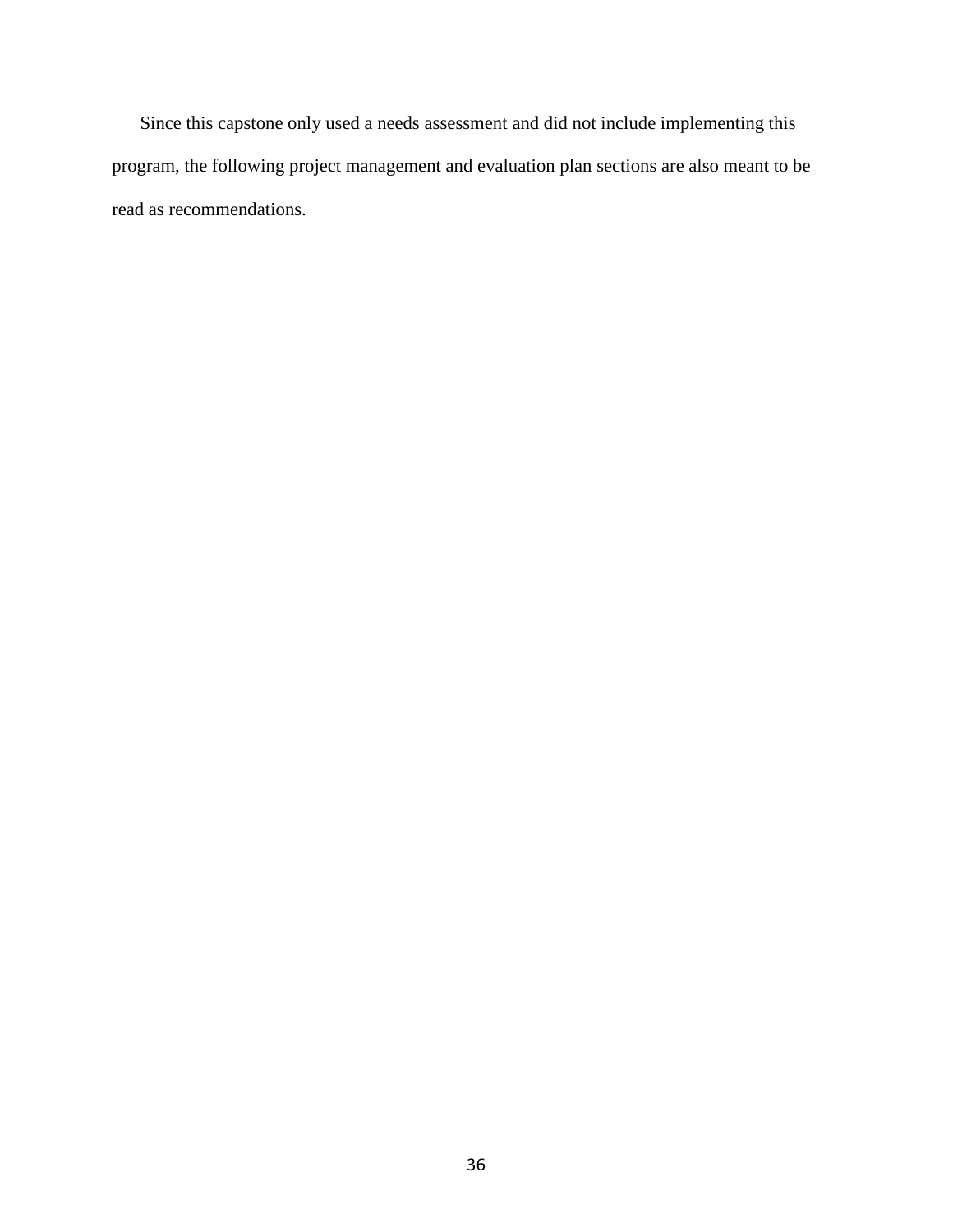### **Project Management**

### **Goal:**

Establish a program to educate and support female students with reproductive health conditions (such as polycystic ovarian syndrome and endometriosis) and their peers at Western Michigan University (WMU).

#### **Objectives:**

- 1. Recruit and maintain female college students from all colleges at WMU for the program.
- 2. Report 80% of participants in the program attending at least 3 out of 4 of monthly peer support sessions.
- 3. Have 75% or more of participants complete all educational modules by the end of the semester.

#### **Activities:**

#### *Recruit and maintain female students from all colleges at WMU for the program.*

1.1 Create an informational, recruitment flyer on Canva with a QR code that links to a GroupMe chat for the program.

- 1.2 Have 50 print flyers stamped with approval.
- 1.3 Email every president of a registered student organization (RSO) and Resident Life to ask if they could share our recruitment flyer.
- 1.4 Disperse program information to all colleges at WMU one month before the start of a new semester to recruit students.

*Report 80% of participants in the program attending at least 3 out of 4 of monthly peer support sessions.*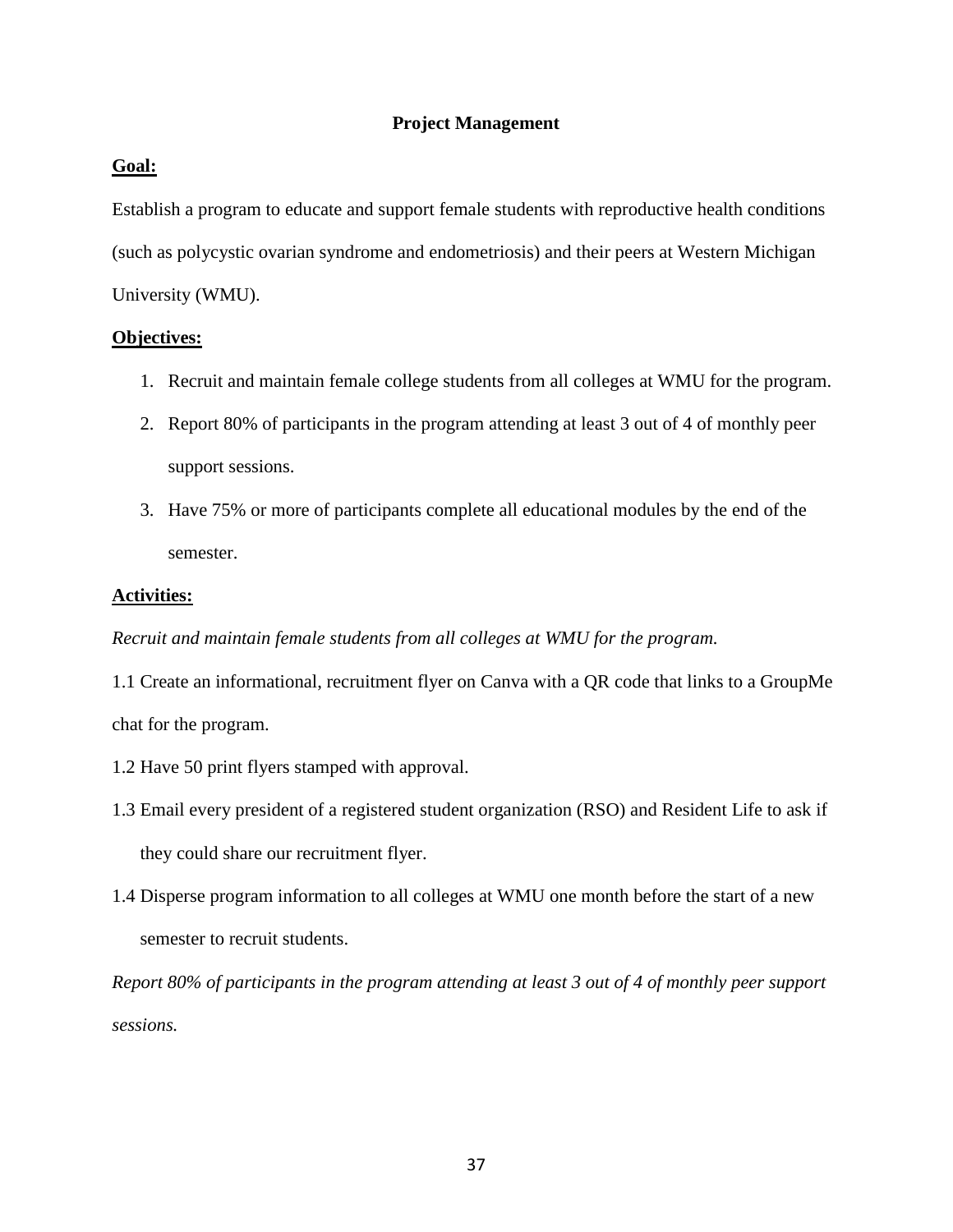2.1 Establish a group in the Office of Health Promotion and Education (or the Center for Counseling and Psychological Services).

2.2 Record attendance at each meeting.

2.3 Distribute care packages to students at the third meeting.

*Have 75% or more of participants complete all educational modules by the end of the semester.* 

3.1 Develop 90% of educational content.

3.2 Design a virtual certificate (PDF) for participants to receive when they complete the educational modules.

3.3 Collect pre- and post-surveys from the students at the start and end of the semester on the virtual, educational modules.

#### **Milestones:**

1.1 Welcome 25 WMU students in the GroupMe chat that are interested in learning more about the program.

1.2 Post flyers around WMU's main campus.

1.3 Have 25% of email recipients respond yes to sharing the flyer.

1.4 Receive email notification that all 7 colleges shared the flyer to their students.

2.1 Arrange for guest speakers and health professionals to attend the peer support sessions.

- 2.2 Have 80% of participants attend the first 2 peer support sessions.
- 2.3 Make care packages including information on community resources and promotional items (stickers, t-shirts, and more with the program's logo).

3.1 Work with a focus group of the primary audience to edit and build upon the educational module.

3.2 Have 50% of participants finish the educational modules.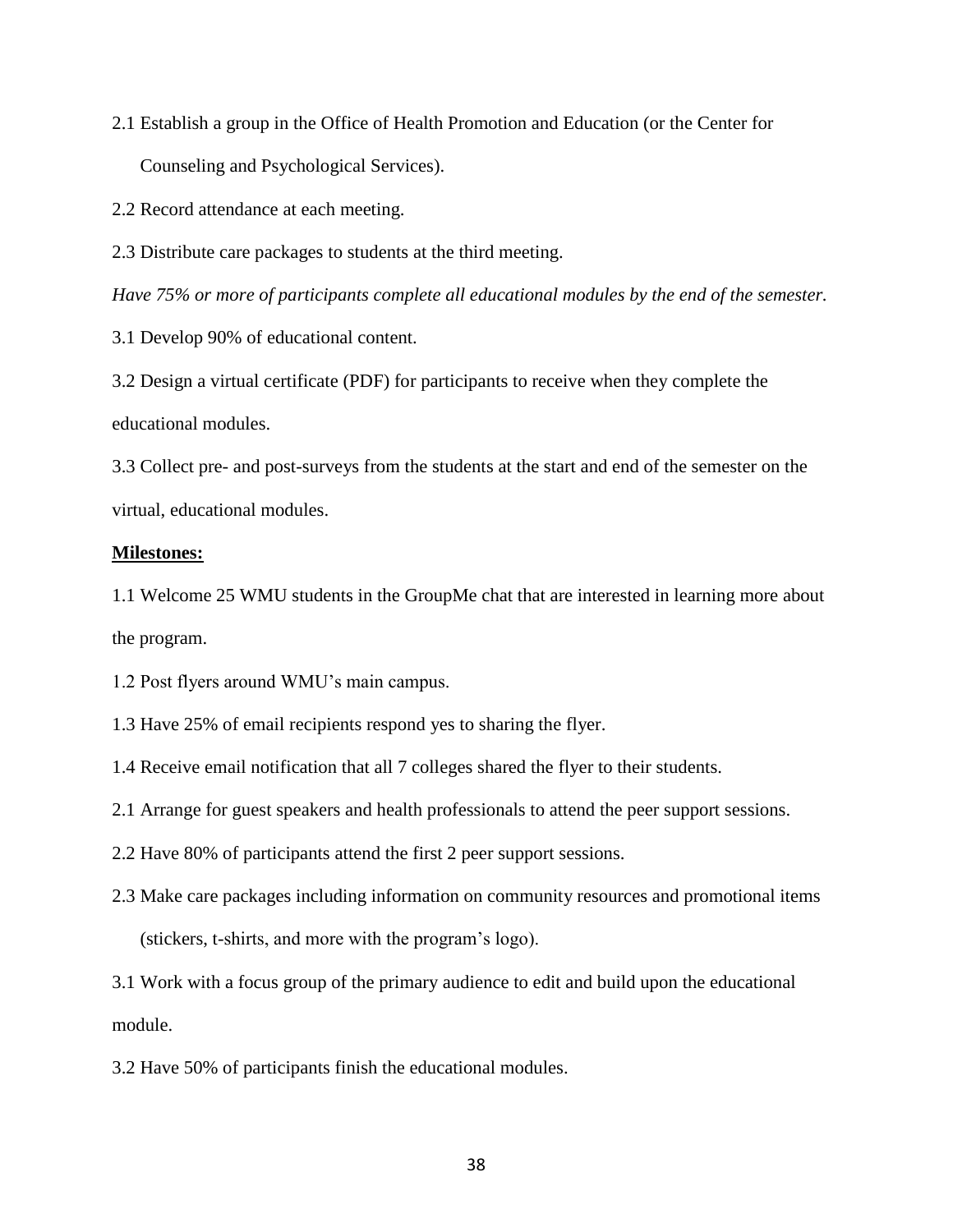3.3 Create pre- and post-surveys for the virtual, educational module.

### **GANTT Chart:**

| Activities/Milestones | August | September | October | November | December |
|-----------------------|--------|-----------|---------|----------|----------|
| $1.1\,$               |        |           |         |          |          |
| 1.2                   |        |           |         |          |          |
| 1.3                   |        |           |         |          |          |
| $1.4\,$               |        |           |         |          |          |
| 2.1                   |        |           |         |          |          |
| 2.2                   |        |           |         |          |          |
| 2.3                   |        |           |         |          |          |
| 3.1                   |        |           |         |          |          |
| 3.2                   |        |           |         |          |          |
| 3.3                   |        |           |         |          |          |

#### **Focus:**

#### **Process**

The program's focuses would be to increase education on the female reproductive health conditions, feelings of support and better overall health status for the students.

### **Impact**

The impact goal is to raise the mean overall health status of college students with female reproductive health conditions at WMU after their participation during a year-long program with peer support sessions and educational modules by 10%. The short-term objectives below make up the impact section.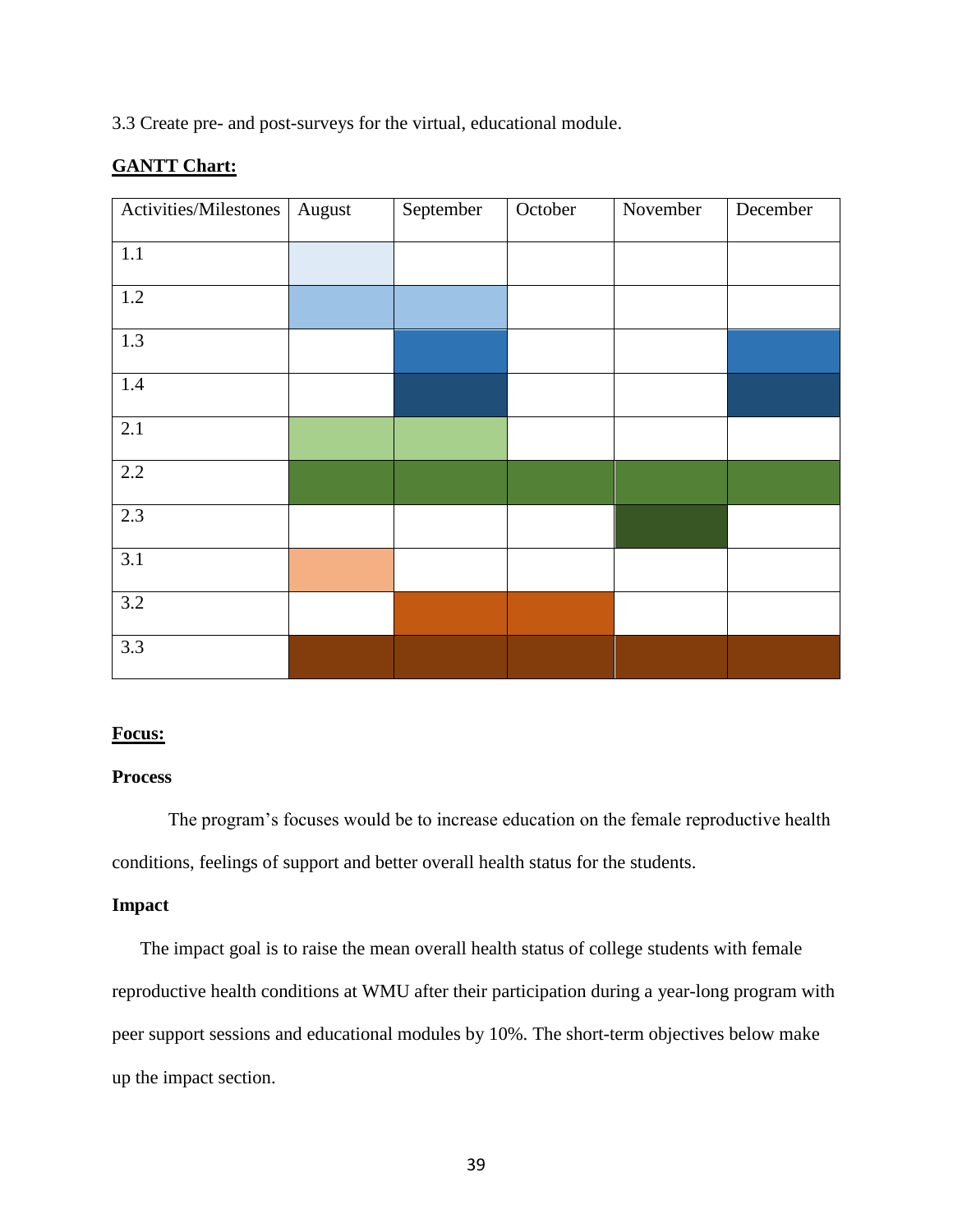- Increase the mean of the average knowledge score by 10% among participants.
- Increase the mean of the average attitude score by 10% among participants.
- Have 90% of participants able to explain to someone, who is unfamiliar with either condition, an overview of polycystic ovarian syndrome (PCOS) and endometriosis.

#### **Outcome**

The long-term goal is to support involvement efforts around Western Michigan

University to increase reach and grow the program. The objectives below contribute to it.

- Raise awareness within the campus community by 5%.
- Establish a RSO to continue the program on campus after the first semester.
- Assemble 10% more participants for the following semester.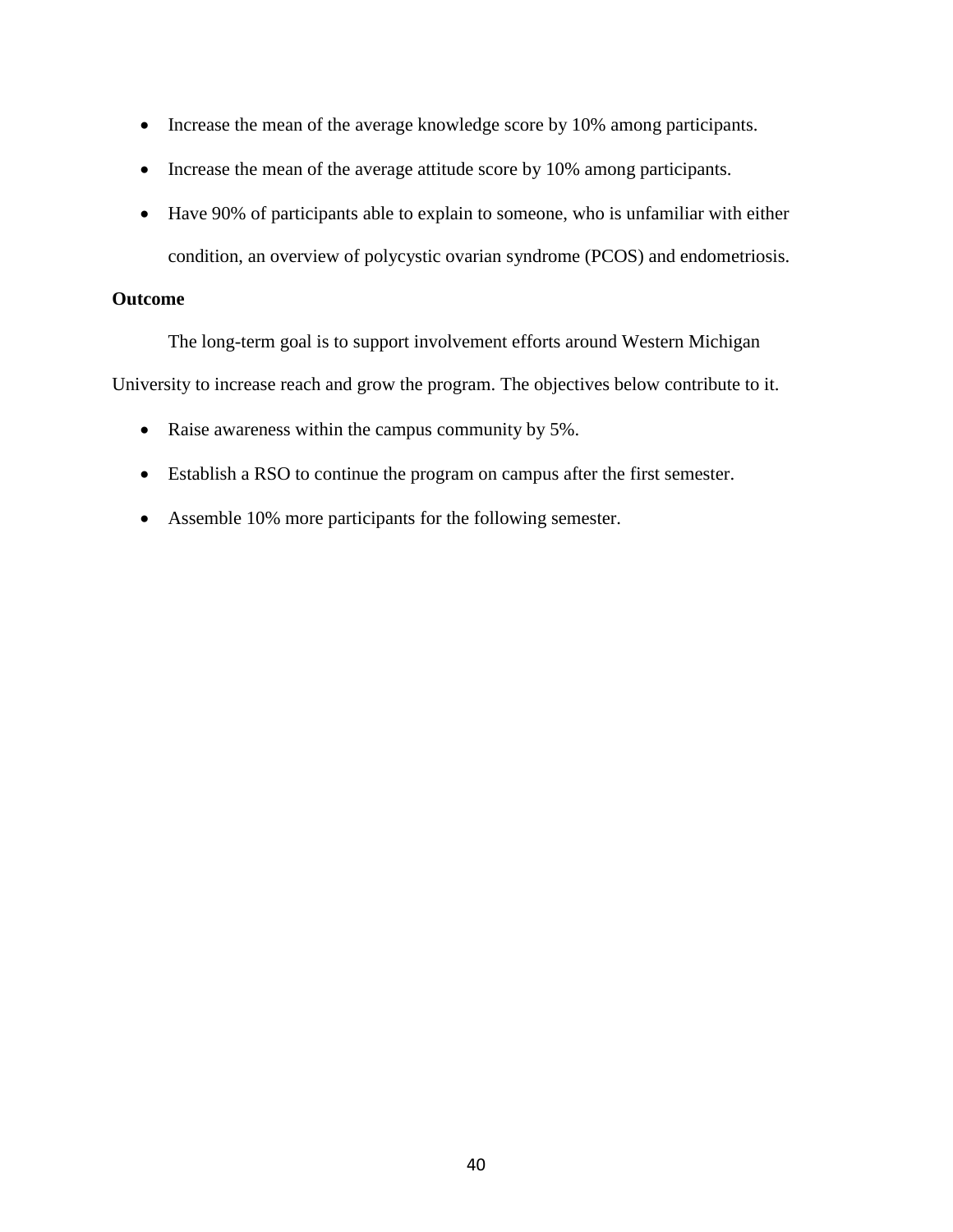#### **Evaluation Plan**

The main goal would be to establish a project to educate and support female students with reproductive health conditions, such as PCOS and endometriosis, and their peers at Western Michigan University (WMU). Accordingly, the two initiatives are a peer support group and an online, asynchronous educational module. The main focus for both programs will be on improving the participating students' overall well-being and not just their reproductive health. The peer support group is the secondary prevention initiative, and the educational part is the primary prevention initiative. The intention is for a new registered student organization (RSO) to form that connects the two aspects of the project – the peer support group, in addition to the educational piece that will be offered online.

The knowledge-attitudes-practices (KAP) model forms the framework for the theoretical framework used in this project. These independent/predictor variables are assumed to influence the overall self-reported health of participants in the project. The indicators for the total knowledge component would be the scores on pretests for questions related to the following topics: familiarity with related anatomy/vocabulary, general knowledge of the health conditions, understanding of various treatment options, awareness of possible lifestyle changes, health literacy and the ability to find current research. The overall attitude element would be from selfreported feelings, ranging from comfort to shame, of talking about reproductive health with different groups of people using a Likert scale ranging from strongly agreeing to strongly disagreeing of feeling certain emotions. The practice part would consist of the participants selfreporting a measure of their overall health and well-being.

For the short term, participants are anticipated to have higher scores in all three areas. Furthermore, the goal would be for them to feel that they are not alone, meet new friends, and

41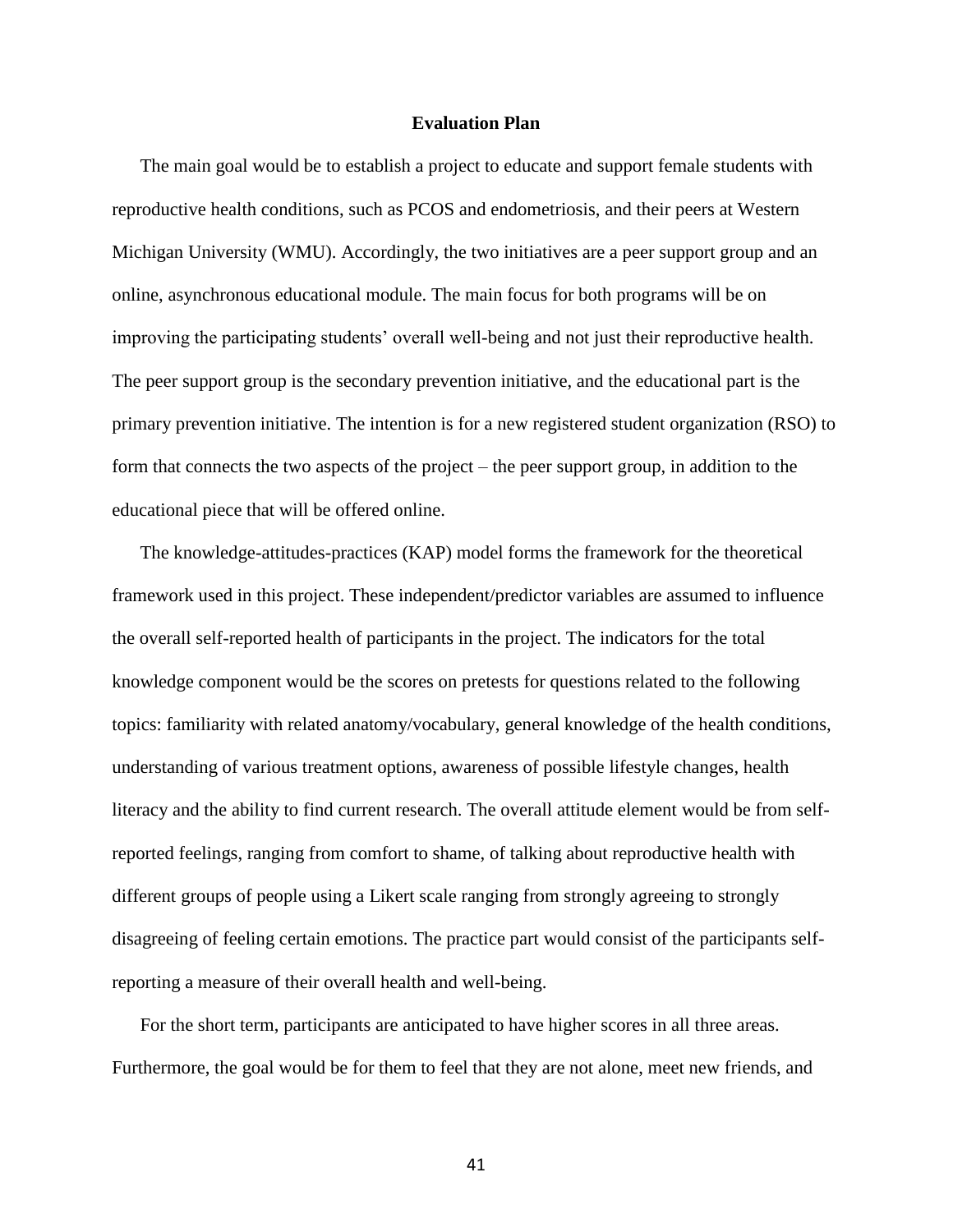have a safe place for their questions. In the long term, participants should be aware of and use community resources in and around campus share. Another outcome is to maintain the RSO.

The evaluation topics below contribute to the short- and long-term impact excepted for the suggested project.

- Increase in the participant's total knowledge scores.
- Increase in the participants' attitudes in feeling at ease, comfortable and supportive when talking about reproductive health issues with friends, partners and family members.
- Increase in the participants' self-reported overall health during the program.

The evaluation plan would use both formative and summative methods. The formative methods include the check-ins will be at the end of every peer support session and after each section in the virtual educational module. The summative method for evaluation is the pre- and post-tests. The layout is: O1 X O2. Therefore, the project's effectiveness is equal to O2 – O1. The major strength is that this plan allows for a higher internal validity than only using posttests. The weaknesses are that the pretest accounts for what the participants already know (which is anticipated to vary a lot) and that the outcomes are in one cohort group may not be applicable to other groups.

There are more recommendations to follow for success along with the goals, objectives, impacts and outcomes. The following standards need to be met for the project to be considered successful. Participants should represent all seven colleges at the university. The project should provide a welcoming environment for students with various cultures and identities including all ages, races, ethnicities, abilities, socioeconomic statuses, sexualities, regionalities, and spiritual practices/religions. After the pilot year, there may be a plan to offer the educational module for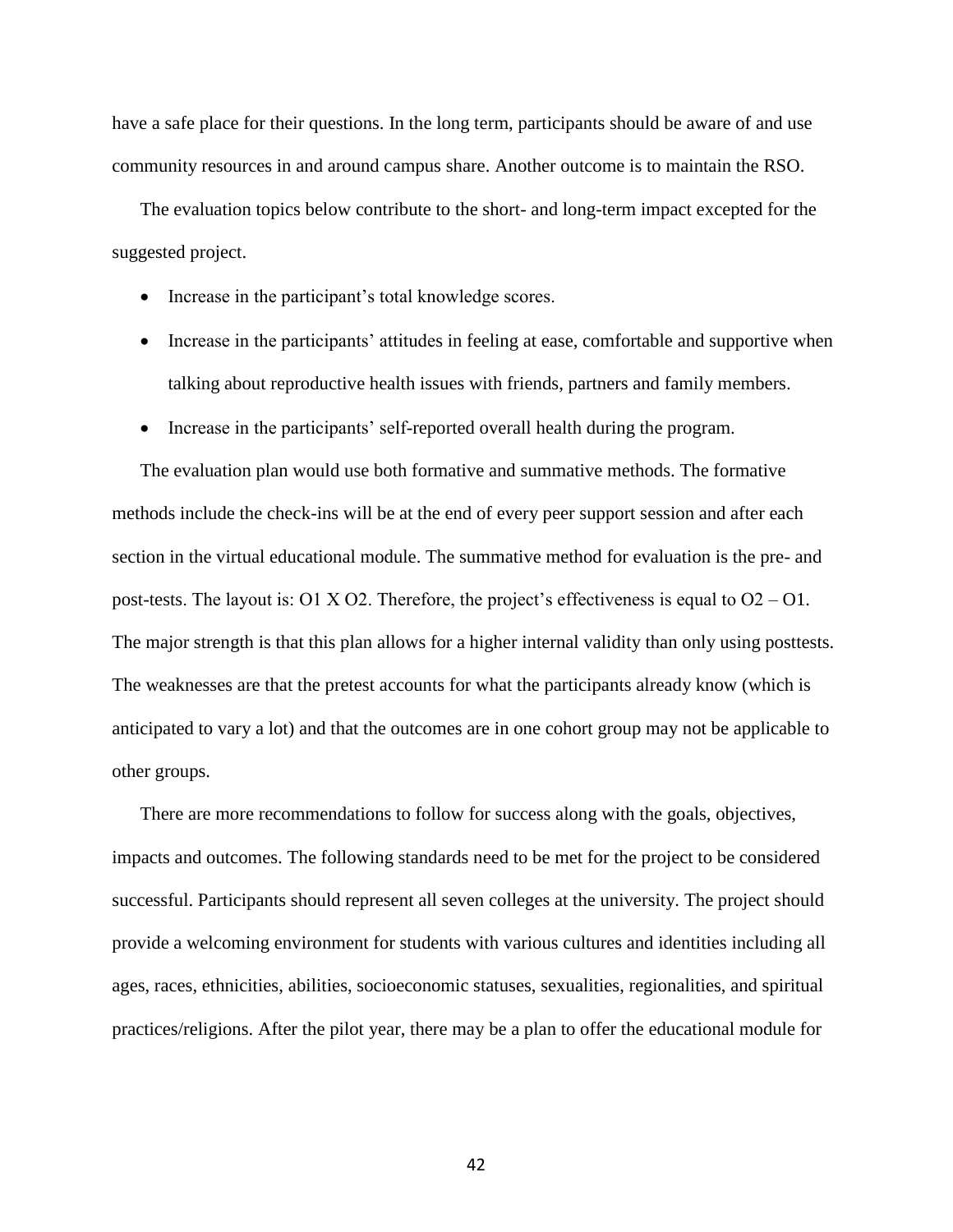those without the health conditions. Also, the program should be evaluated by someone outside of the project to decrease bias.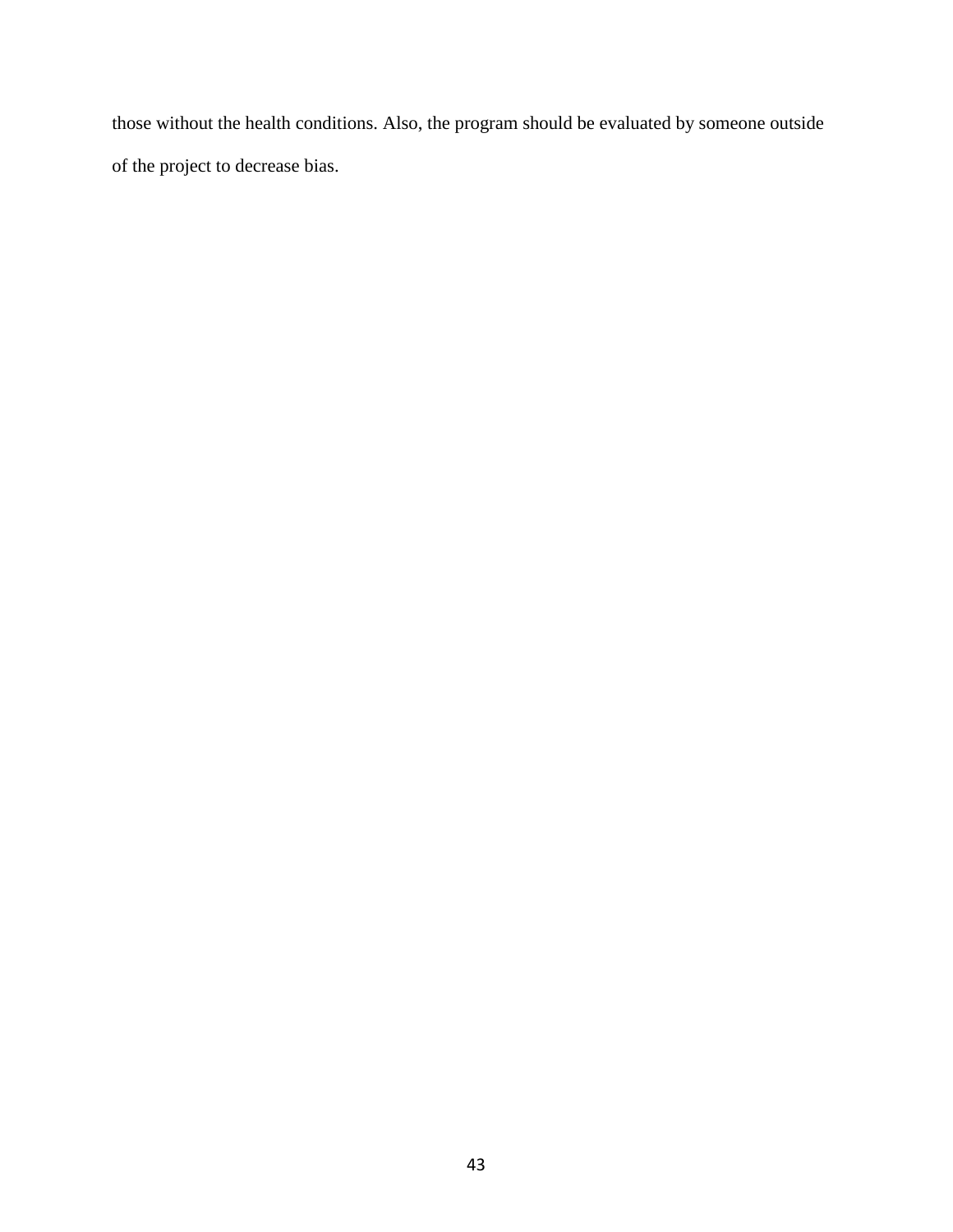#### **References**

- Bersamin, M., Fisher, D.A., Marcell, A.V., & Finan, L.J. (2016). Reproductive health services: Barriers to use among college students. Journal of Community Health, 42. 155-159. doi: 10.1007/s10900-016-0242-2
- Boston Women's Health Book Collective. (2011). *Our bodies, ourselves*. New York: Simon & Schuster, 624-626.
- Endometriosis. (2020). *Mayo Clinic*. Retrieved from [https://www.mayoclinic.org/diseases](https://www.mayoclinic.org/diseases-conditions/endometriosis/symptoms-causes/syc-20354656)[conditions/endometriosis/symptoms-causes/syc-20354656](https://www.mayoclinic.org/diseases-conditions/endometriosis/symptoms-causes/syc-20354656)
- Endometriosis. (2019). Retrieved from<https://www.womenshealth.gov/a-z-topics/endometriosis>
- Gallagher, J.S., DiVasta, A.D., Vitonis, A.F., Sarda, V., Laufer, M.R., & Missmer, S. A. (2018). The impact of endometriosis on quality of life in adolescents. *Journal of Adolescent Health, 63*. 766-772. Retrieved from<http://doi.org/10.1016/j.jadohealth.2018.06.027>
- Gibson-Helm, M., Teede, H., Dunaif, A., & Dokras, A. (2017). The Journal of Clinical Endocrinology & Metabolism, 102. 604-612. doi: 10.1210/jc.2016-2963
- Kaczmarek, C., Haller, D.M., Yaron, M. (2016). Health-related quality of life in adolescents and young adults with polycystic ovary syndrome: A systematic review. *North American Society for Pediatric and Adolescent Gynecology, 29*. 551-557. Retrieved from <http://dx.doi.org/10.1016/j.jpag.2016.05.006>

Polycystic ovary syndrome (PCOS). (2020). *Mayo Clinic*. Retrieved from <https://www.mayoclinic.org/diseases-conditions/pcos/symptoms-causes/syc-20353439>

Polycystic ovary syndrome. (2019). Retrieved from [https://www.womenshealth.gov/a-z-](https://www.womenshealth.gov/a-z-topics/polycystic-ovary-syndrome)

[topics/polycystic-ovary-syndrome](https://www.womenshealth.gov/a-z-topics/polycystic-ovary-syndrome)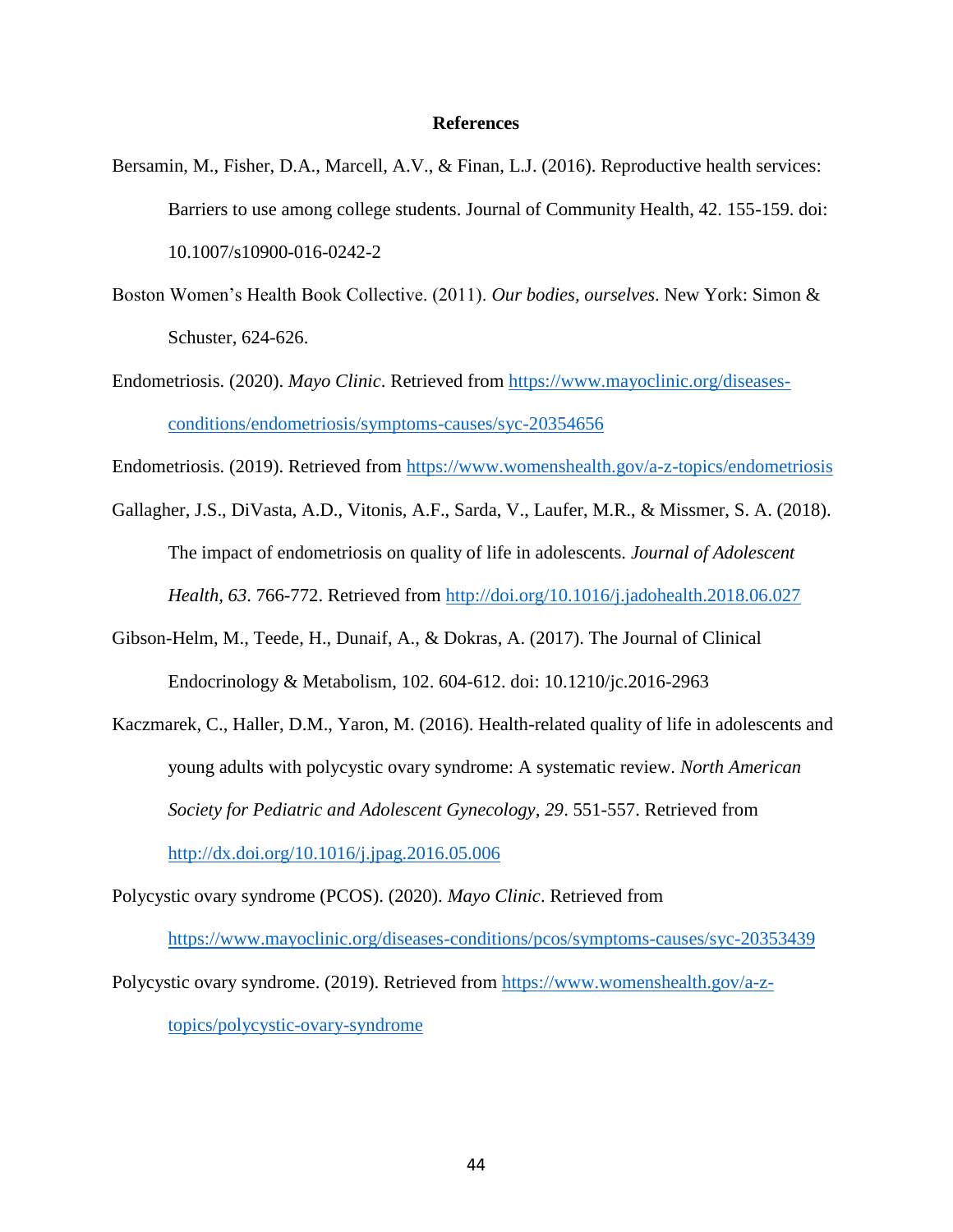Wong, T., Pharr, J.R., Bungum, T., Coughenour, C., & Lough, N.L. (2019). Effects of peer sexual health education on college campuses: A systematic review. *Health Promotion Practice, 20*(5). 652-666. doi:10.1177/1524839918794632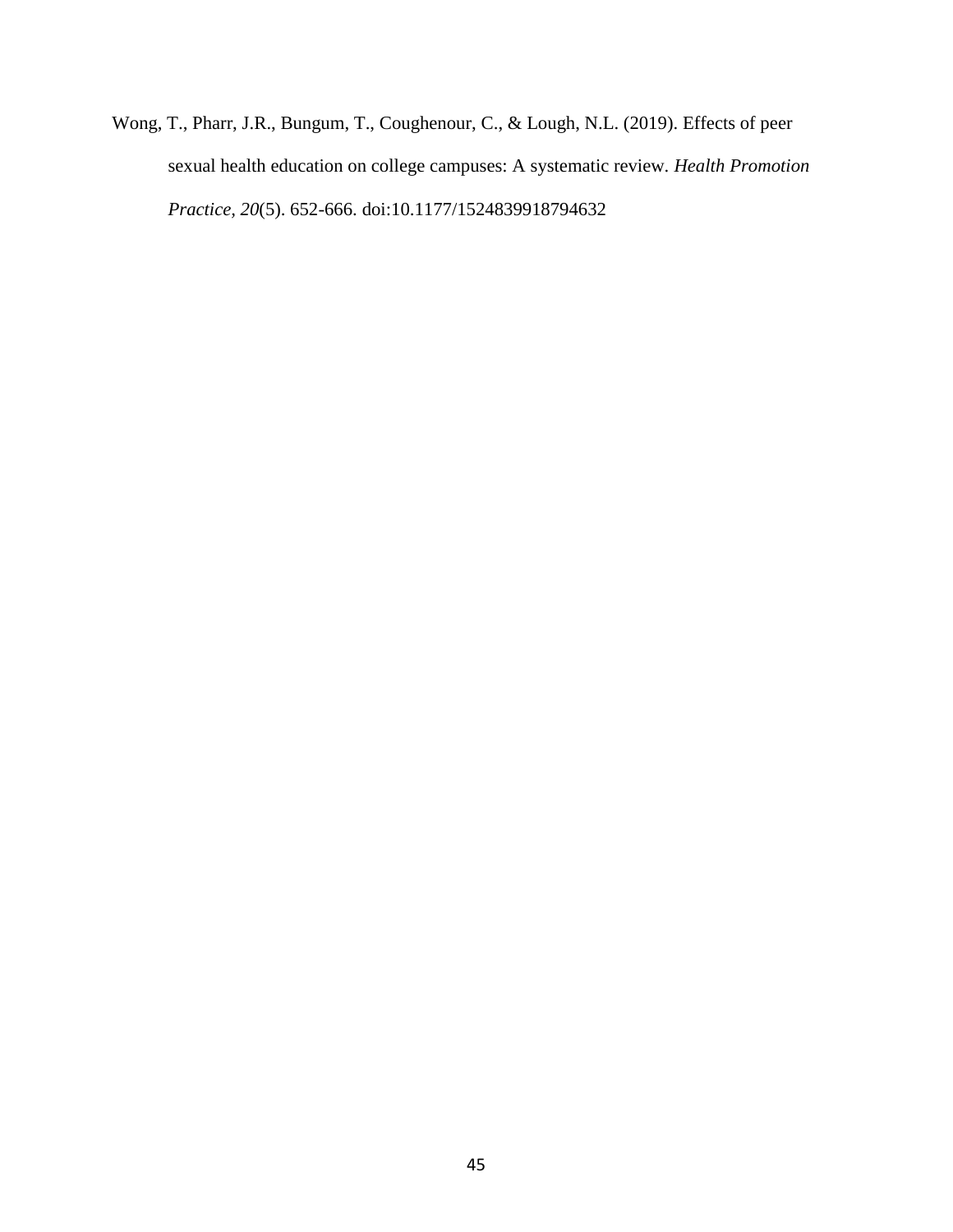# **Appendices**

- Appendix A. Email Recruitment Template
- Appendix B. Consent Form
- Appendix C. Survey Questionnaire
- Appendix D. Participant Comments from the Survey Questionnaire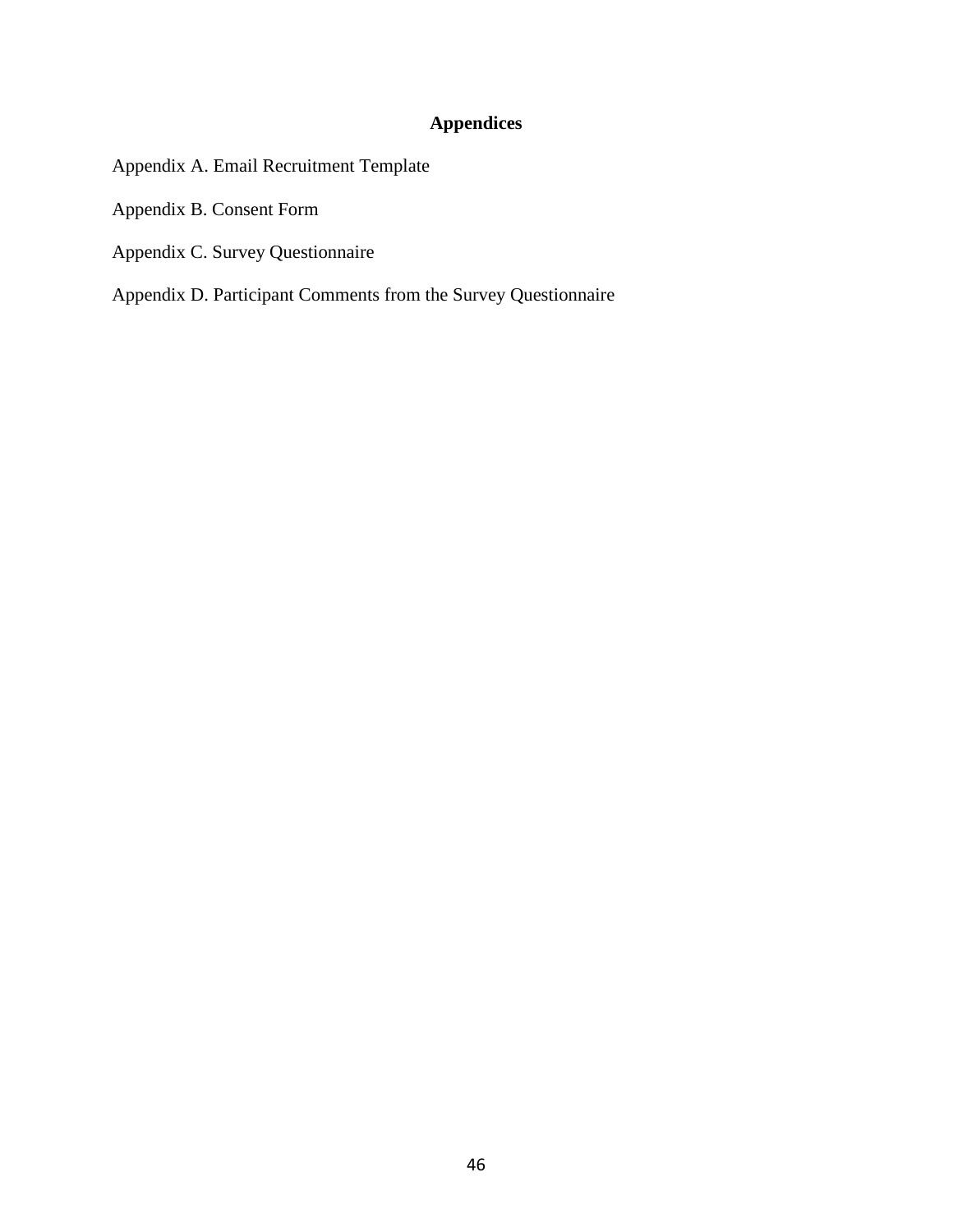### **Appendix A. Email Recruitment Template**

Dear (Professor Name),

As a senior public health student at Western Michigan University, I am reaching out to you regarding my capstone and honors thesis. It is about various primary and secondary interventions (peer support and educational sessions) for college students on the topic of common female reproductive health issues including endometriosis and polycystic ovarian syndrome (PCOS). A major piece of my research is collecting data from a survey questionnaire. I was wondering if you would be able to forward this email (with the consent form and Survey Monkey link) to your current students. The questionnaire takes about 15 to 20 minutes to complete and can be accessed here:

I have attached all of the survey questions in the Word document if you would like to review the content first. Please let me know if you would be able to participate by sharing this to your students and do not hesitate to reach out to me with any questions.

Thank you so much,

Alison Yelsma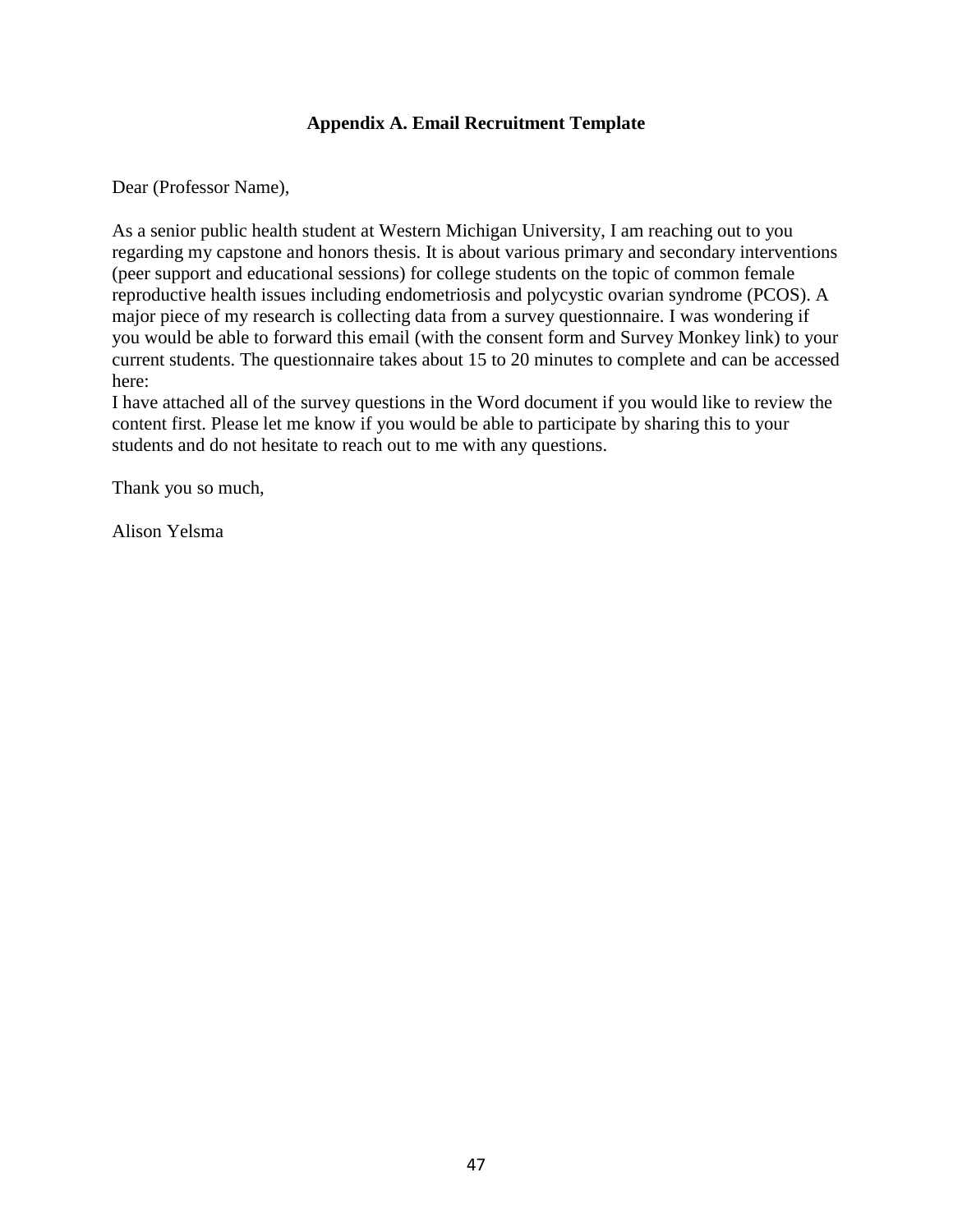### **Appendix B. Consent Form**

### **Western Michigan University College of Health and Human Services School of Interdisciplinary Health Programs Public Health Department**

| <b>Principal Investigator:</b> | Dr. Amos O. Aduroja                                   |
|--------------------------------|-------------------------------------------------------|
| <b>Student Investigator:</b>   | Alison Yelsma                                         |
| <b>Title of Study:</b>         | Primary and Secondary Interventions to Address Common |
|                                | Female Reproductive Health Issues on College Campuses |

You are invited to participate in this research project titled "*Primary and Secondary Interventions to Address Common Female Reproductive Health Issues on College Campuses*"

**STUDY SUMMARY:** This consent form is part of an informed consent process for a research study and it will provide information that will help you decide whether you want to take part in this study. Participation in this study is completely voluntary. The purpose of the research is to: gauge what could be done to help support and educate college students on the topics of endometriosis and polycystic ovarian syndrome (PCOS), which are two common health conditions that effect reproductive health and overall well-being and will serve as Alison Yelsma's public health capstone and honors thesis for the requirements of a Bachelor's of Science in Public Health and for the Lee Honors College respectively. If you take part in the research, you will be asked to answer a questionnaire through the Survey Monkey platform. Your time in the study will take about 15 to 20 minutes to complete the questionnaire. Possible risk and costs to you for taking part in the study may be the time to complete the questionnaire and potential benefits of taking part may be helping the student investigator develop peer support sessions and educational sessions for college students on the topics of, and surrounding, female reproductive health issues. Your alternative to taking part in the research study is not to take part in it.

The following information in this consent form will provide more detail about the research study. Please ask any questions if you need more clarification and to assist you in deciding if you wish to participate in the research study. You are not giving up any of your legal rights by agreeing to take part in this research or by signing this consent form. After all of your questions have been answered and the consent document reviewed, if you decide to participate in this study, you will be asked to sign this consent form.

#### **What are we trying to find out in this study?**

Endometriosis and polycystic ovarian syndrome (PCOS) are two common health conditions that effect reproductive health and overall well-being. These questions were designed to gauge what could be done to help support and educate students on this topic. The responses will be used to help develop suggested interventions for use in a college setting.

#### **Who can participate in this study?**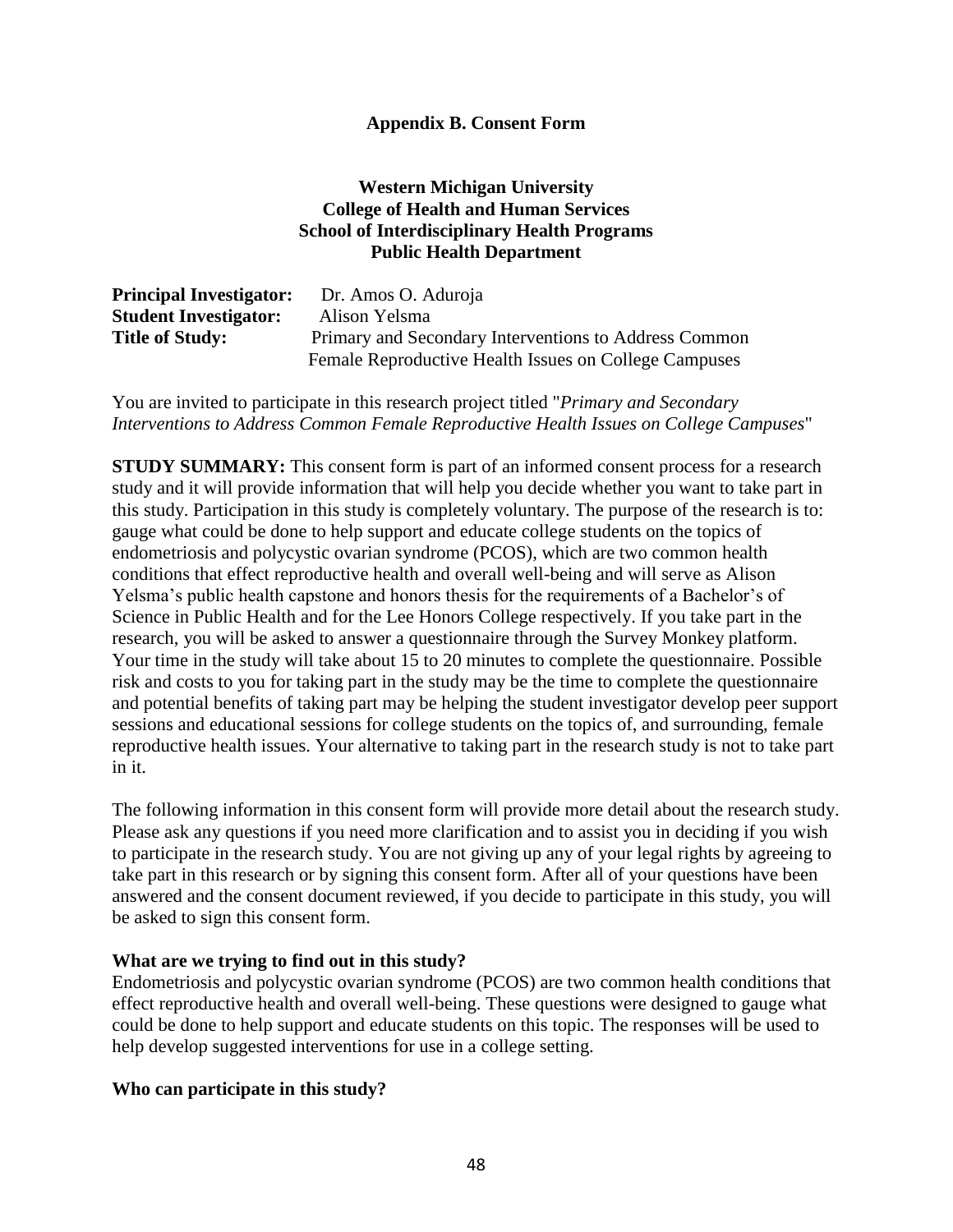This survey is open to all female students – not just those who have the health conditions in discussion.

**Where will this study take place?** The data collection will take place through the questionnaire through the Survey Monkey platform.

### **What is the time commitment for participating in this study?**

The time commitment is 15 to 20 minutes to complete the questionnaire.

### **What will you be asked to do if you choose to participate in this study?**

The potential participants are asked to complete a questionnaire to participate in this study.

**What information is being measured during the study?** The set of questions are designed to elicit information about you (demographics), the process of developing a program and the content to be covered in the program. Information provided by you will adhere to the ethical standards expected by University IRB in confidentiality and anonymity; you should therefore be free to be honest in your responses.

#### **What are the risks of participating in this study and how will these risks be minimized?**

Other than taking up approximately 15 to 20 minutes of each participant's time there are no other known risks from this research.

**What are the benefits of participating in this study?** There are no direct benefits to the participants of this study identified. The research may help in the development of peer support sessions and educational sessions for college students on the topics of, and surrounding, female reproductive health issues. Those interventions may be important in helping college students that have endometriosis or polycystic ovarian syndrome (PCOS).

### **Are there any costs associated with participating in this study?**

There are no costs associated with participating in this study.

### **Is there any compensation for participating in this study?**

This is not any compensation for participating in this study.

#### **Who will have access to the information collected during this study?**

To guarantee confidentiality of the student participants, names and any other identifying factor will not be collected. After the data is enter, the questionnaire will be deleted. All of the information gathered will only be used in this study and not used by or distributed for other research.

### **What will happen to my information or biospecimens collected for this research project after the study is over?**

The information collected about you for this research will not be used by or distributed to investigators for other research.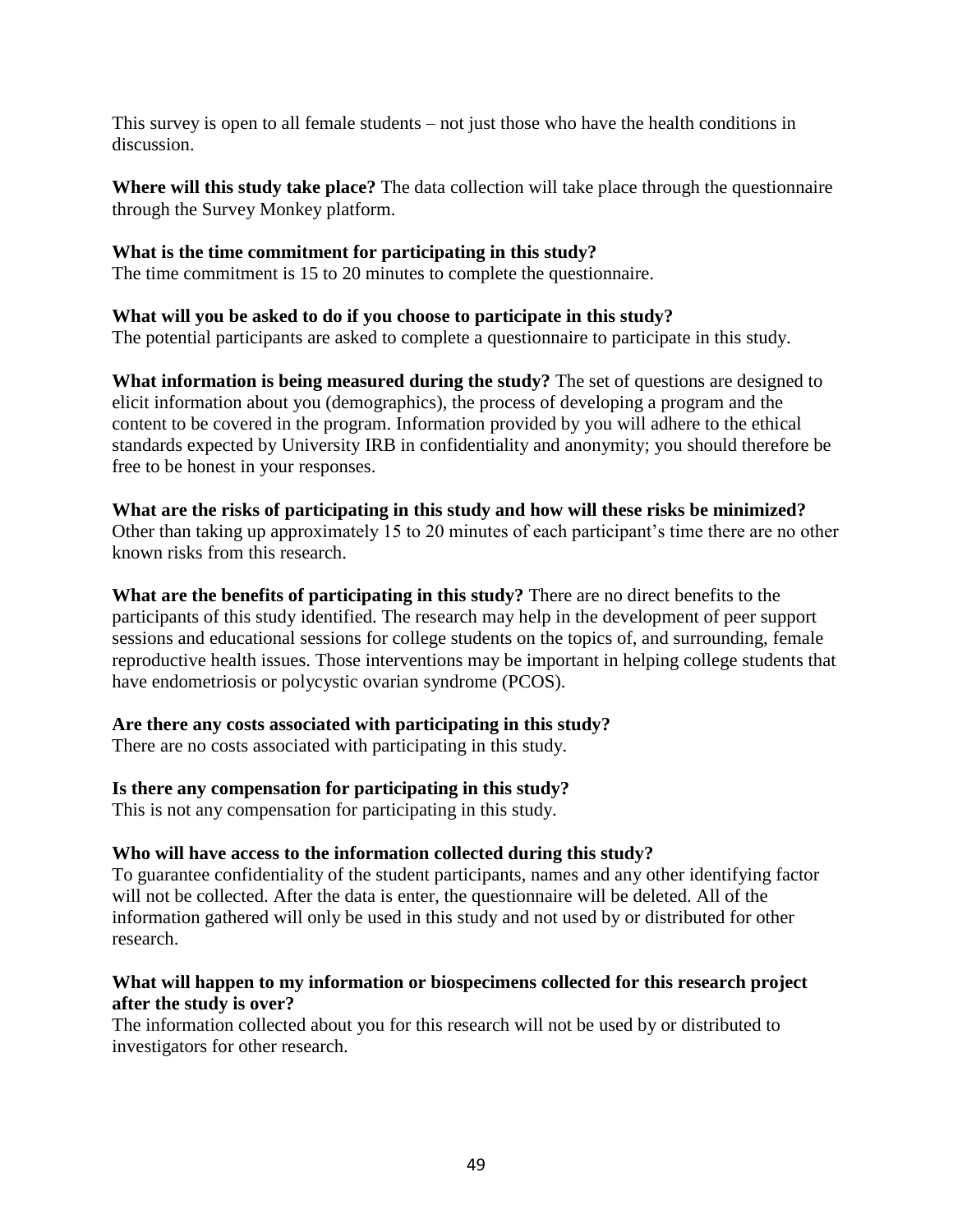**What if you want to stop participating in this study?** You can choose to stop participating in the study at anytime for any reason. You will not suffer any prejudice or penalty by your decision to stop your participation. You will experience NO consequences either academically or personally if you choose to withdraw from this study.

Should you have any questions prior to or during the study, you can contact the principal investigator, Dr, Amos O. Aduroja, at 734-644-6654 or amos.aduroja@wmich.edu or the student investigator, Alison Yelsma, at 269-569-5544 or alison.yelsma@wmich.edu. You may also contact the Chair, Institutional Review Board at 269-387-8293 or the Vice President for Research at 269-387-8298 if questions arise during the course of the study.

This study was approved by the Western Michigan University Institutional Review Board (WMU IRB) on November 29, 2020.

Participating in this survey online indicates your consent for use of the answers you supply.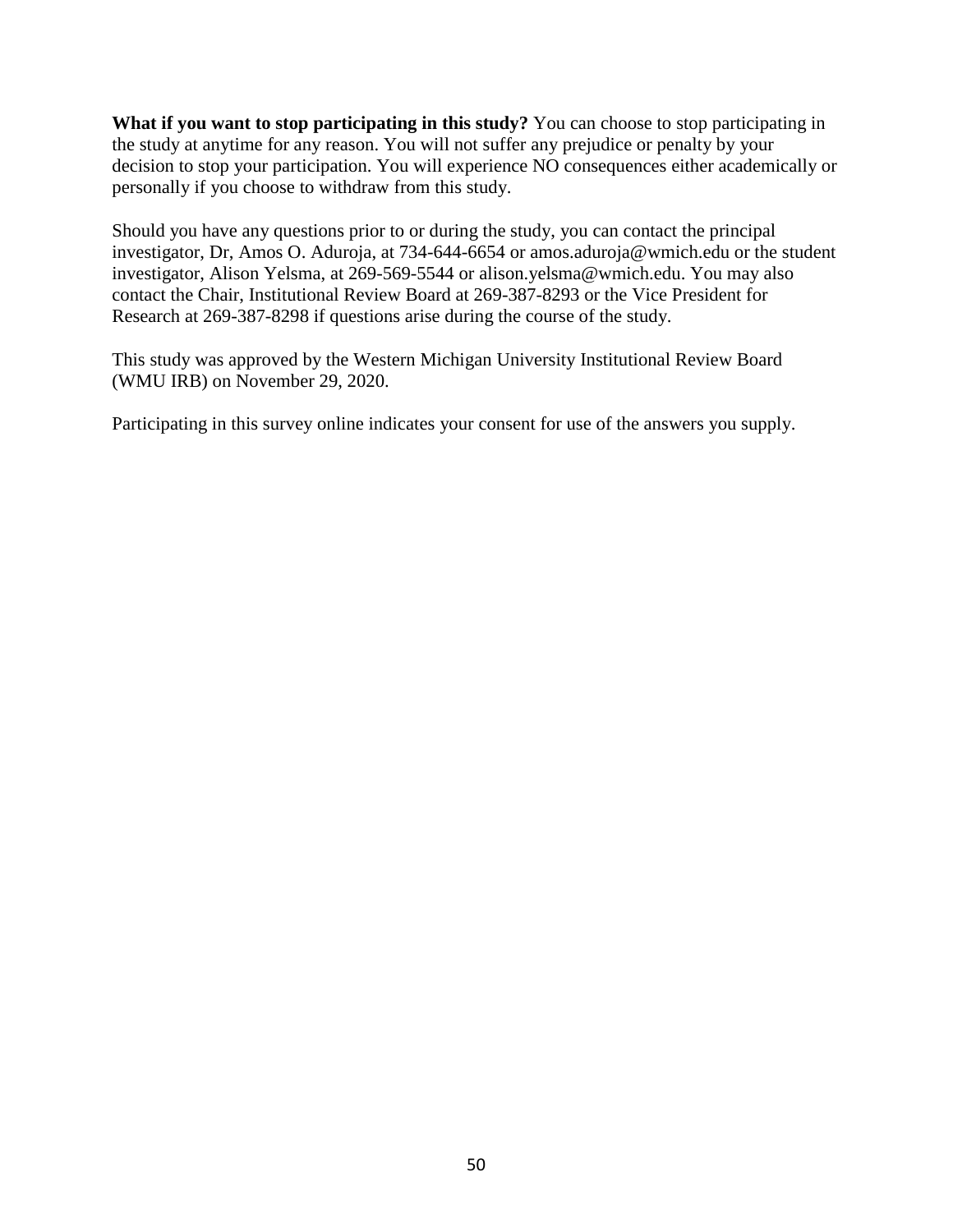### **Appendix C. Survey Questionnaire**

**Purpose:** Endometriosis and polycystic ovarian syndrome (PCOS) are two common health conditions that effect reproductive health and overall well-being. These questions were designed to gauge what could be done to help support and educate students on this topic. The responses will be used to help develop suggested interventions for use in a college setting. This survey is open to all female students – not just those who have the health conditions in discussion.

**Description:** Since this questionnaire is done virtually, the researcher will not be able to see who the respondents are. This ensures confidentiality for those that voluntarily complete the questionnaire. The estimated time to finish this survey is 15 to 20 minutes.

The set of questions below are designed to elicit information about you (demographics), the process of developing a program and the content to be covered in the program. Information provided by you will adhere to the ethical standards expected by University IRB in confidentiality and anonymity; you should therefore be free to be honest in your responses.

Please fill in only one option from the choices listed for each question.

### **Demographic Questions**

- 1. Age in years:
- 2. Gender
	- a. Female
	- b. Male
	- c. Transgender
	- d. Non-binary
	- e. Different identity (leave short answer)
- 3. Academic level
	- a. Freshman
	- b. Sophomore
	- c. Junior
	- d. Senior
	- e. Super Senior/ Fifth Year student
	- f. Graduate Student
- 4. Race and ethnicity
	- a. White, not Hispanic or Latinx
	- b. Hispanic or Latinx
	- c. Black or African American
	- d. Asian
	- e. American Indian or Alaska Native
	- f. Native Hawaiian or Other Pacific Islander
	- g. Two or more races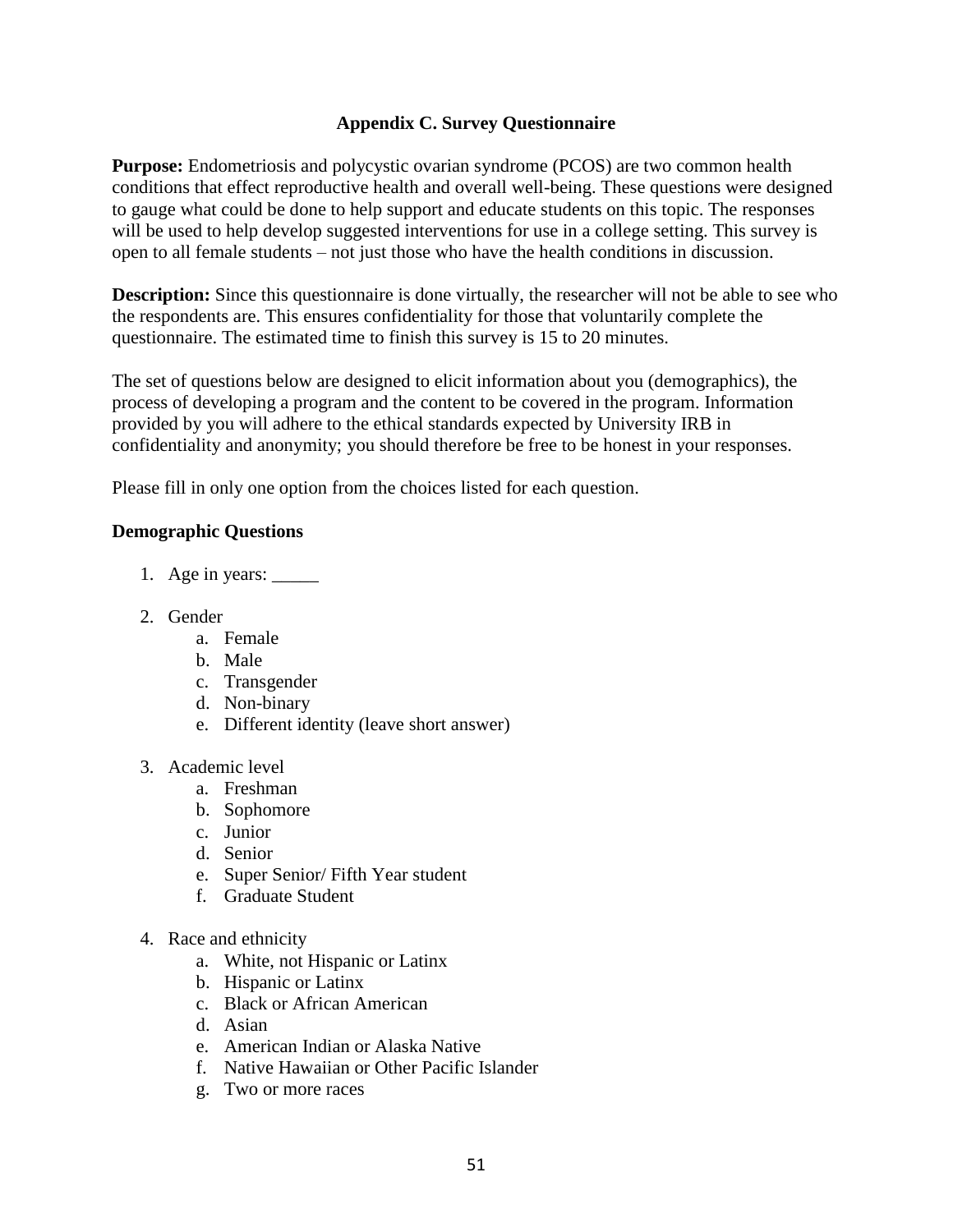- 5. Current living situation
	- a. On-campus living
	- b. Off-campus living, in or around Kalamazoo
	- c. Off-campus living, away from Kalamazoo

#### **Process and Content Questions**

- 1. Have you been diagnosed with **endometriosis**?
	- a. Yes
	- b. No
	- c. My gynecologist/physician suspects me to have it although I am not officially diagnosed.
	- d. No, but I am experiencing symptoms of endometriosis.
- 2. Do you have a close friend on campus with **endometriosis**?
	- a. Yes
	- b. No
- 3. I am likely to attend an educational workshop to learn more about **endometriosis**. (Regardless if you have the diagnosis or not.)
	- a. Strongly agree
	- b. Agree
	- c. Disagree
	- d. Strongly disagree
- 4. Have you been diagnosed with **polycystic ovarian syndrome (PCOS)**?
	- a. Yes
	- b. No
	- c. My gynecologist/physician suspects me to have it although I am not officially diagnosed.
	- d. No, but I am experiencing symptoms of PCOS
- 5. Do you have a close friend on campus with **PCOS**?
	- a. Yes
	- b. No
- 6. I am likely to attend an educational workshop to learn more about **PCOS**. (Regardless if you have the diagnosis or not.)
	- a. Strongly agree
	- b. Agree
	- c. Disagree
	- d. Strongly disagree
- 7. Please rate your feelings on talking about reproductive health issues with your **friends**.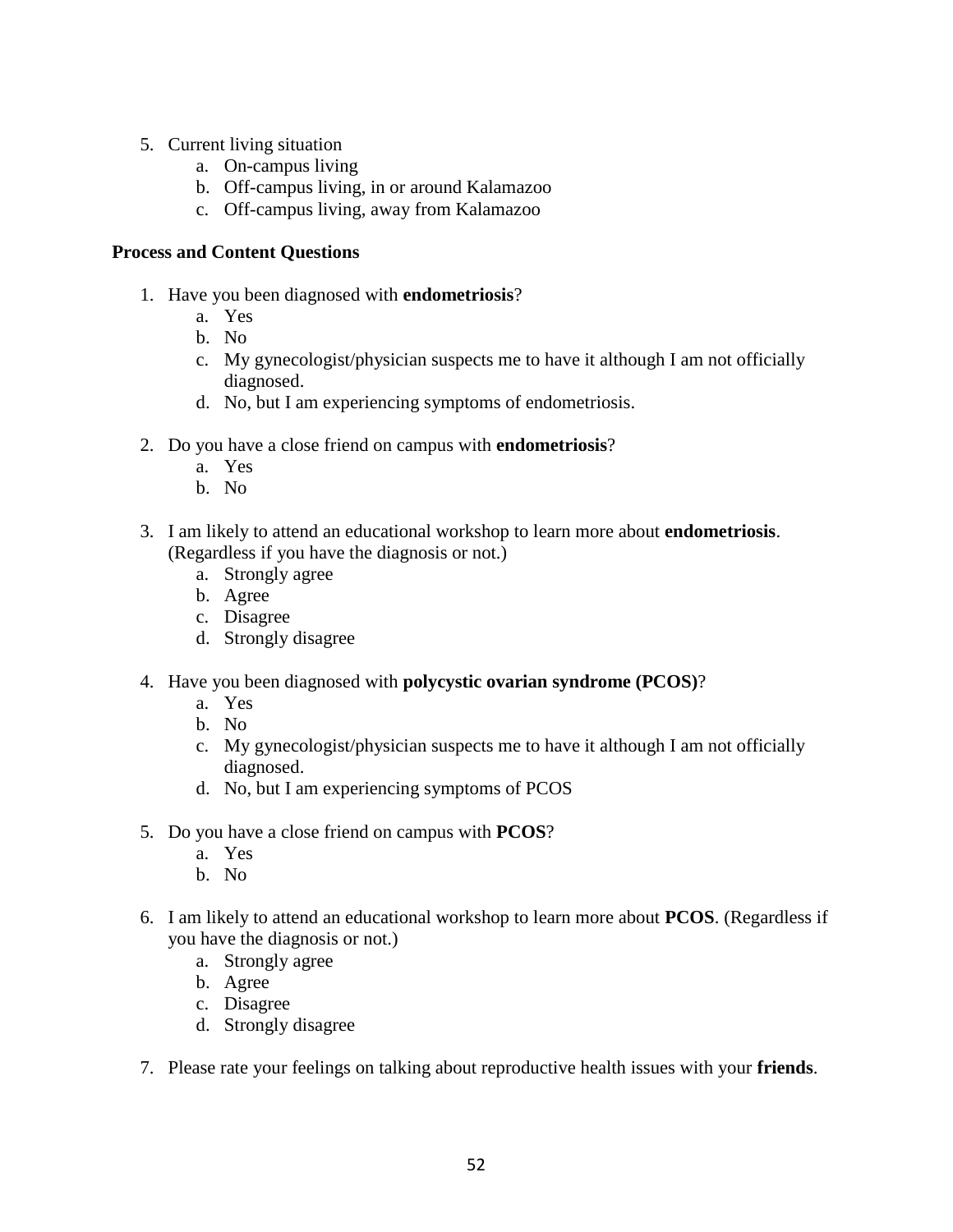|             | Always | Often | Sometimes | Rarely |
|-------------|--------|-------|-----------|--------|
| Anxious     |        |       |           |        |
| Easy        |        |       |           |        |
| Embarrassed |        |       |           |        |
| Comfortable |        |       |           |        |
| Shame       |        |       |           |        |
| Supported   |        |       |           |        |

8. Please rate your feelings on talking about reproductive health issues with your **current or future partner.**

|             | Always | Often | Sometimes | Rarely |
|-------------|--------|-------|-----------|--------|
| Anxious     |        |       |           |        |
| Easy        |        |       |           |        |
| Embarrassed |        |       |           |        |
| Comfortable |        |       |           |        |
| Shame       |        |       |           |        |
| Supported   |        |       |           |        |

9. Please rate your feelings on talking about reproductive health issues with your **family**.

|             | Always | Often | Sometimes | Rarely |
|-------------|--------|-------|-----------|--------|
| Anxious     |        |       |           |        |
| Easy        |        |       |           |        |
| Embarrassed |        |       |           |        |
| Comfortable |        |       |           |        |
| Shame       |        |       |           |        |
| Supported   |        |       |           |        |

- 10. If you are diagnosed with endometriosis or PCOS how many different health professionals did you see to get diagnosed with the health condition? \_\_\_\_\_\_\_\_\_\_
- 11. What format would you prefer for a **peer support session**?
	- a. In person, face to face
	- b. Virtual, synchronous (live)
- 12. How long would you prefer to meet for a peer support session?
	- a. 30 minutes
	- b. 45 minutes
	- c. 60 minutes (1 hour)
	- d. 90 minutes (1.5 hours)
	- e. 120 minutes (2 hours)
- 13. What day of the week would you prefer to have a peer support session?
	- a. Monday
	- b. Tuesday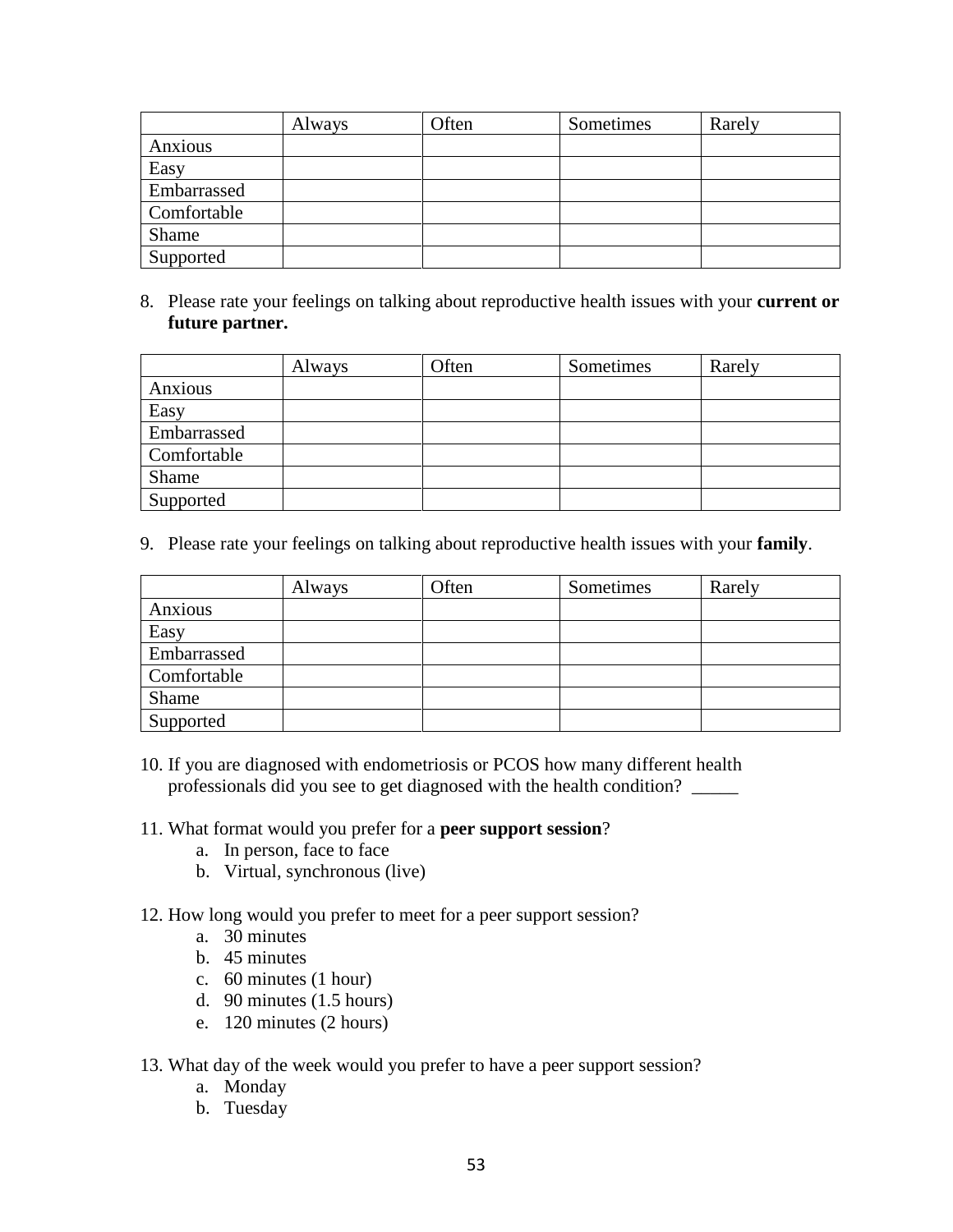- c. Wednesday
- d. Thursday
- e. Friday
- f. Saturday
- g. Sunday

14. What time of day would you prefer to have a peer support session?

- a. Morning
- b. Afternoon
- c. Night
- d. Late in the evening

15. How frequently would you like to meet for a peer support session?

- a. Once a week
- b. Twice a month
- c. Once a month
- d. Twice per semester
- e. Once per semester

#### 16. Please rate your **level of understanding** on the following areas:

|                    | Excellent | Good | Average | Poor |
|--------------------|-----------|------|---------|------|
| Familiarity with   |           |      |         |      |
| related anatomy    |           |      |         |      |
| Knowledge of       |           |      |         |      |
| endometriosis/PCOS |           |      |         |      |
| Understanding of   |           |      |         |      |
| various treatment  |           |      |         |      |
| options            |           |      |         |      |
| Awareness of       |           |      |         |      |
| possible lifestyle |           |      |         |      |
| changes            |           |      |         |      |
| Finding current    |           |      |         |      |
| research           |           |      |         |      |
| Explaining         |           |      |         |      |
| endometriosis/PCOS |           |      |         |      |
| to someone who has |           |      |         |      |
| never heard of it  |           |      |         |      |

17. If offered, what format would you prefer for **educational sessions**?

- a. In person, face to face
- b. Virtual, synchronous (live)
- c. Virtual, asynchronous (go at your own pace)
- 18. How long would you prefer to meet for an educational session if it was in person or virtual?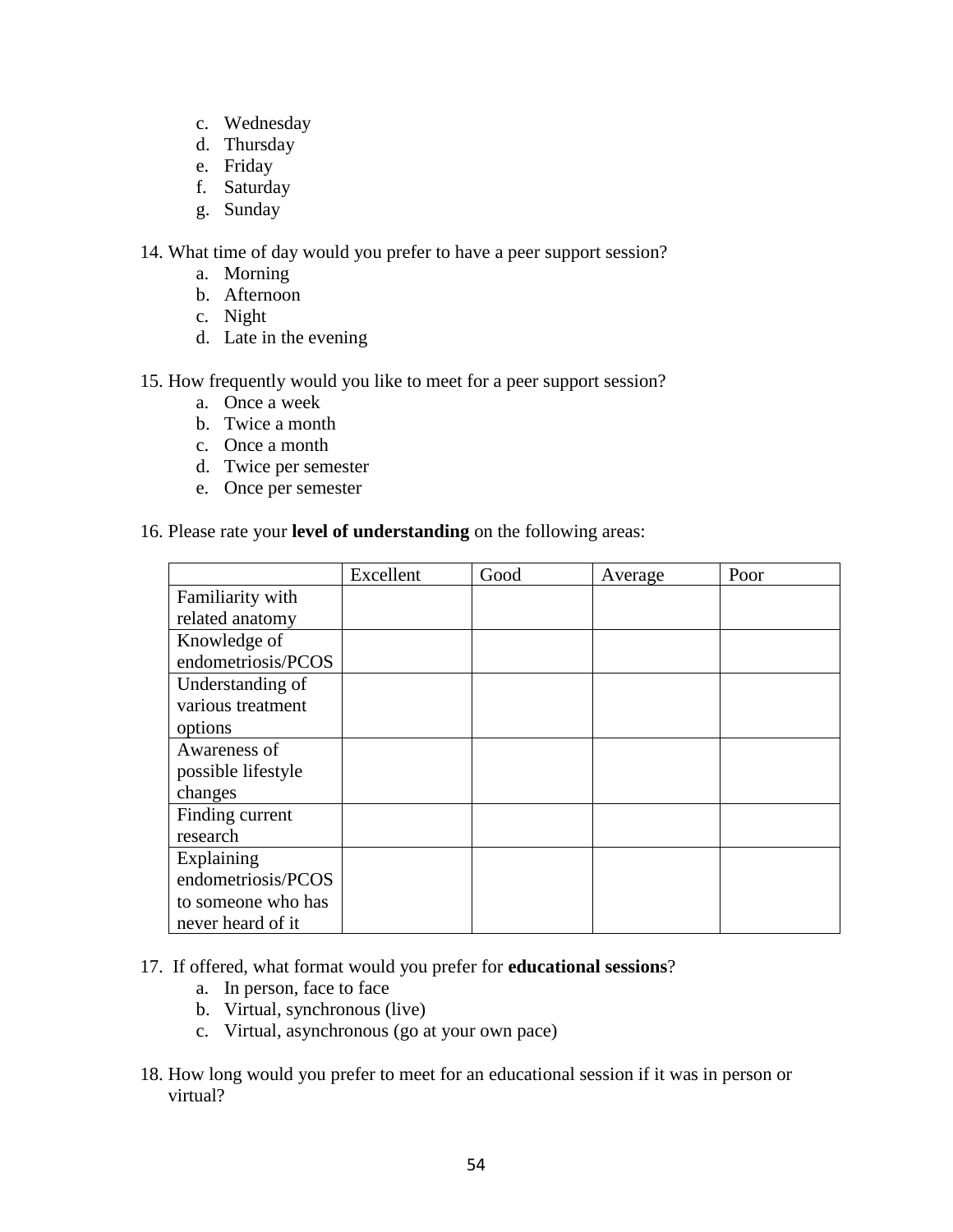- a. 30 minutes
- b. 45 minutes
- c. 60 minutes (1 hour)
- d. 90 minutes (1.5 hours)
- e. 120 minutes (2 hours)

19. What day of the week would you prefer to have an educational session?

- a. Monday
- b. Tuesday
- c. Wednesday
- d. Thursday
- e. Friday
- f. Saturday
- g. Sunday
- 20. What time of day would you prefer to have an educational session?
	- a. Morning
	- b. Afternoon
	- c. Night
	- d. Late in the evening
- 21. How frequently would you like to meet for an educational session?
	- a. Once a week
	- b. Twice a month
	- c. Once a month
	- d. Twice per semester
	- e. Once per semester
- 22. The space below is to provide any comments that you would like to express on any of these topics: (optional)

\_\_\_\_\_\_\_\_\_\_\_\_\_\_\_\_\_\_\_\_\_\_\_\_\_\_\_\_\_\_\_\_\_\_\_\_\_\_\_\_\_\_\_\_\_\_\_\_\_\_\_\_\_\_\_\_\_\_\_\_\_\_\_\_\_\_\_\_\_\_\_\_

\_\_\_\_\_\_\_\_\_\_\_\_\_\_\_\_\_\_\_\_\_\_\_\_\_\_\_\_\_\_\_\_\_\_\_\_\_\_\_\_\_\_\_\_\_\_\_\_\_\_\_\_\_\_\_\_\_\_\_\_\_\_\_\_\_\_\_\_\_\_\_\_ \_\_\_\_\_\_\_\_\_\_\_\_\_\_\_\_\_\_\_\_\_\_\_\_\_\_\_\_\_\_\_\_\_\_\_\_\_\_\_\_\_\_\_\_\_\_\_\_\_\_\_\_\_\_\_\_\_\_\_\_\_\_\_\_\_\_\_\_\_\_\_\_

\_\_\_\_\_\_\_\_\_\_\_\_\_\_\_\_\_\_\_\_\_\_\_\_\_\_\_\_\_\_\_\_\_\_\_\_\_\_\_\_\_\_\_\_\_\_\_\_\_\_\_\_\_\_\_\_\_\_\_\_\_\_\_\_\_\_\_\_\_\_\_\_

*Thank you so much for spending time to complete this survey!*